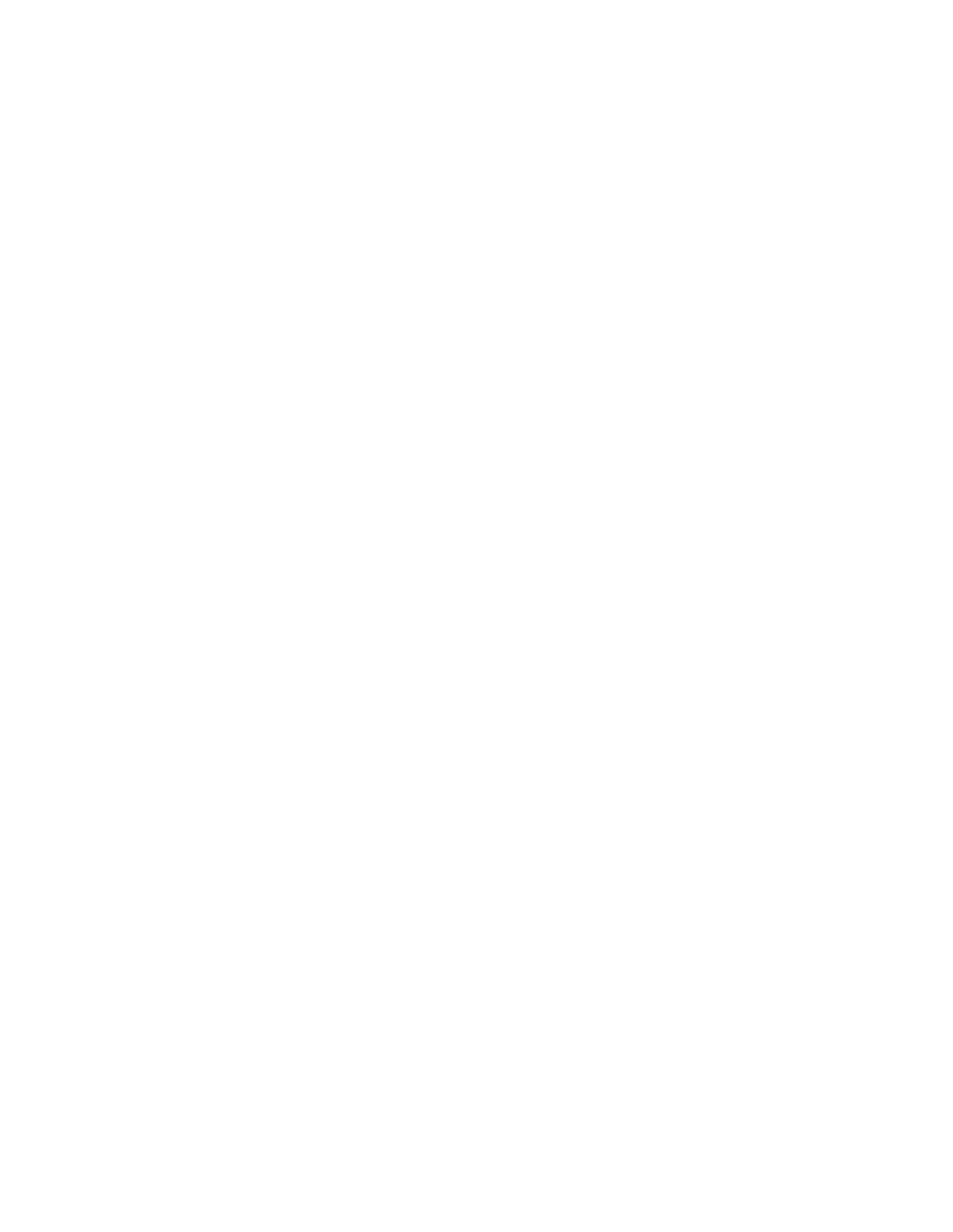Refining Research Priorities: New Initiatives Meeting Veterans Needs

1997

John R. Feussner, M.D. *Chief Research and Development Officer (12)*

Department of Veterans Affairs 810 Vermont Avenue, NW Washington, DC 20420 202.273.8284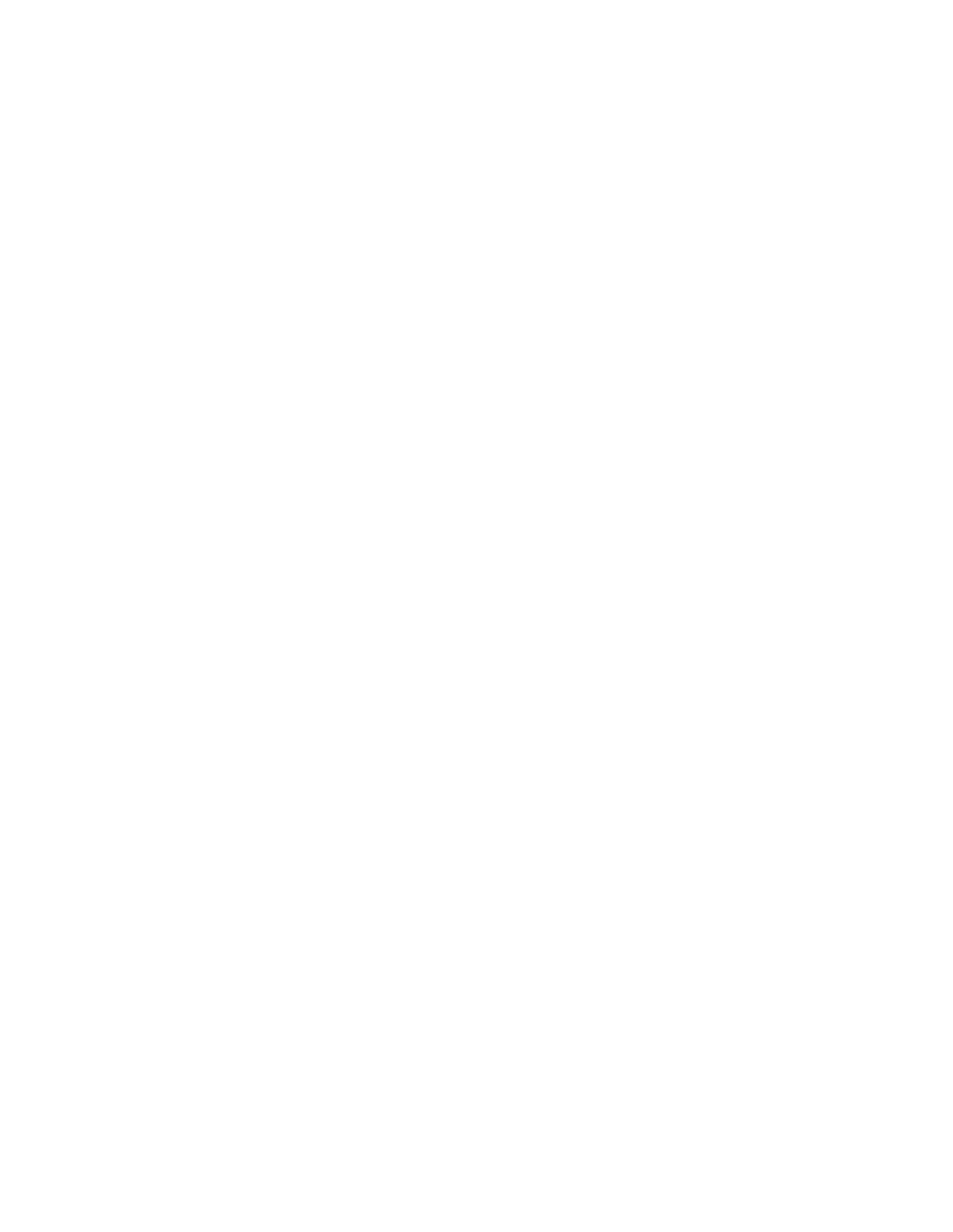# *Table of Contents*

| <b>Introduction</b>                                                   |
|-----------------------------------------------------------------------|
|                                                                       |
|                                                                       |
|                                                                       |
| <b>Health Services Research and Development</b>                       |
|                                                                       |
|                                                                       |
|                                                                       |
| Implementation of Evidence-Based Clinical Practice Guidelines 4       |
| Understanding Ethnic and Cultural Variations in the Delivery of       |
|                                                                       |
| Gender Differences in Health Care and Improving Health Services for   |
|                                                                       |
|                                                                       |
|                                                                       |
| Establishment of a New Health Services Research (HSR) Field Program 9 |
|                                                                       |
|                                                                       |
|                                                                       |
|                                                                       |
|                                                                       |
| Cooperative Studies Program                                           |
|                                                                       |
|                                                                       |

| The Effects of Antiarrhythmic Therapy in Maintaining Stability of |  |
|-------------------------------------------------------------------|--|
|                                                                   |  |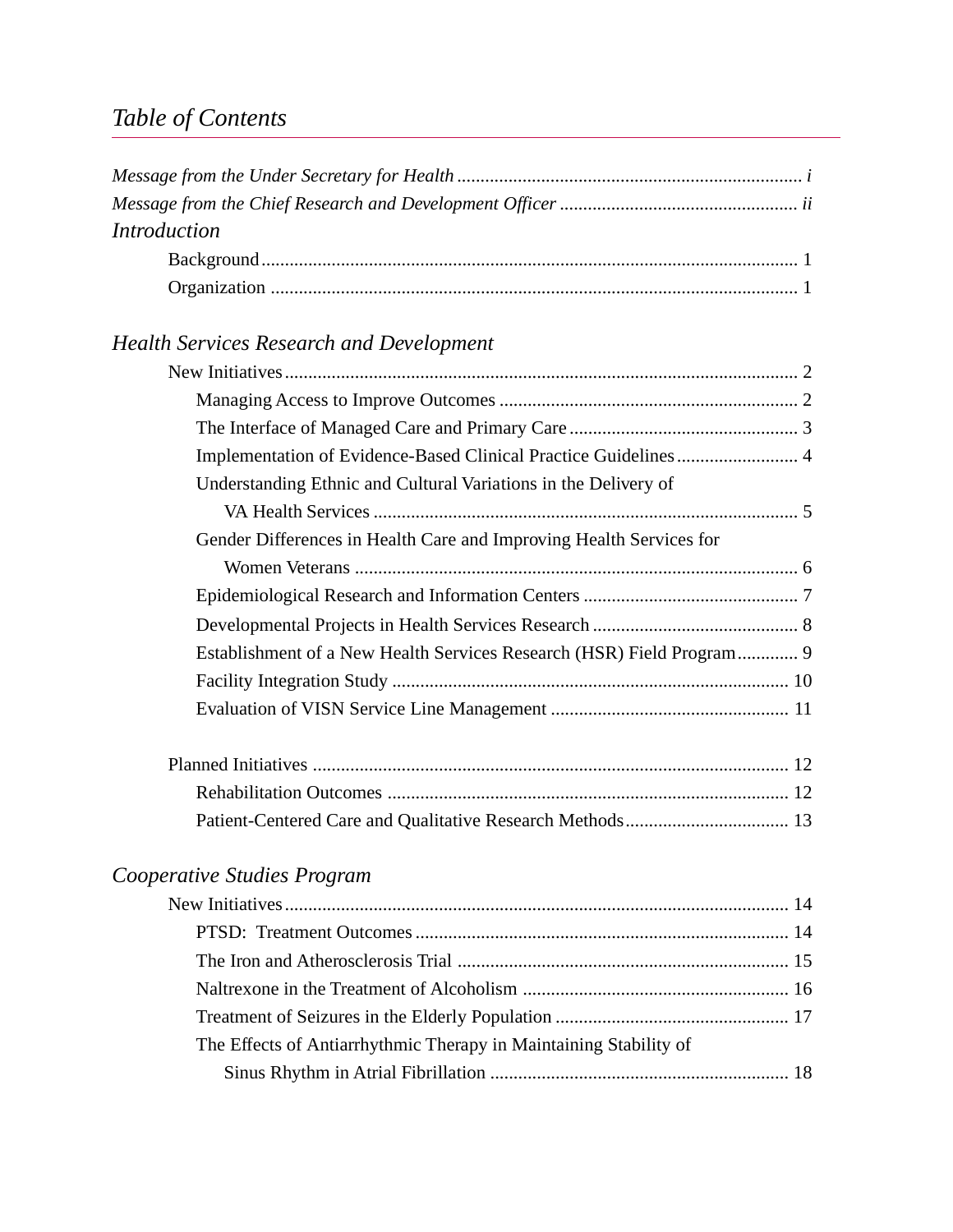| Evaluation of a Computer Assisted Neuropsychological Screening Battery  19                                                              |  |
|-----------------------------------------------------------------------------------------------------------------------------------------|--|
| Trial of Varicella Vaccine for the Prevention of Herpes Zoster and its                                                                  |  |
|                                                                                                                                         |  |
| Specialized Medication vs. Angioplasty in Assessing Reinfarction and                                                                    |  |
|                                                                                                                                         |  |
| Follow-up Study on Patients Who Received Medical and Surgical                                                                           |  |
|                                                                                                                                         |  |
| The Coronary Artery Revascularization Prophylaxis Trial(CARP Trial)  23                                                                 |  |
|                                                                                                                                         |  |
| 18-F-Flurodeoxyglucose (FDG) Positron Emission Tomography (PET)                                                                         |  |
| Imaging in the Management of Patients with Solitary Lung Nodules  24                                                                    |  |
|                                                                                                                                         |  |
| Anti-Thrombotic Agents in the Prevention of Hemodialysis Access                                                                         |  |
|                                                                                                                                         |  |
|                                                                                                                                         |  |
| Hormone Replacement Therapy with Daily Progesterone: Safety, Efficacy                                                                   |  |
|                                                                                                                                         |  |
|                                                                                                                                         |  |
| Cost Effectiveness of a Telemedicine Diabetic Retinopathy                                                                               |  |
|                                                                                                                                         |  |
| Effect of Treatment of Central Sleep Apnea-Hypopnea Syndrome on                                                                         |  |
| Survival of Patients with Optimally Treated Stable Heart Failure  29                                                                    |  |
| <b>Medical Research</b>                                                                                                                 |  |
|                                                                                                                                         |  |
| Joint VA/Juvenile Diabetes Foundation (JDF) Diabetes Research Centers  30<br>Environmental Hazards Research Center for Reproductive and |  |
|                                                                                                                                         |  |

| Mechanisms of Emerging Pathogens - VA/DoD Collaborative Research 32  |  |
|----------------------------------------------------------------------|--|
| Combat Casualty and Wound Repair - VA/DoD Collaborative Research  33 |  |
|                                                                      |  |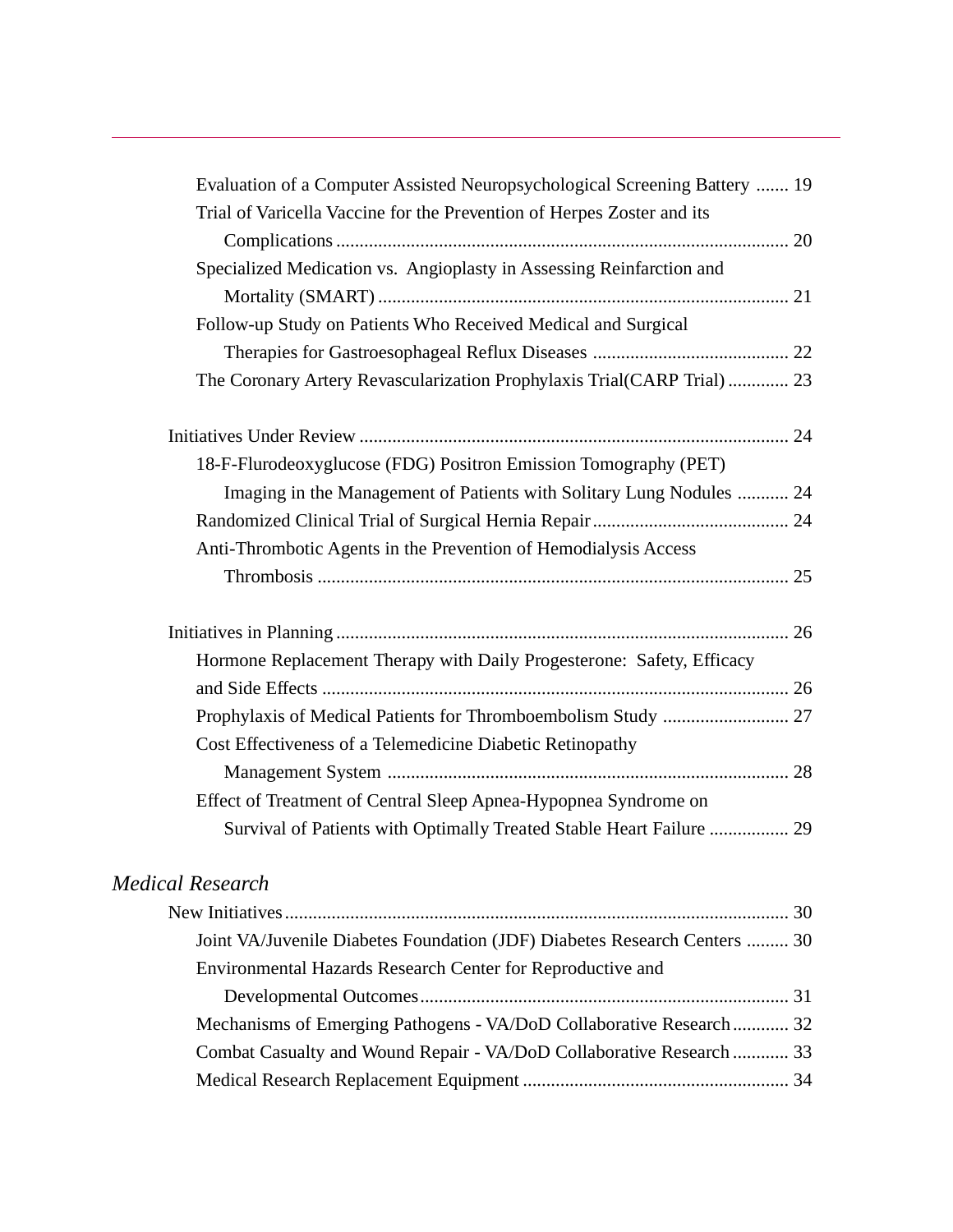| Table 1 - Fall 1996 Medical Research Merit Review Funding Breakdown |  |
|---------------------------------------------------------------------|--|
|                                                                     |  |

## *Rehabilitation Research and Development*

| Career Development "Request for Proposals" for Pre-Doctoral Candidates  42 |  |
|----------------------------------------------------------------------------|--|
|                                                                            |  |
| Rehabilitation Research and Development Centers of Excellence  44          |  |
|                                                                            |  |
| Rehabilitation Research and Development Projects Approved                  |  |
|                                                                            |  |
|                                                                            |  |
|                                                                            |  |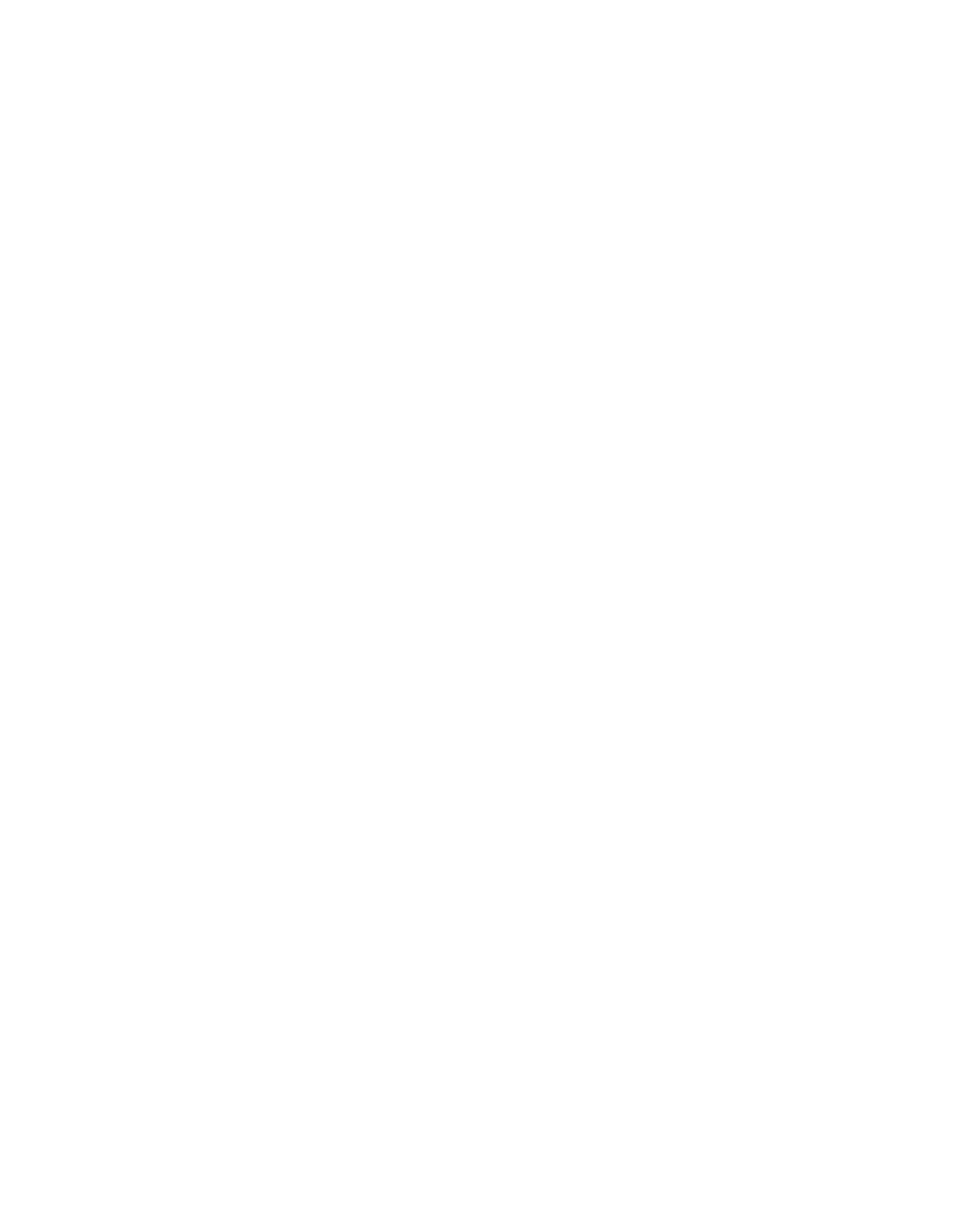The research and development program in the Department of Veterans Affairs has long been recognized as a key asset in efforts to improve the health of veterans. However, because of the evolution of health care, both within and outside of VA, and because of a need to more effectively marshal our research resources toward veteran health problems, I established the VA Research Realignment Advisory Committee (VARRAC) in 1995 to advise me on the overall appropriateness of the focus of VA's research program. In particular, among other things, I asked VARRAC to provide recommendations to me on the degree to which VA research:

- appropriately targets the needs of veterans;
- capitalizes on the unique resources and opportunities provided by the veterans health care system;
- has sufficient managerial flexibility to accommodate a rapid response to changing health care needs, while maintaining the stability of the research infrastructure;
- has an appropriate balance of basic, applied and outcomes research; and
- is targeted to projects that cover a spectrum of health care issues or disease conditions that increases the likelihood of multiplicative benefits of individual projects.

The Final Report of VARRAC contained many recommendations that, if implemented, would greatly enhance the impact of research on the health of veterans.

Since the release of the VARRAC's Final Report in October 1996, the Office of Research and Development has been actively engaged in implementing the recommendations.

*Refining Research Priorities: New Initiatives Meeting Veterans Needs* is an important step in implementing the VARRAC recommendations. The new initiatives outlined in this document cover all aspects of VA research and development, including health services delivery and quality of care, medical research, multi-center cooperative studies, and rehabilitation.

This strategic planning document represents one of many activities that will change the face of VA research. As these new initiatives are put into place, the VA Office of Research and Development continues to improve the relevance and effectiveness of VA research as it addresses the health care needs of veterans.

Kenneth W. Kizer, M.D., M.P.H. Under Secretary for Health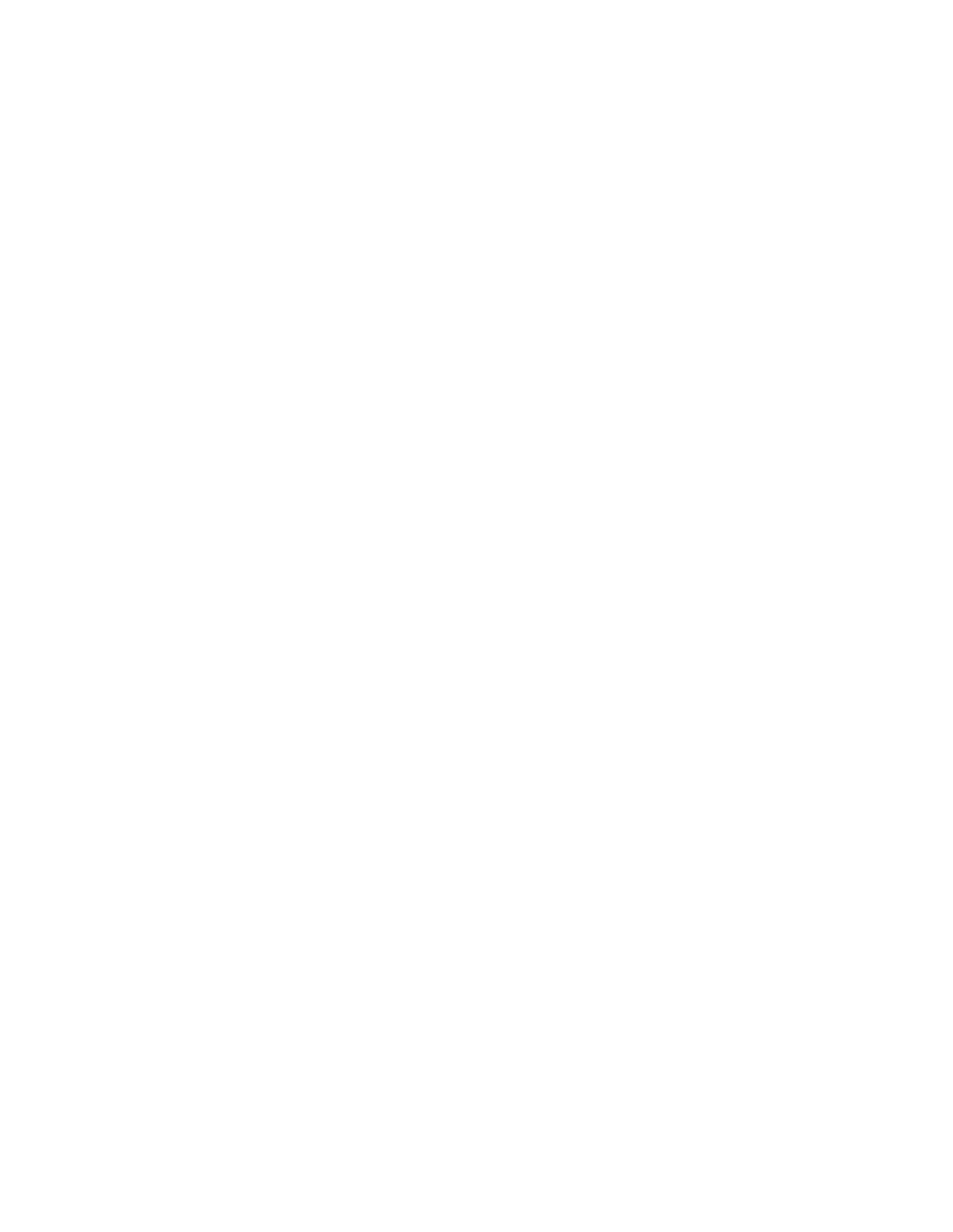In 1996 the Research Realignment Advisory Committee recommended that VA realign priorities to serve the needs of our Veteran population. This document reflects initial efforts to focus the VA research activities on areas of unique or special concern to Veterans, VA health care managers, and VA policy makers. This document presents only new initiatives and does not review the entire VA research portfolio. The focus of the new VA research priorities includes:

- expansion of Health Services Research
- creation of an Epidemiologic Research capacity
- Revitalization of Cooperative Studies
- Refocusing of Medical and Rehabilitation Research Services.

To start these new initiatives, the Research and Development Office redirected nearly 10% of FY 1997 research appropriations. To maintain this new direction, we assumed a stable, inflationadjusted research appropriation in the future.

#### **Health Services Research**

The new initiatives expand Health Services Research priorities at the interface of clinical and operational activities. Health services research activities include:

- access to health care
- managed care strategies
- affect of facility integrations
- changes in clinical services organization with service line management
- ethnic, cultural, and gender issues as they relate to health services use
- rehabilitation patient outcomes research.

#### **Epidemiologic Research and Information Centers**

We initiated efforts to create Epidemiologic Research and Information Centers to focus on the epidemioloy of medical care and management of chronic conditions and chronically ill Veterans. This epidemiologic capacity expands the expertise in our four Environmental Hazards Centers, whose focus is on toxic and other environmental health hazards.

#### **Cooperative Studies**

New studies initiated in Cooperative Studies in the first quarter of FY 1997 include:

- the investigation of new treatments for mental health and stress related diseases
- treatment of alcoholism
- diseases prevalent among aging veterans
- new therapies for cardiovascular diseases
- primary prevention of disease through immunization
- and other studies.

#### **Medical Research**

In fundamental biomedical research, new initiatives in diabetes, environmental hazards, emerging infections, and wound repair reflect current priorities.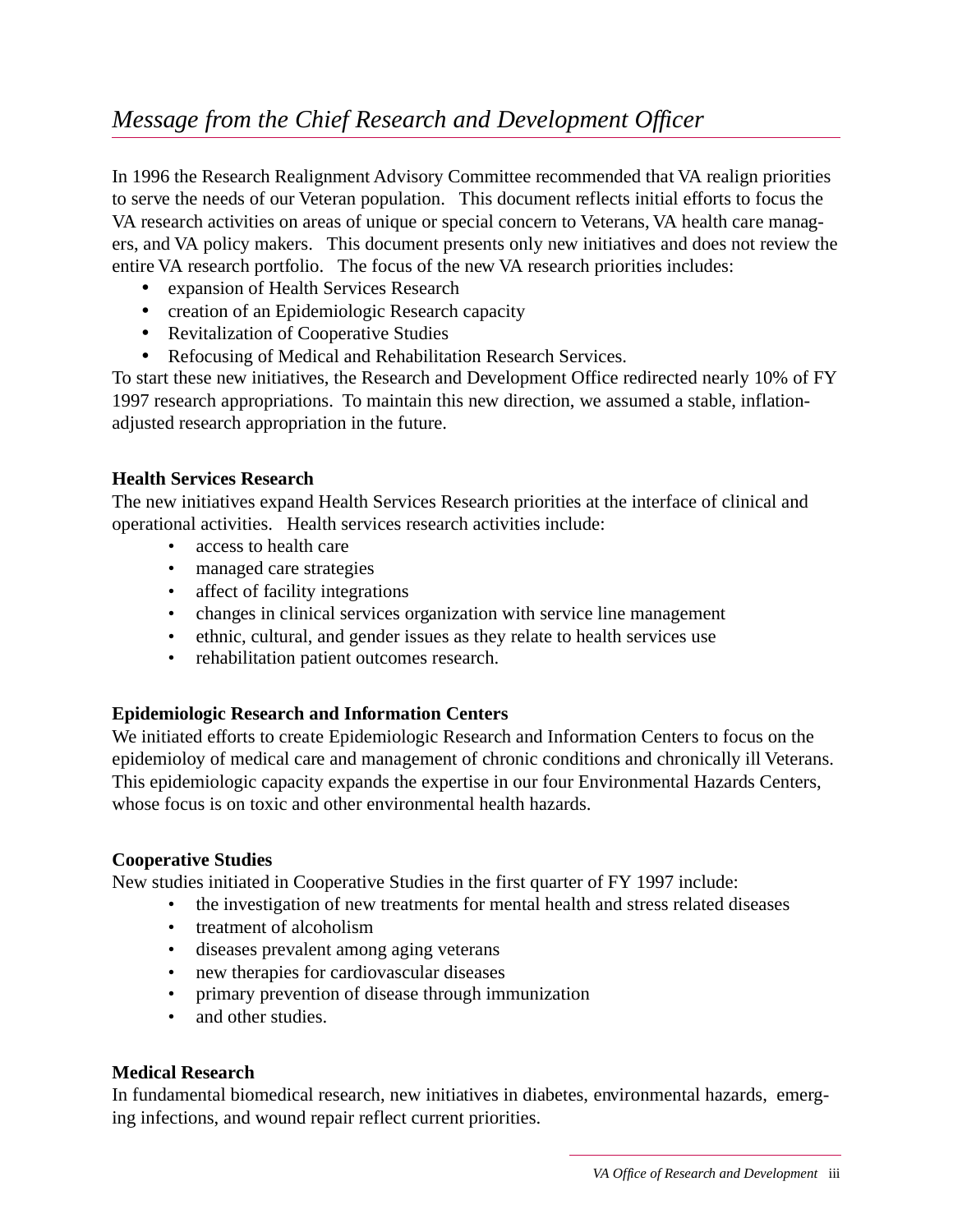#### **Rehabilitation Research and Development Program**

As we reevaluated our Rehabilitation Research and Development Program, we noted the lack of research training and career development pathways. Accordingly, we created predoctoral programs, and we have announced a Research Career Development opportunity for rehabilitation investigators from diverse backgrounds. These include:

- doctoral level applicants who are physicians, nurses, rehabilitation engineers, physical and occupational therapists
- professionals from prosthetics, orthotics, psychiatry, audiology, optometry, speech therapy, social work, and others.

We have released new Request for Applications (RFA) for research on the outcomes of rehabilitation services provided by the VA. The scope of this announcement encompasses rehabilitation for physical disabilities due to traumatic accidents and injuries, stroke, falls, and degenerative musculoskeletal or neurologic diseases. We may find new Rehabilitation Centers of Excellence in sensory loss, brain injury, aging with a disability, patient outcomes from rehabilitation care, and spinal cord regeneration.

The VA Research Program brings tremendous intellectual capital to the challenges posed by the diseases and disabilities that effect our Veteran patients. We know that our research can improve not only the duration of their lives, but also their quality of life. We agree that refocusing our research effort is an effective strategy to assure the relevance of our research results to the needs of the Veterans. Now that we have successfully realigned our research priorities, we intend to get on with the business of finding solutions for today's health care problems, so that diagnostic and treatment options available to our patients exceed currently available clinical practices.

John R. Feussner, M.D. *Chief Research and Development Officer*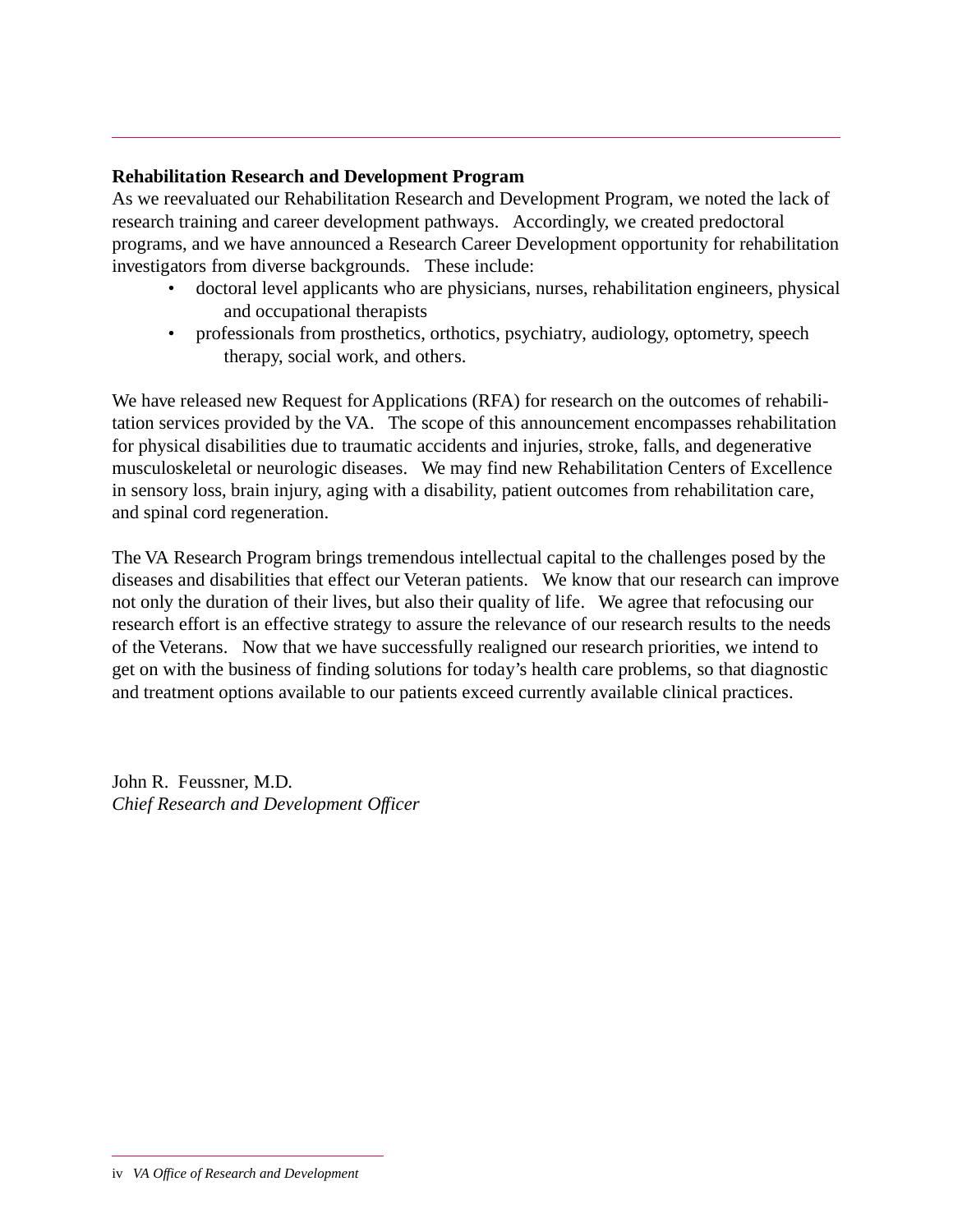#### *Background*

This report provides an overview of major initiatives underway or in planning by the VHA Office of Research and Development since June 1996. In most cases the term "initiative" refers to formal Request for Applications (RFA) inviting VA investigators to submit research proposals for funding. All initiatives discussed in this document represent concrete expressions of centrally-defined priorities of the Office of Research and Development. The initiatives build on, but are distinct from, the VA's ongoing research investments, especially the investigator-initiated programs in medical, health services, and rehabilitation research.

This report is targeted at a broad audience of officials in the Executive and Legislative branches of government, as well as for stakeholders such as Veterans Service Organizations, veterans and private institutions representing various academic, research and disease interests. It will lay out the current direction of VA research and what resources are being invested.

#### *Organization*

This report is divided into five major sections reflecting the current organizational structure of the Office of Research and Development:

- Health Services Research and Development
- Cooperative Studies
- Medical Research
- Rehabilitation Research and Development
- Career Development.

For each new and planned initiative the rationale, illustrations of potential research focus and projected five-year cost is provided.

Lastly, Career Development was identified by the VA Research Realignment Advisory Committee as a vital area of the Research and Development program in need of revitalization and expansion. A narrative description of actions to be taken in an effort to revitalize Career Development and the cost of this revitalization is provided.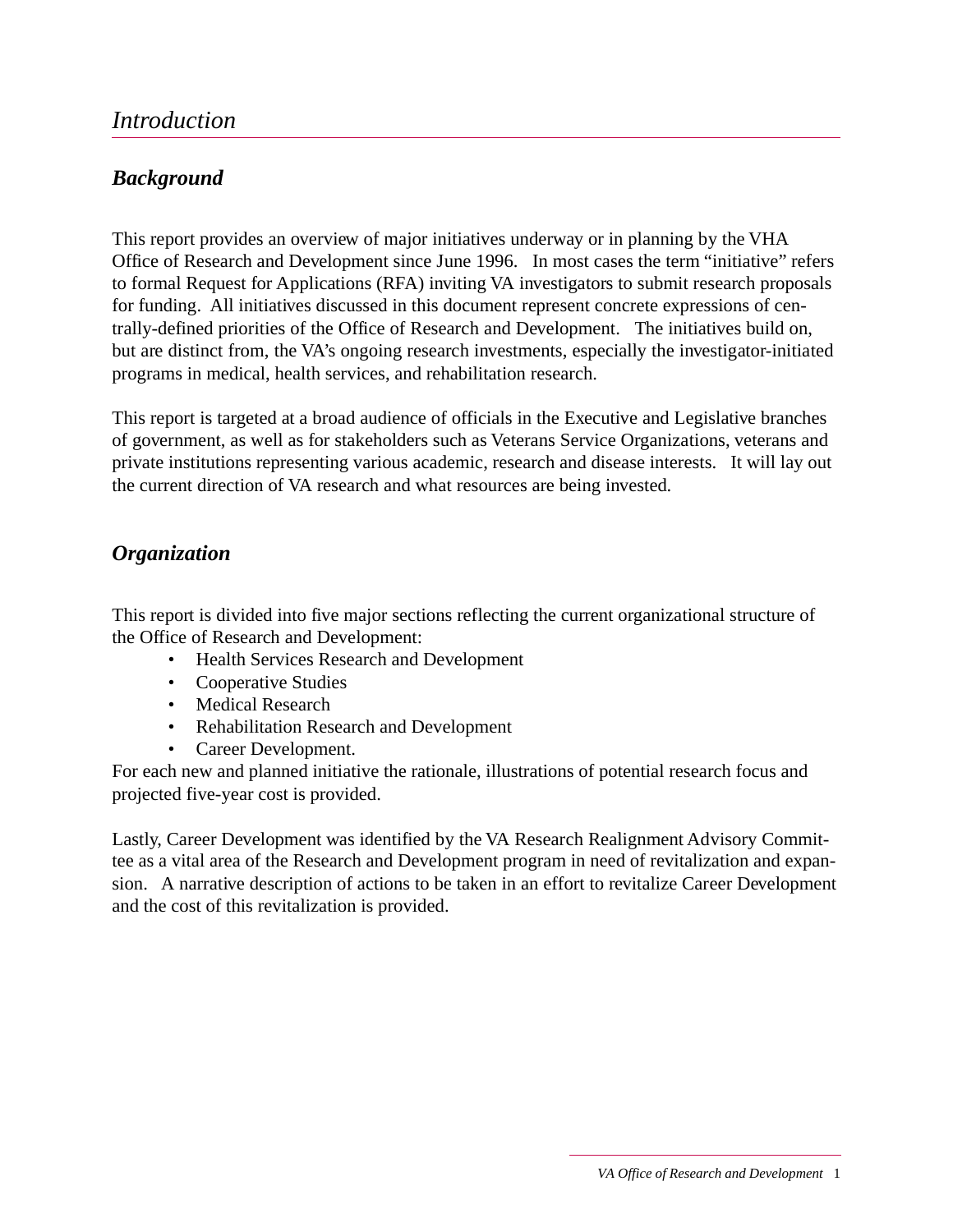#### *New Initiatives*

#### **MANAGING ACCESS TO IMPROVE OUTCOMES**

Access to VHA health care is affected by a variety of managerial and policy decisions, including eligibility criteria, clinical protocols, referral practices, staffing patterns, and service location and capacity.

This Request for Application invites proposals to address practical questions about the effects of efforts to improve veterans access to VHA services. The studies supported under this solicitation are to focus on the effects of interventions that intend to enhance access, restrict access (to unnecessary or ineffective services), or redistribute access across populations or places. Priority is given to studies of interventions at the Veterans Integration Service Network or system-wide level. Each study is to assess the intervention in terms of its effect on important patient outcomes (such as change in health status or functional capacity, satisfaction with care), population outcomes (incidence or prevalence of disease, complication rates), or system outcomes (quality, efficiency, cost, or cost effectiveness of care). All studies are expected to measure changes in costs and quality of care.

VISN directors were actively involved in developing this initiative and in helping to identify proposed studies that will address the information needs of VHA managers and service providers. Proposals to be reviewed in March 1997 address a wide range of timely issues, including: outsourcing of VHA cardiac surgery, hospital-linked care for homeless veterans, short versus long revisit intervals, and a computerized system for storage and retrieval of radiographic images.

| Estimated Funds Required through FY01: | 1997 - \$550 K  |
|----------------------------------------|-----------------|
|                                        | 1998 - \$1.9 M  |
|                                        | 1999 - \$2.5 M  |
|                                        | $2000 - $2.5 M$ |
|                                        | $2001 - $2.5 M$ |
|                                        |                 |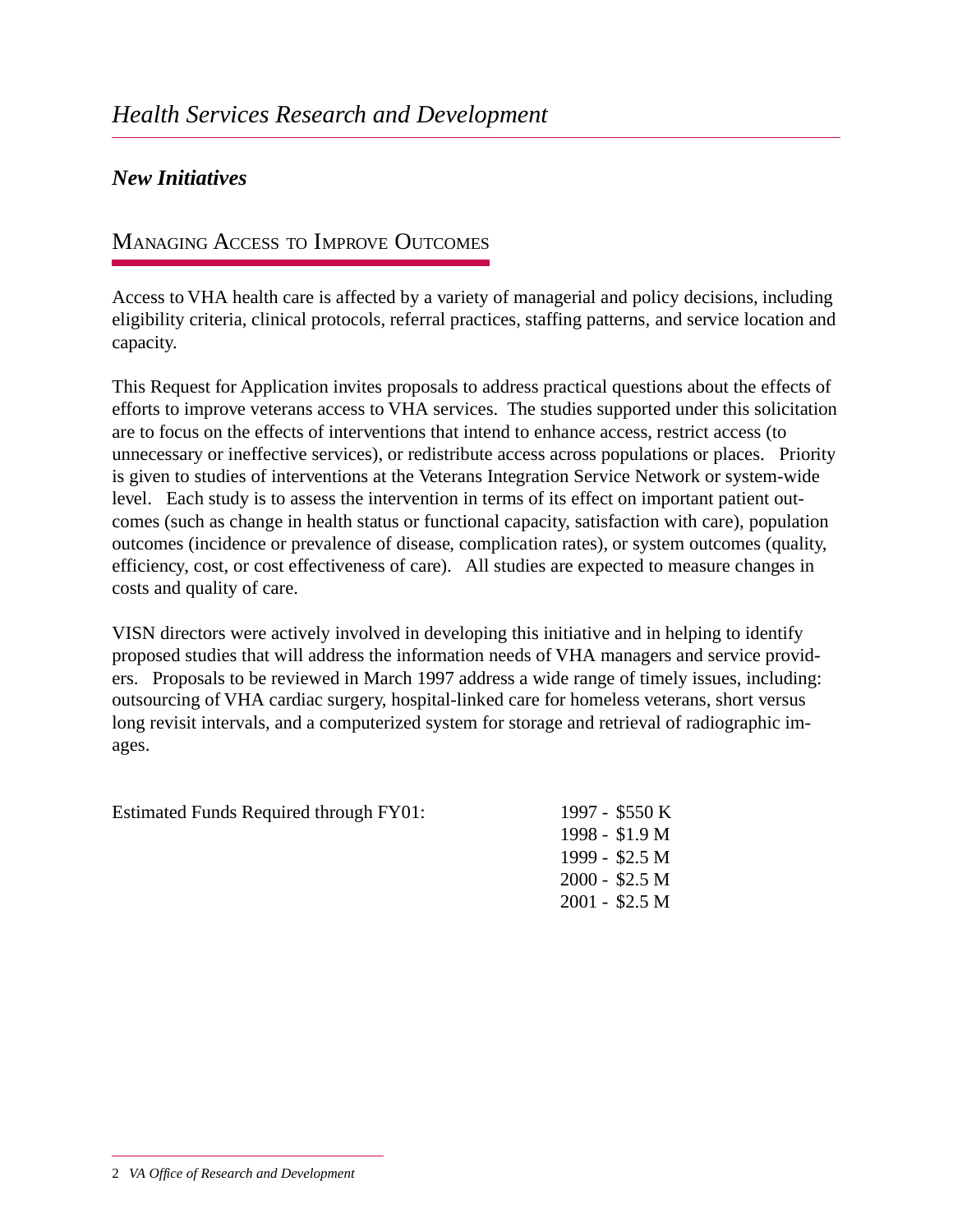### THE INTERFACE OF MANAGED CARE AND PRIMARY CARE

VHA's adoption of specific managed care principles and practices, such as the emphasis on primary care, coordination of care, emphasis on evidence-based practice, and attention to practice variation, reflects greater emphasis on accountability to patients and taxpayers as well as the need to be competitive in the health care marketplace. Significantly, the trends toward more managed care and more primary care are proceeding simultaneously in VHA. These dual movements raise many questions about new relationships among key components of the health care system and have potentially dramatic effects on the outcomes of care.

This RFA invites research that addresses timely questions about how VHA's movement toward managed care affects important patient and system outcomes. Investigators are expected to focus on questions whose answers will have immediate importance for guiding the continuing changes in the VA system or for providing baseline data that will be essential in continuing efforts to monitor and manage change. Examples of the questions that might be addressed include: Can the organizational structures or policies that enhance the effectiveness and efficiency of primary care within managed care also improve specialty care? What features of VHA health care organizations or VHA patient populations mediate the effectiveness of managed care principles? Where within VHA are the greatest potential cost savings attributable to managed care principles and/or practices?

| Estimated Funds Required through FY01: | 1997 - \$550 K  |
|----------------------------------------|-----------------|
|                                        | $1998 - $1.1 M$ |
|                                        | 1999 - $$1.6 M$ |
|                                        | $2000 - $2.2 M$ |
|                                        | $2001 - $2.2 M$ |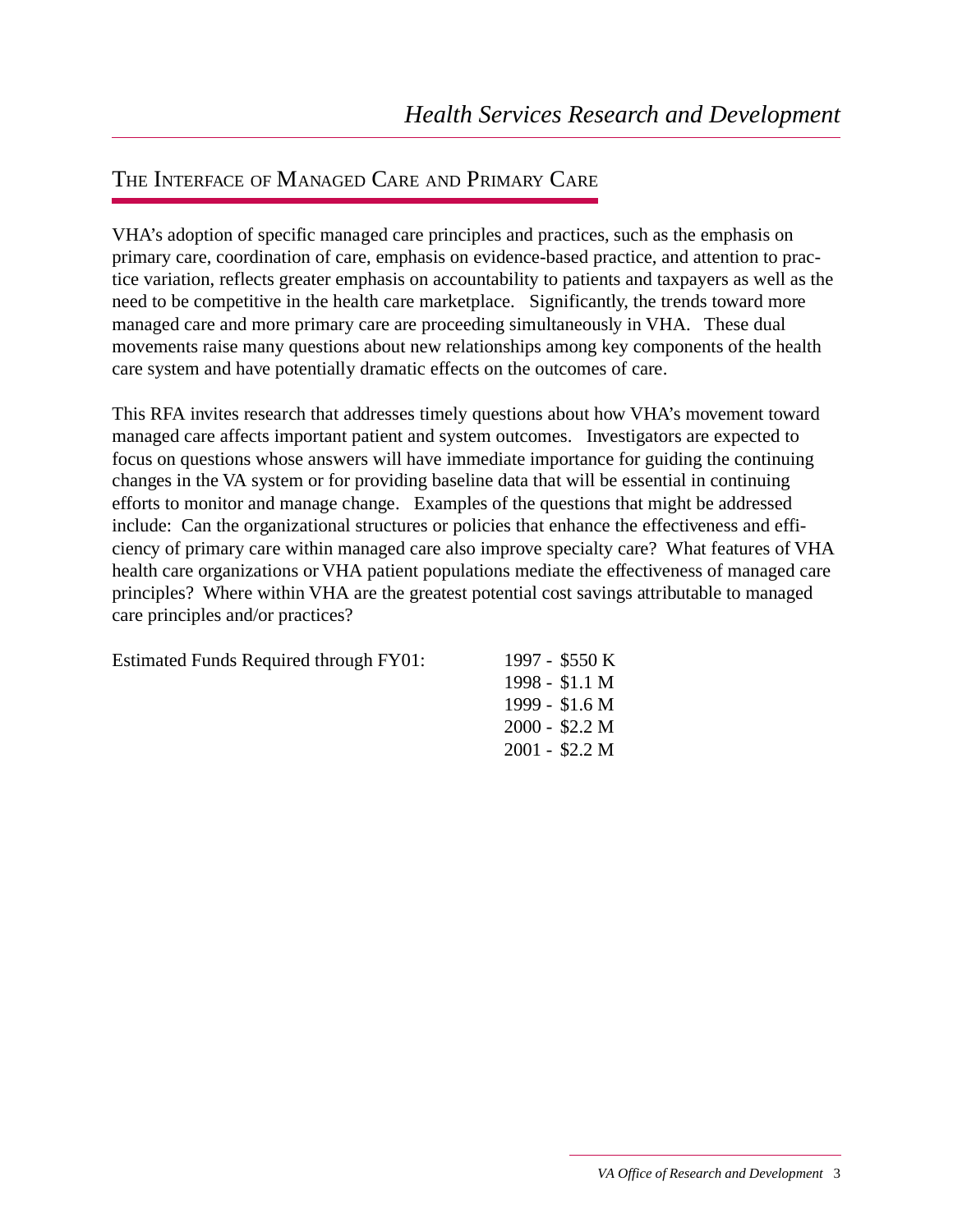### IMPLEMENTATION OF EVIDENCE-BASED CLINICAL PRACTICE GUIDELINES

Evidence-based clinical practice guidelines are intended to facilitate and increase the use of clinical practices shown to be effective and to reduce the use of ineffective practices. Guidelines have enormous potential to improve the quality of care, reduce unnecessary costs, and reduce inappropriate variations in practice – if they are used correctly.

This RFA invites research to evaluate alternative strategies for implementing evidence-based clinical practice guidelines in VHA health care and to identify strategies that may be replicated system wide. Only guidelines that were developed nationally and that are based on scientific evidence are acceptable for study. Investigators may select guidelines on any clinical area relevant to veterans (depression, diabetes, pressure ulcers, cardiac rehabilitation, etc.). The evaluation should focus on alternative ways of introducing guidelines into practice, for example, incentives, computerized reminders, administrative rules, and penalties. Studies will also address the impact of guideline implementation on such outcomes as quality and cost of care, practitioner knowledge and practice patterns, and patient behavior.

| <b>Estimated Funds Required through FY01:</b> | 1997 - \$440 K |
|-----------------------------------------------|----------------|
|-----------------------------------------------|----------------|

|        | 1997 - \$440 K     |
|--------|--------------------|
|        | 1998 - \$1.6 M     |
| 1999 - | \$2.2 M            |
| 2000 - | \$2.7 <sub>M</sub> |
|        | 2001 - \$2.7 M     |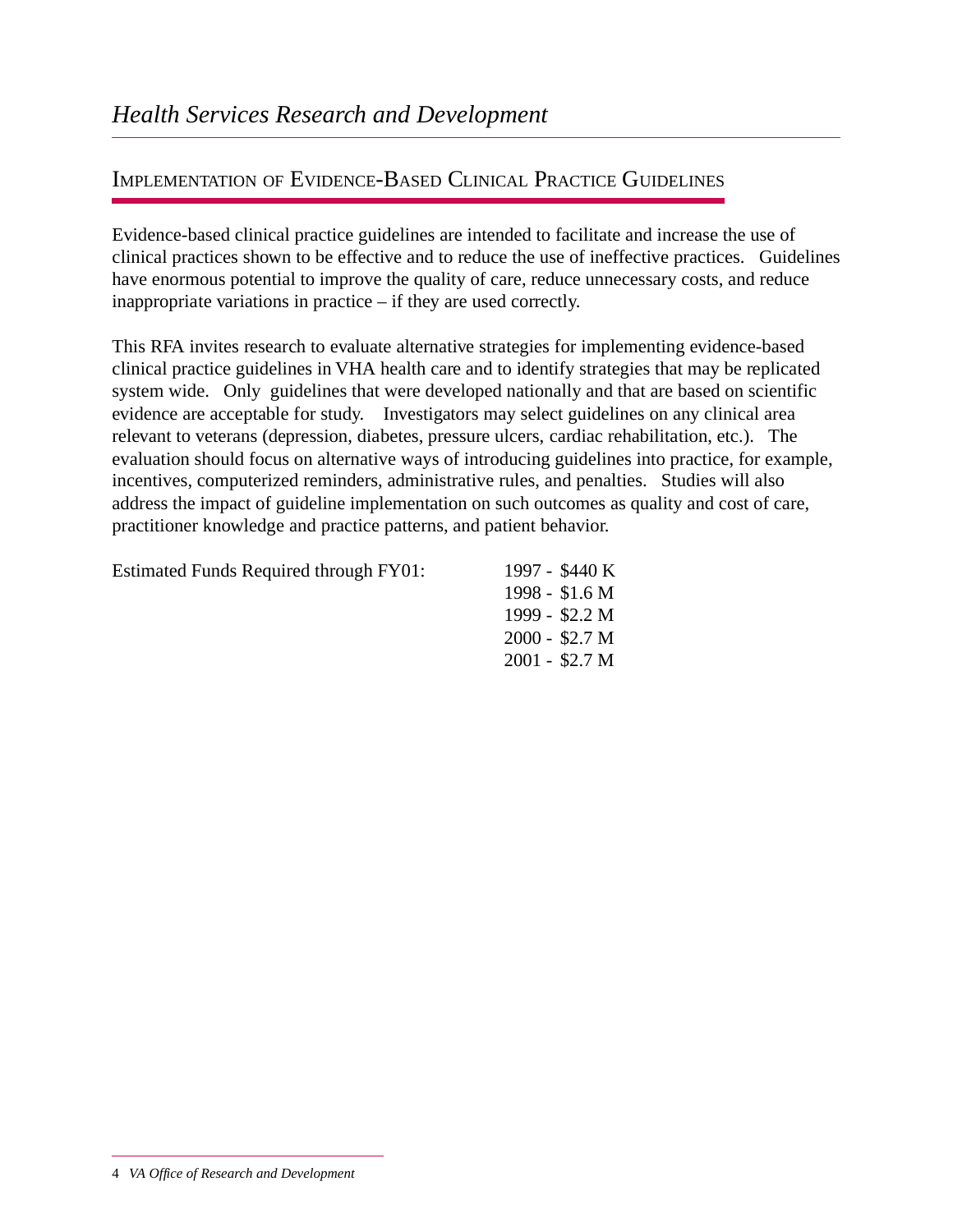## UNDERSTANDING ETHNIC AND CULTURAL VARIATIONS IN THE DELIVERY OF VA HEALTH SERVICES

Ethnic and cultural variations in health care have been documented in Veteran, Medicare, and general populations, but few studies have gone beyond simple identification of such variations. While prior descriptive research has been useful, additional research is needed that focuses on more precise definitions of, underlying reasons for, and potential interventions for resolving issues that may result in the disparate treatment of patients.

This solicitation encourages proposals that employ innovative research methods and instruments for analyzing and evaluating ethnic and cultural variations in the delivery of health care, and that result in implementation of plans for effective interventions. This RFA invites proposals that go beyond the subjective grouping of individuals into arbitrary classifications and encourages research that incorporates self-identity and individual perceptions that may influence the delivery of health care.

| <b>Estimated Funds Required through FY01:</b> | 1997 - \$550 K  |
|-----------------------------------------------|-----------------|
|                                               | $1998 - $1.9 M$ |
|                                               | 1999 - $$2.7M$  |
|                                               | $2000 - $2.7 M$ |
|                                               | $2001 - $2.7 M$ |
|                                               |                 |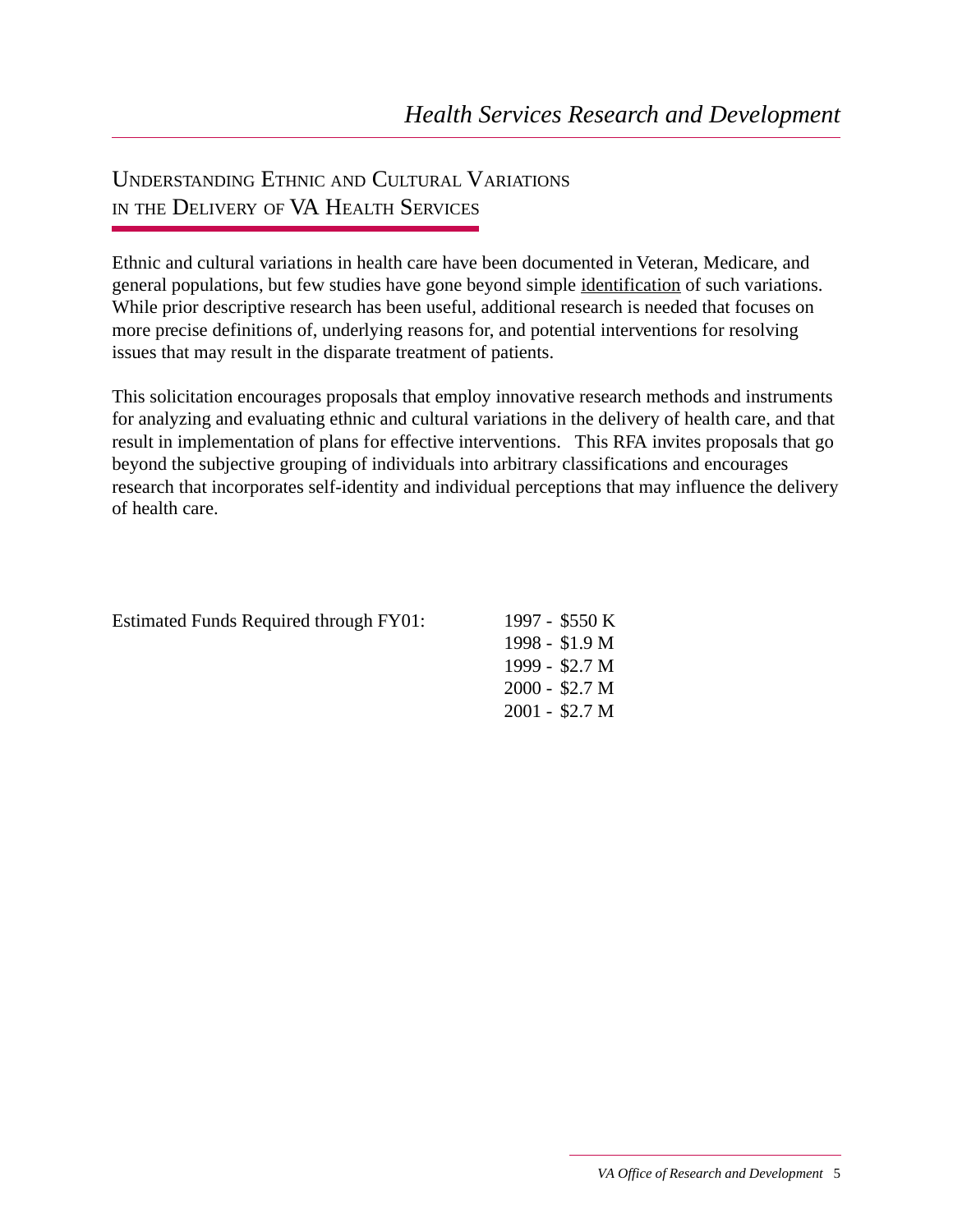## GENDER DIFFERENCES IN HEALTH CARE AND IMPROVING HEALTH SERVICES FOR WOMEN VETERANS

The Women Veterans Health Program Act of 1992, targets health issues specific to women veterans for research by the (VHA). HSR&D efforts to expand health services to women veterans have included: (1) Improving the VA's database for tracking women veterans and their health status; (2) Expanding physician intake guidelines to encompass early diagnosis and treatment; (3) Placing coordinators at VHA facilities to conduct outreach, patient care, education and research; and (4) Establishing comprehensive women's health centers for treating women veterans. HSR&D supports research to increase outreach and access to health care, and to explore health issues that affect many women veterans, such as breast cancer, reproductive health, post-traumatic stress disorder (PTSD), sexual abuse, mental illness, alcohol and substance abuse. Expansion of services to women veterans and improvements in tracking of utilization and outcomes provide new opportunities for researching women's health issues in the veteran population. This initiative seeks proposals that explore gender differences in veterans health care or investigate problems identified in non-veteran female populations that have not been studied among female veterans. Funded projects will build upon prior VHA research, explore new research areas, and recommend or evaluate interventions for improving women's health services.

| Estimated Funds Required through FY01 | 1997 - $$330 K$ |
|---------------------------------------|-----------------|
|                                       | 1998 - \$770 K  |
|                                       | 1999 - \$1.1 M  |
|                                       | $2000 - $1.6 M$ |
|                                       | $2001 - $1.6 M$ |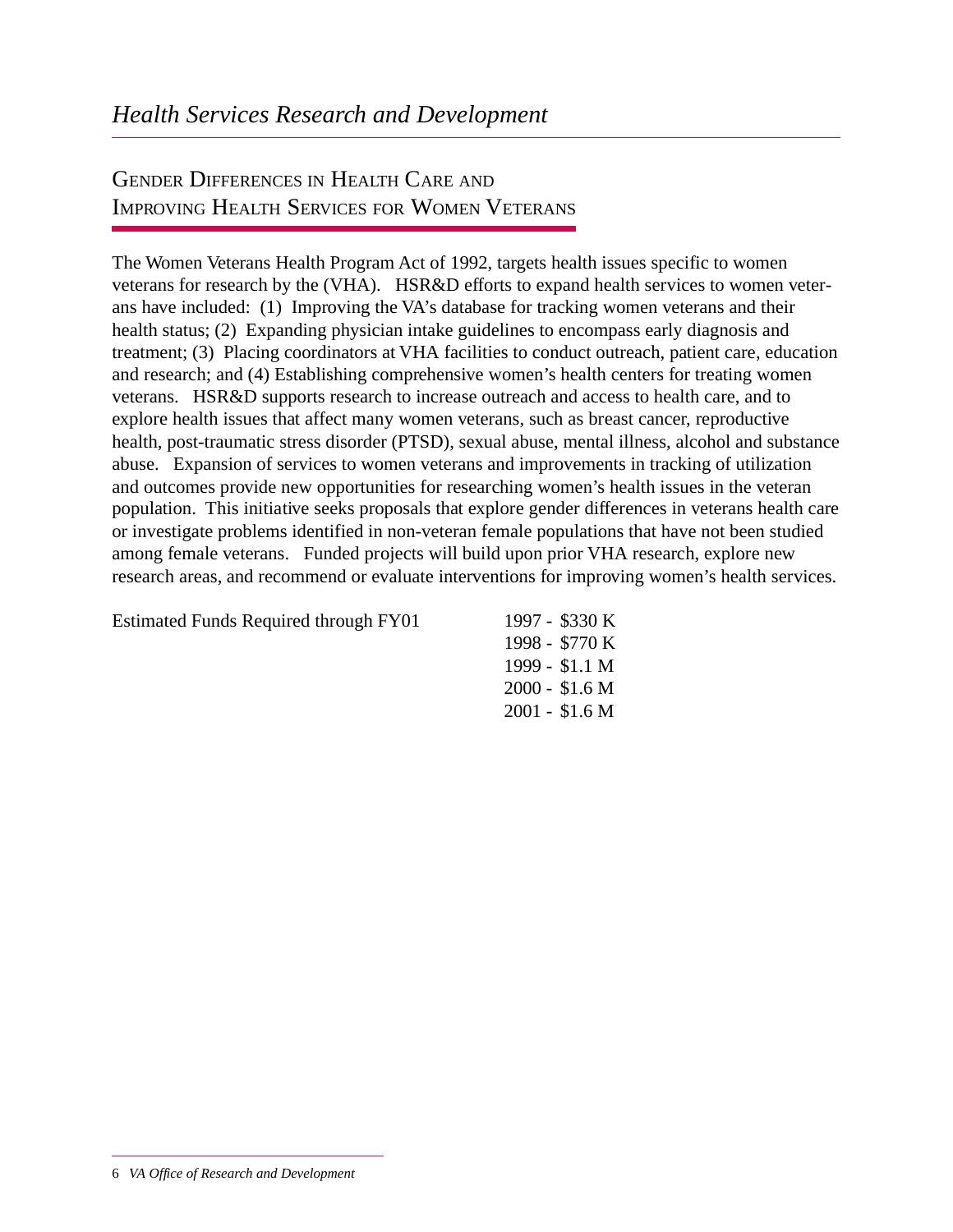#### EPIDEMIOLOGICAL RESEARCH AND INFORMATION CENTERS

As a research paradigm, epidemiology is well-suited for addressing the process and distribution of chronic diseases among various subgroups of veterans. However, the lack of established epidemiology research centers has hindered adoption of the *science* of epidemiology within VHA. Thus, a request for applications (RFA) was developed by VHA's Office of Research and Development to promote a greater interplay between clinical practice and the epidemiology of medical care. Studies are expected to address such issues as the use of risk assessment, surveillance and control techniques, and population-based epidemiological surveys that can be targeted toward selective health behaviors.

This RFA announced the opportunity for VHA medical facilities to compete for funding to establish one or more peer-reviewed Epidemiological Research and Information Centers (ERICs). Applicants will submit concurrently a proposal for an Epidemiology Research and Information Center, together with a complement of individual proposals to establish the Center's initial portfolio of scientifically approved epidemiologic research projects.

Each Center will have its own "core support" funding to accomplish a specific set of programmatic expectations, and each project will have its own "non-core" source of funding to accomplish a specific set of research objectives. Core support funds are intended to facilitate the recruitment of a stable "critical mass" of professional staff with skills sufficient to expand the science of epidemiology within VHA. In addition, Center staff will be fully responsible for managing the Center's research project budget.

Estimated Funds Required through FY01

|        | 1997 - \$550 K     |
|--------|--------------------|
|        | 1998 - \$2.2 M     |
| 1999 - | \$2.2 <sub>M</sub> |
| 2000 - | \$2.2 <sub>M</sub> |
|        | 2001 - \$2.2 M     |
|        |                    |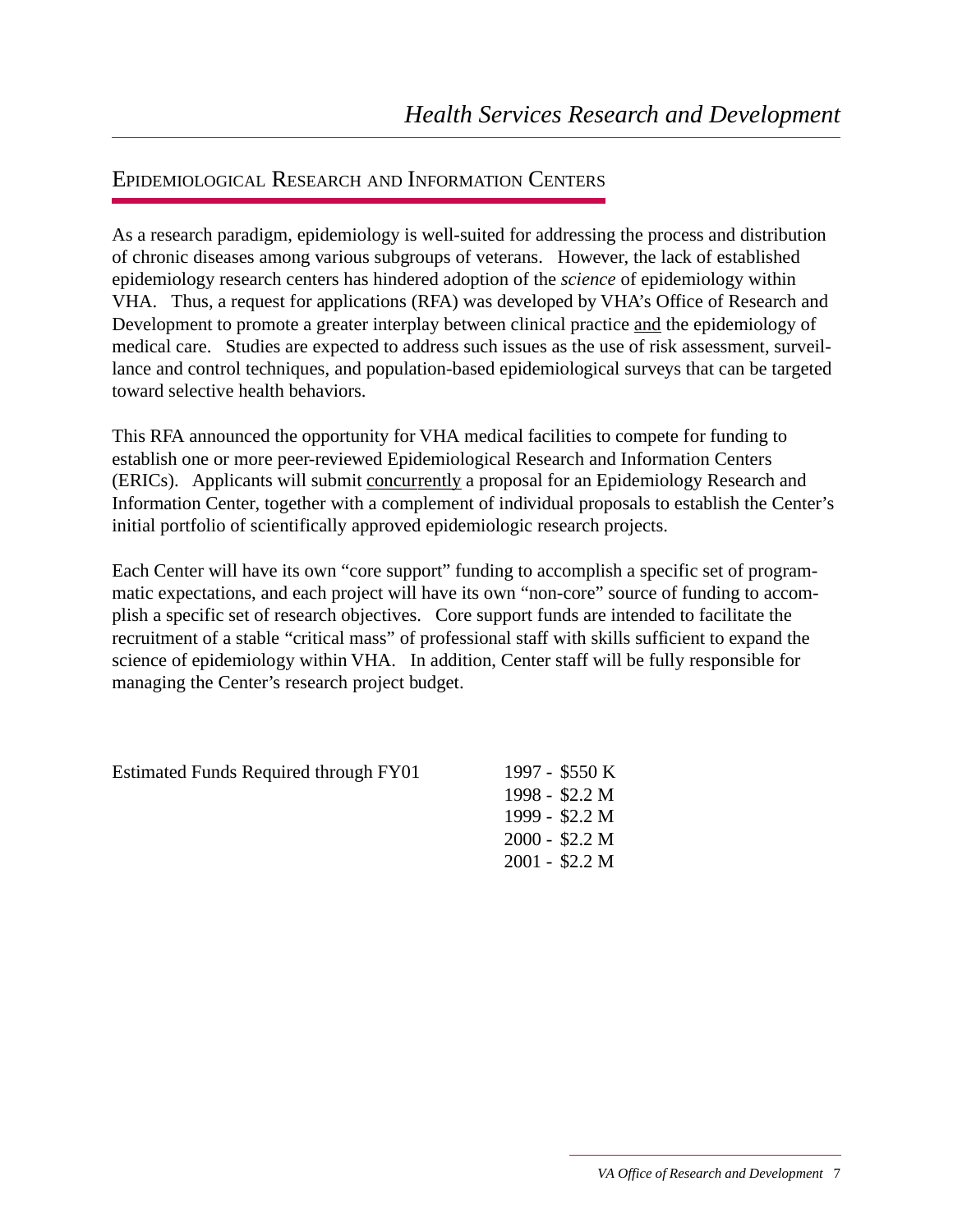### DEVELOPMENTAL PROJECTS IN HEALTH SERVICES RESEARCH

This new program builds upon the success of a previously completed initiative which funded 19 programs between 1991 and 1996 which improved the capacity to do health services research in VHA and supported VHA's clinical mission in many ways In addition to the design and development of research projects, the programs also have spawned Centers for Health Services Research on minority health care issues (including African-Americans, Hispanics, and Native Americans) and the development of educational workshops (e.g., to teach clinicians how to effectively prepare health services research proposals).

In recognition of changing priorities for VHA as it continues to reorganize its health care delivery system, a new solicitation for HSR&D Developmental Project Program proposals was released on October 31, 1996. This program provides VHA facilities with limited amounts of "venture capital" over a limited period of time (usually two years) to support innovative research collaborations. Proposals to establish these new programs are expected to have direct relevance for VHA's clinical research agenda, and collaborations among VHA medical facilities (and local community partners) are encouraged. Applicants may request up to \$100,000 per year for up to 2 years; a third year of funding is available by exception only.

The response of VHA field facilities to the latest request for proposals to establish new programs has greatly exceeded expectations, with nearly a three-fold increase over the number of proposals received for the 1994 solicitation. By FY 1998 we expect that as many as ten new programs will be underway.

Estimated Funds Required through FY01: 1997 - \$770 K

1998 - \$1.1 M 1999 - \$1.1 M 2000 - \$1.1 M 2001 - \$275 K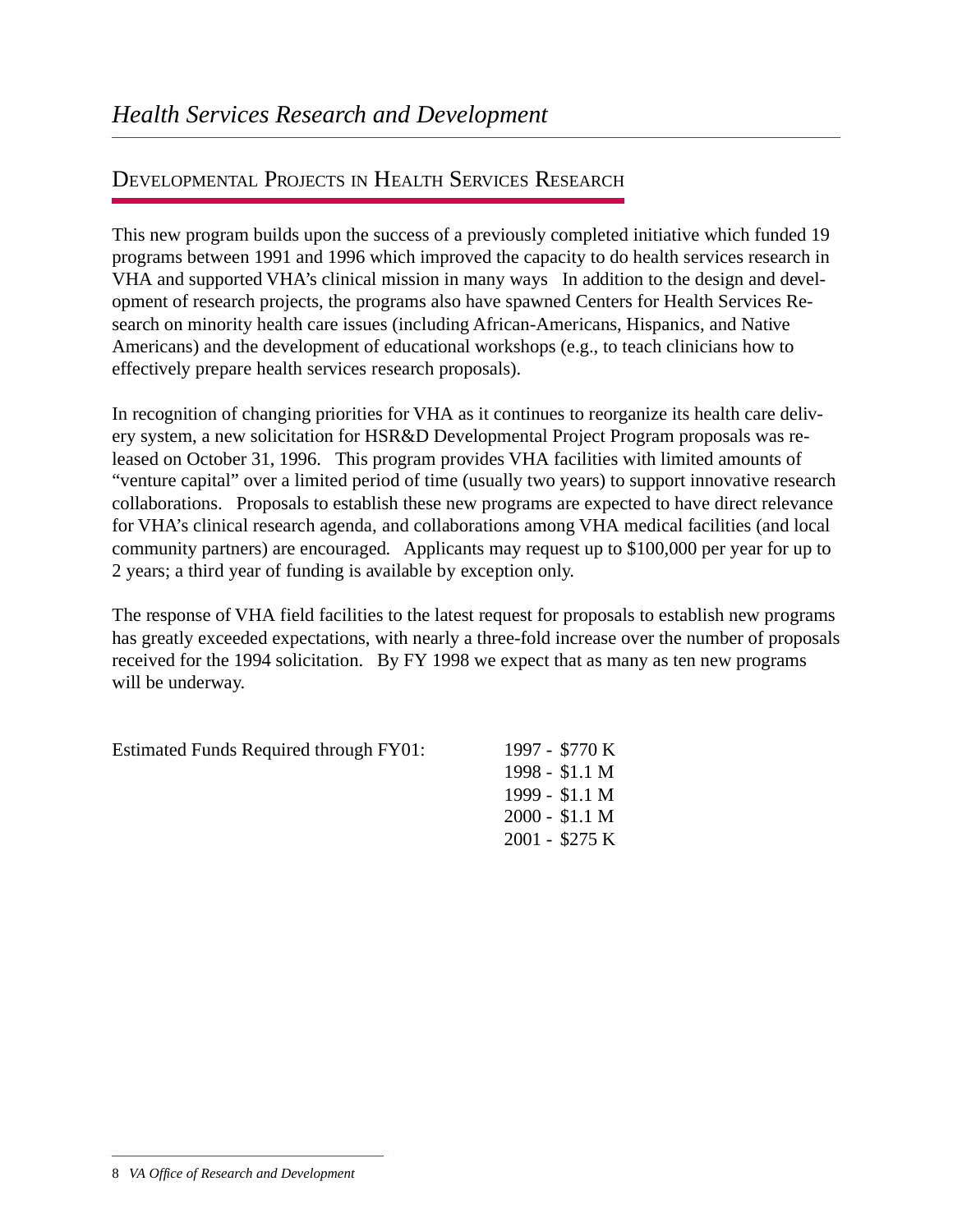## ESTABLISHMENT OF A NEW HEALTH SERVICES RESEARCH FIELD PROGRAM (CENTER OF EXCELLENCE)

Established in 1982, the HSR&D Field Programs provide the supporting infrastructure for health services research on organizational and patient care issues. Currently, the HSR&D Service provides core support funding (approximately \$500,000/year/program) for nine Field Programs. These "Centers of Excellence" in selected health services research focus areas provide the primary means of enhancing VHA's technical expertise in this critical area of patient outcomes research. The ultimate goal of the Field Program is to enhance the efficiency and cost effectiveness of VHA's health care delivery system.

While operating within general guidelines established by the HSR&D Service, each Field Program develops a focused research agenda and maintains substantive relationships with supporting community institutions (e.g., graduate schools of public health, health administration programs, and research institutes). Core staff compete vigorously for peer-reviewed funding from the HSR&D Service (e.g., Investigator-Initiated Research program), from other federal granting agencies and private foundations. In collaboration with VHA's Office of Academic Affiliations, Field Program staff also support four pre- and post-doctoral training programs for physicians and associated health professionals in health services research and medical informatics.

From fiscal year 1983 through April 1996, VHA's HSR&D Field Program investigators have participated in 1,445 research projects with an estimated total funding of \$461.9 million. Federal grants (other than VA) account for over half of the funding awarded.

Given the historical success of the Field Program, a RFA will be issued to establish another Center of Excellence. Subject to annual (non-competitive) administrative review, the funding award is expected to last 5 years. As with all of the Field Programs, subsequent competitive renewal is possible (subject to the findings of an external peer-review panel).

| Estimated Funds Required through FY01: | 1997 - \$275 K  |
|----------------------------------------|-----------------|
|                                        | 1998 - \$495 K  |
|                                        | 1999 - \$550 K  |
|                                        | $2000 - $550 K$ |
|                                        | $2001 - $550$ K |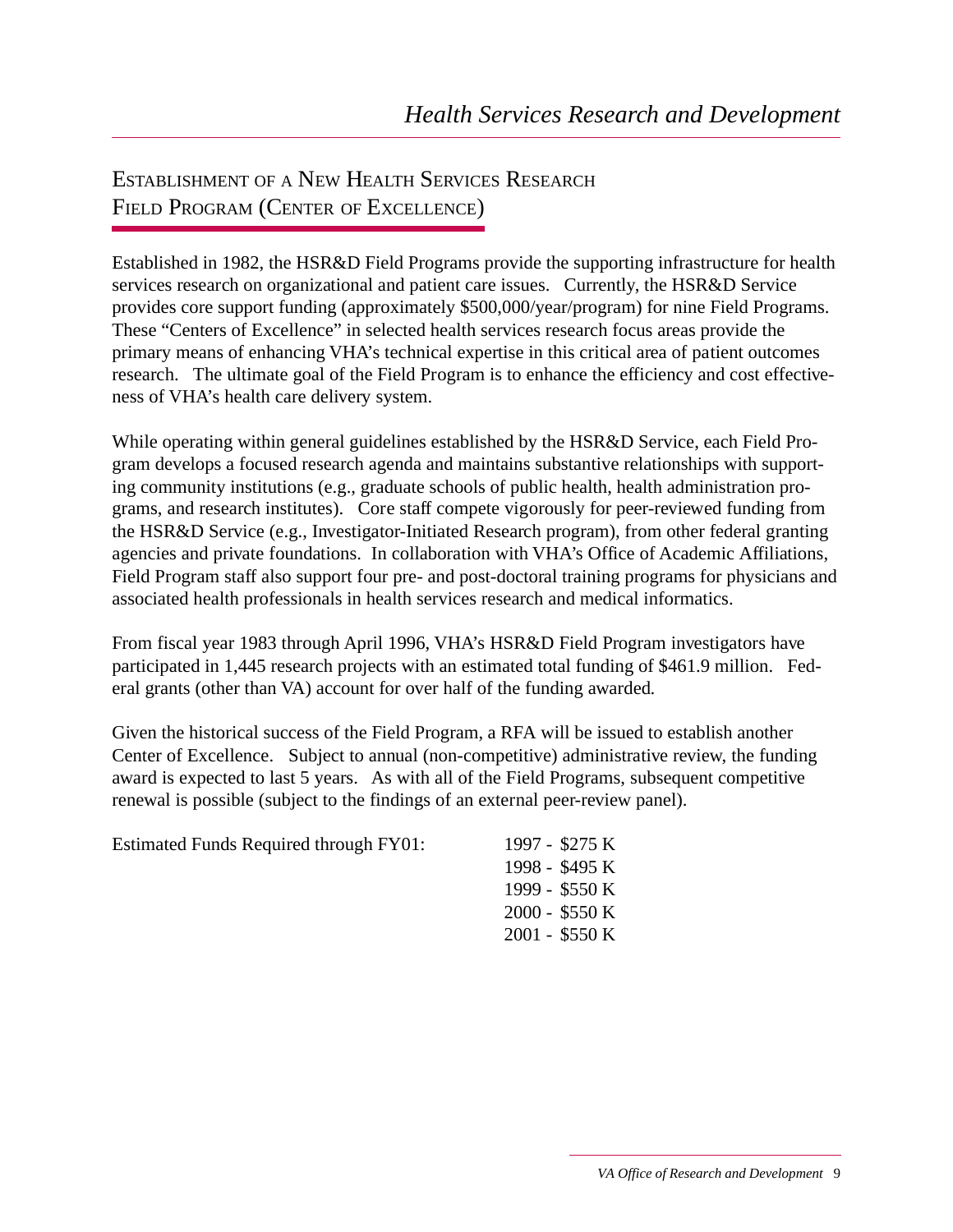### FACILITY INTEGRATION STUDY

Since January 1995, thirty-two VA Medical Centers have been approved to merge creating sixteen new integrated medical centers, and additional facility integrations are being considered. This two part study will provide a systematic evaluation of VHA facility integrations with a specific focus on management lessons that can be drawn. The first part of the study will document the planning and decision making processes; measure the extent of integration at each site; and describe the characteristics of the integrated facilities, including structures that are being put into place to manage the facilities and deliver care to veterans.

The second part of the study is an analysis of the effects of integration on aspects of cost/efficiency, access, patient satisfaction and quality enhancement. Management literature and VHA experience with earlier integrations indicate that hospital integrations usually take 18-24 months from the time of approval to planned integration, and even longer to reach levels of integration that can be expected to affect outcomes.

| <b>Estimated Funds Required through FY99:</b> | 1997 - \$130 K |
|-----------------------------------------------|----------------|
|                                               | 1998 - \$130 K |
|                                               | 1999 - $$30 K$ |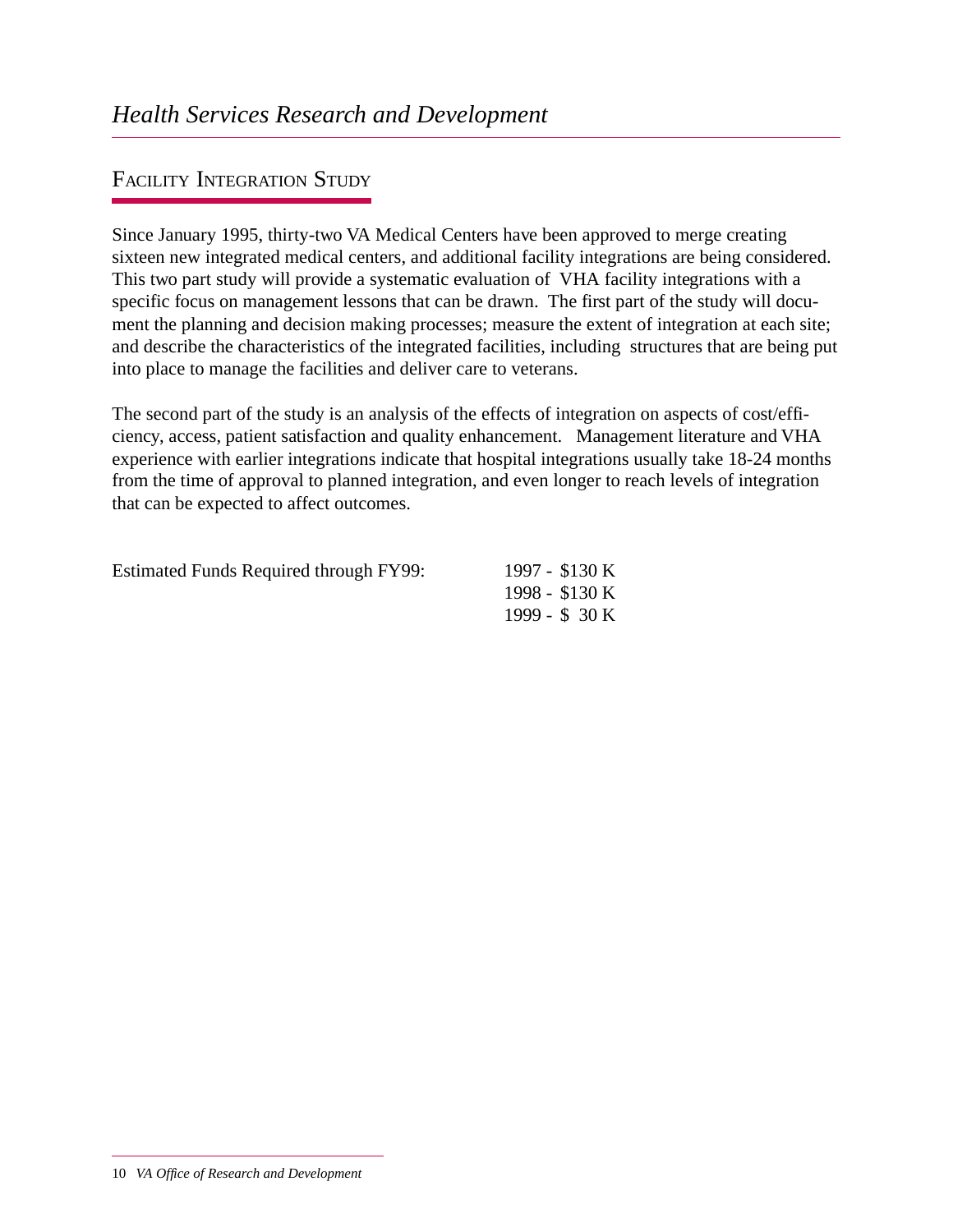### EVALUATION OF VISN SERVICE LINE MANAGEMENT

*This project is one of numerous collaborative efforts between researchers and managers. As a management consultation project it is funded jointly by medical care and research dollars, with research dollars funding fixed costs such as core research staff and the Veterans Integrated Service Networks, through the Under Secretary, funding the variable costs.*

VHA is continuing to support improvements in the delivery of veterans health care by restructuring organization and management practices to increase efficiencies and responsiveness to veterans. VHA's move toward "Service Line Management" is one aspect of this restructuring. The term "Service Line Management" covers a variety of organizational arrangements for focusing management efforts on providing coordinated care that meets patient and customer needs. Examples of service lines include primary care, mental health, spinal cord injury, and women's health care.

Nineteen of the 22 VISNs intend to implement service line management. This study will look at the process of change and the actual effectiveness of service lines. Study objectives are to evaluate service line management using both qualitative and quantitative techniques to identify specific characteristics of the various forms of service line management and to measure its impact on a wide range of patient and organizational variables. The study design will be based on comparisons of (1) pre-and post-measurement of service line implementations within each VISN, and (2) across VISNs. The study will provide timely and supportive feedback to VHA management throughout the service line implementation process with substantial effort placed on measuring objective changes and describing alterations in how VISNs function under the service line structures.

In evaluating organizational changes, care will be taken to allow sufficient time for the intended changes to affect outcomes, as well as to avoid false negative results that may stem from the disruptive process of change rather than from the structure and management practices that are the desired focus of the evaluation

Estimated Funds Required through FY00:

|      | Total   | HSR&D   | <b>Medical Care</b> |
|------|---------|---------|---------------------|
| 1997 | \$186K  | \$86K   | \$100 K             |
| 1998 | \$386 K | \$160 K | \$226 K             |
| 1999 | \$405 K | \$135 K | \$270 K             |
| 2000 | \$111K  | \$ 30 K | \$ 81 K             |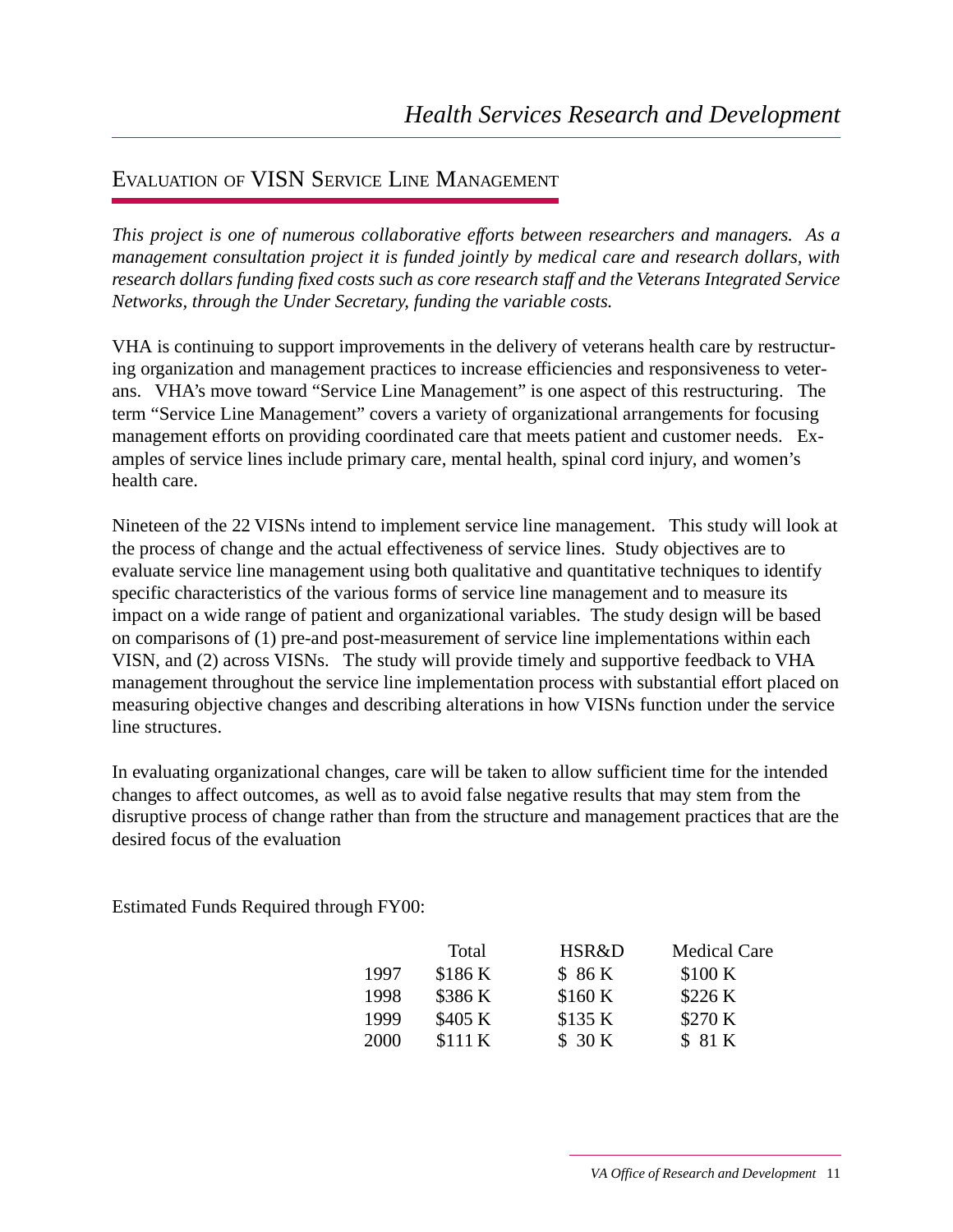### *Planned Initiatives*

#### REHABILITATION OUTCOMES RESEARCH

During FY 1997, the Office of Research and Development plans another RFA to initiate a set of research projects focused on the outcomes of rehabilitation services provided by VHA. The scope of this announcement will be broad, encompassing rehabilitation for physical disabilities due to traumatic accidents and injuries as well as stroke, falls, and degenerative musculoskeletal or neurologic diseases. The rehabilitative services to be studied will include those designed to restore or compensate for lost ambulation, speech, vision, and other functions that affect independent living and quality of life. These studies will involve the perspectives and expertise of a wide range of health care providers, including physicians, nurses, physical and occupational therapists, speech therapists, and others. This initiative represents a collaboration between VHA's Rehabilitation Research and Development Service and Health Services Research and Development Service.

Estimated Funds Required through FY01: 1998 - \$330 K

1999 - \$990 K 2000 - \$1.1 M 2001 - \$1.1 M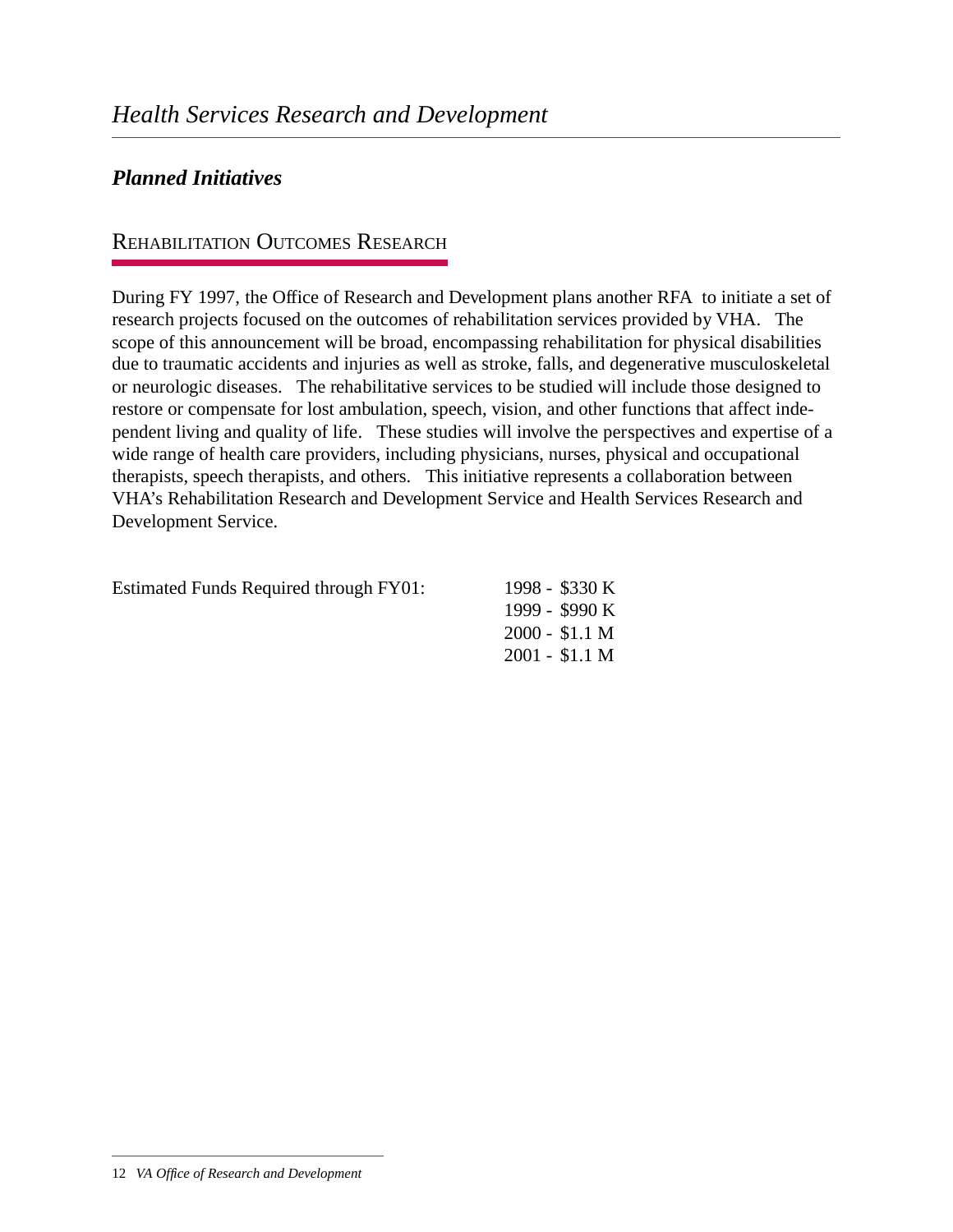#### PATIENT-CENTERED CARE AND QUALITATIVE RESEARCH METHODS

As the VHA moves to a more cost-effective and efficient managed care model, managers are interested in ensuring that the VHA does not lose sight of the patient, and the importance of patient-centered care. Some of the most important questions in health services concern: the health beliefs and preferences of patients and clinicians, the nature of clinician-patient interactions, the social organization of medical practice and other factors that affect patient satisfaction with care. These more qualitative issues have not been adequately addressed with quantitative methods.

This initiative solicits studies that utilize the expanding number of rigorous qualitative methods, either exclusively or in ways that complement quantitative methods, to address questions of how and why health beliefs, patient preferences, satisfaction, and compliance vary across individuals, groups, and organizational settings.

| Estimated Funds Required through FY01: 1998 - \$825 K |                 |
|-------------------------------------------------------|-----------------|
|                                                       | 1999 - $$1.1 M$ |
|                                                       | $2000 - $1.1 M$ |
|                                                       | $2001 - $1.1 M$ |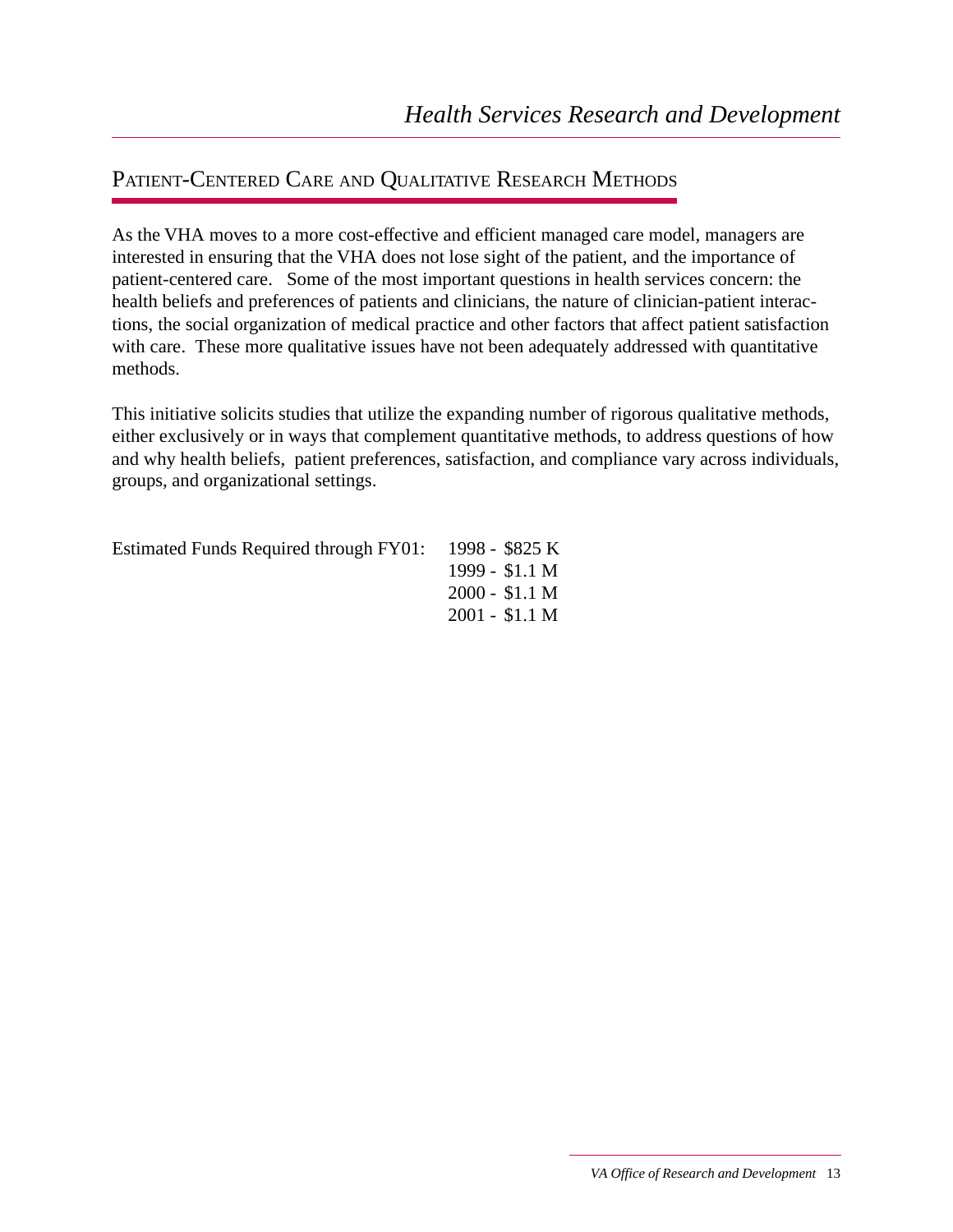#### *New Initiatives*

In FY'96 there were many studies on the waiting list for funding from the Cooperative Studies Program (CSP). These studies had been recommended for approval by the Cooperative Studies Evaluation Committee (CSEC), but had not been initiated due to limitations in resources allocated to CSP. In late FY'96 CSP was reorganized and additional funds were made available. Consequently, 10 studies on the waiting list have now been approved for initiation in FY 1997

### PTSD: TREATMENT OUTCOMES

We estimate that over 15% of male Vietnam theater veterans, or almost 480,000 men, currently suffer from PTSD, a disorder that commands a substantial amount of VHA resources yet shows relatively little improvement in response to standard therapy. This study is a randomized clinical trial to evaluate the efficacy of trauma focus group therapy compared to supportive group counseling in treating the symptoms and functional disabilities caused by PTSD in Vietnam veterans. Secondary outcomes include the effect of trauma focus group therapy on physical health and on utilization of medical and mental health services. 360 male outpatients with PTSD related to service in the Vietnam theater will be included in the study. The study duration will be 4 years.

Project Dates: 7/96 - 9/00 Projected Funding: \$3.65 Million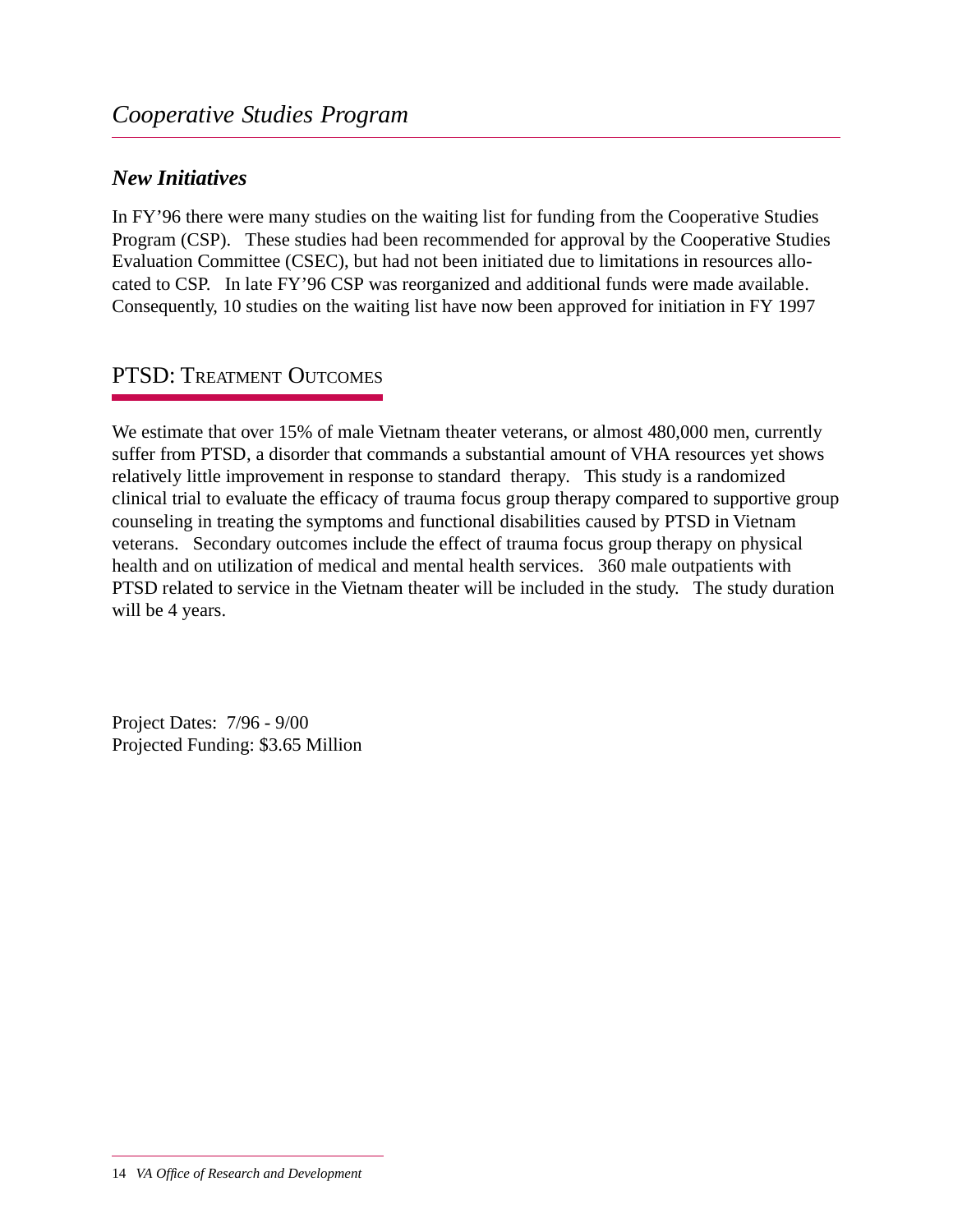#### THE IRON AND ATHEROSCLEROSIS TRIAL

Vascular disease is the leading cause of death in our society. Technologically sophisticated cardiac practices and surgeries are major contributors to the rising cost of medical care today. Considerable evidence suggests that iron induces lipid oxidation, the products of which are found in fat deposits in arteries. Evidence also suggests that iron-induced oxidation can contribute to the development of coronary vascular disease.

The objective of the study is to test the hypothesis that low cost reduction of total body iron stores through controlled phlebotomy (like blood donation) will reduce the risk of specific adverse endpoints in a population of patients at risk of having a second heart attack. The current pilot study will recruit patients from two VA Medical Centers in order to determine feasibility of recruitment and acceptability of the intervention to patients; to develop more information about the variability of the outcome measure; and to determine the actual degree of iron reduction that can be achieved safely.

Project Dates: 10/96 - 10/97 Projected Funding: \$35,000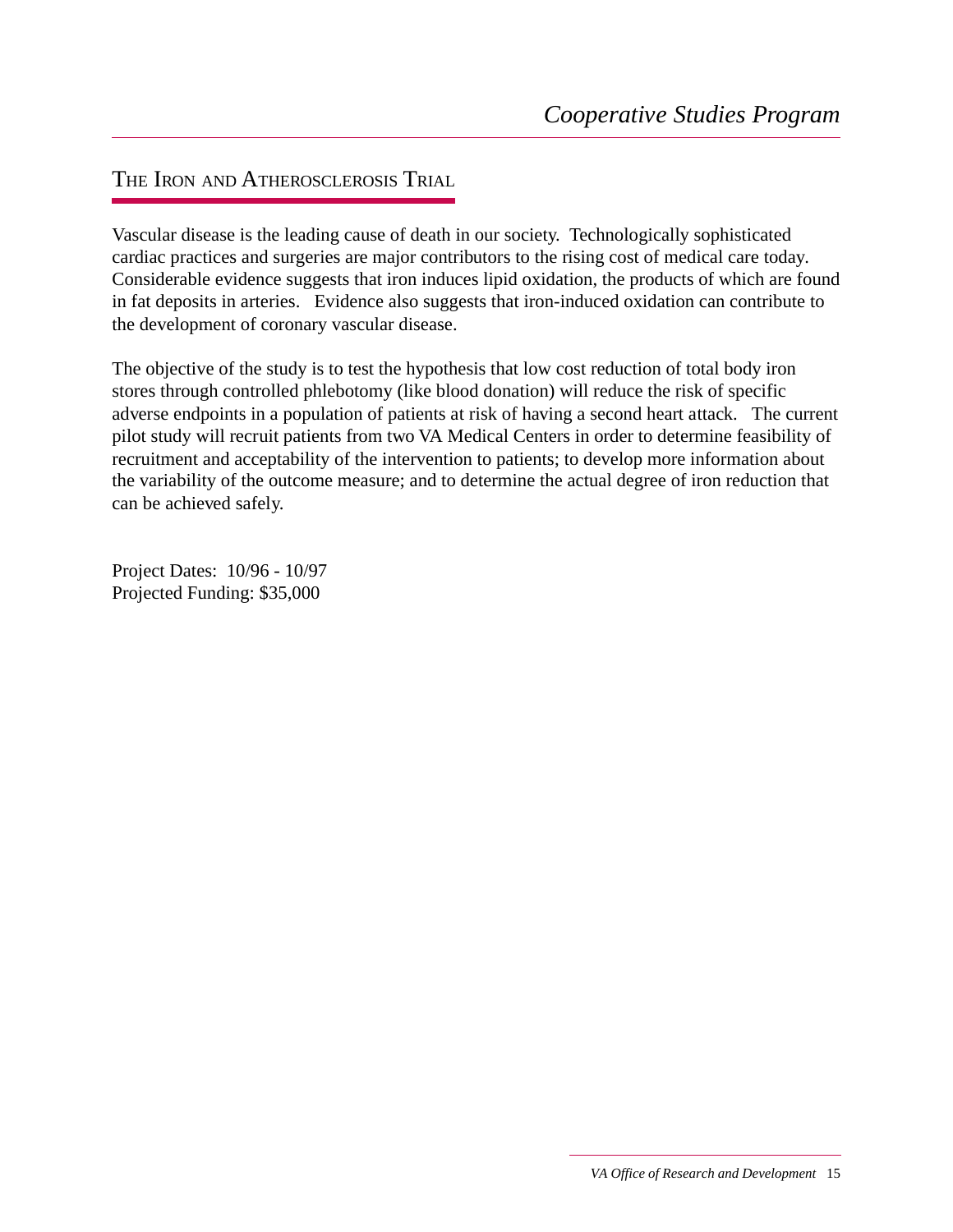#### NALTREXONE IN THE TREATMENT OF ALCOHOLISM

Alcohol dependence is a chronic, disabling disorder affecting veterans of all ages. If alcohol dependent patients can reduce their relapses and hospitalizations, they will be better able to function in the community, thereby improving their quality of life.

The objective of this study is to evaluate the efficacy of naltrexone augmentation of a standardized outpatient, individual, psychotherapy program modeled after 12-step approaches. Psychotherapy treatment will consist of individual psychotherapy involving a modified 12-step approach aimed at reinforcing abstinence, providing basic relapse prevention information, and reinforcing compliance with study medications. Therapy will include acceptance of the drug therapy (naltrexone) and will focus on the individual patient instead of a group.

The study is planned to include approximately 600 patients, with two years of patient intake and 18 months of patient follow-up.

Project Dates: 1/97 - 7/00 Projected Funding: \$4.3 million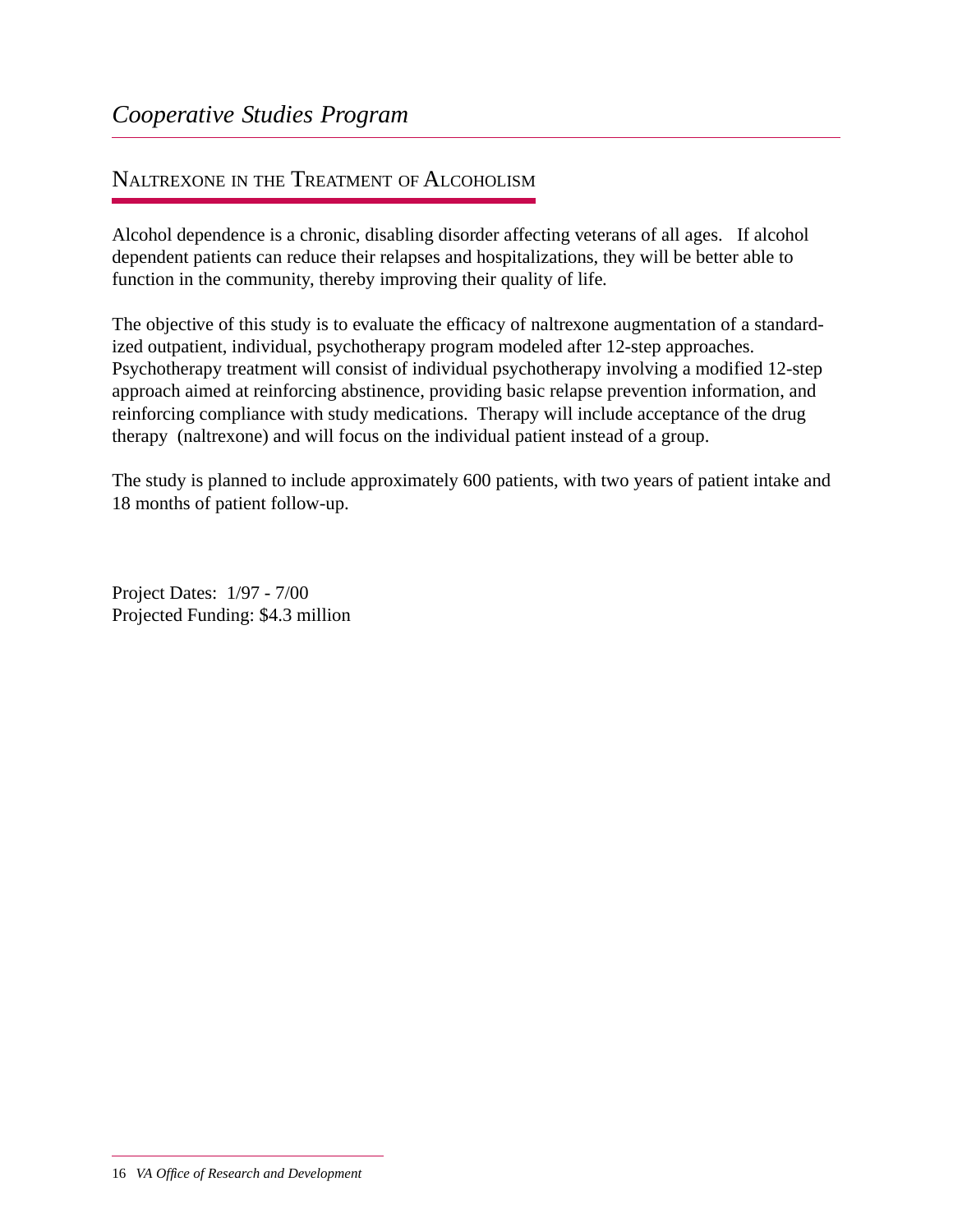#### TREATMENT OF SEIZURES IN THE ELDERLY POPULATION

Epidemiologic data indicate that seizures in the elderly population are more common than previously thought. Many elderly suffer from diseases, such as stroke or heart disease, which are complicated by epileptic seizures. These patients are often treated with multiple prescription drugs which increase the probability of drug-drug interactions and increased morbidity. Determining optimal therapy for elderly patients with epilepsy is a challenge which can improve the patients' quality of life.

The primary objective of this study is to determine the tolerance to and efficacy of two new antiepileptic drugs (gabapentin and lamotrigine) individually compared to a standard drug (carbamazepine) for the treatment of seizures in the elderly population (55 years or older) with new onset, unprovoked epileptic seizures. The study will also assess: mental functioning, mood and quality of life; the characteristics and cause of seizures in the elderly; differential responses of different seizure types to the three drugs; and serum levels of study drugs needed for seizure control.

If one of the drugs being studied is found to be more effective in the elderly with fewer side effects, this will allow elderly patients with seizures to live a better, more seizure-free life.

Project Dates: 3/97 - 12/02 Projected Funding: \$4.73 million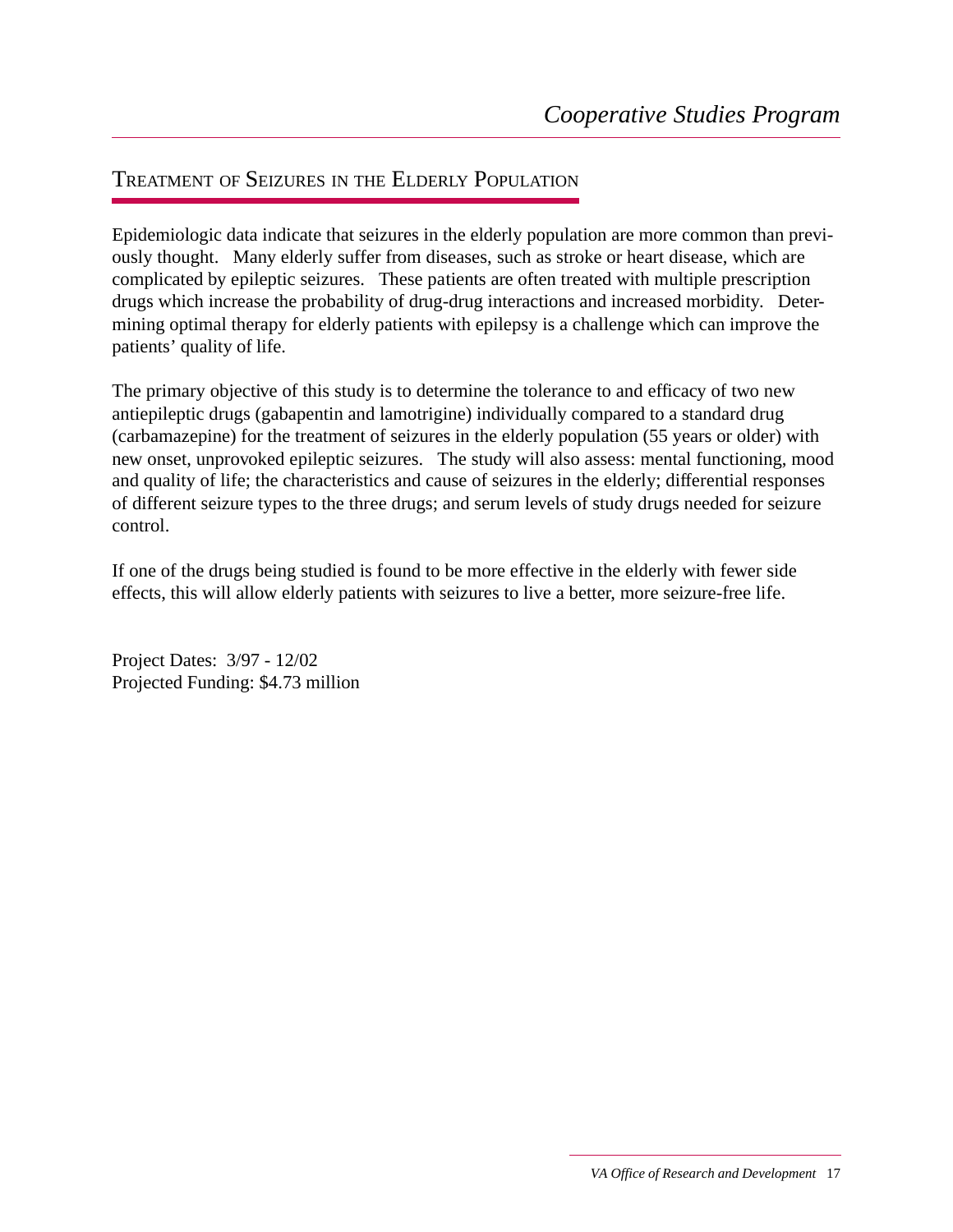## THE EFFECTS OF ANTI-ARRHYTHMIC THERAPY IN MAINTAINING STABILITY OF SINUS RHYTHM IN ATRIAL FIBRILLATION

Atrial fibrillation (a serious disturbance in heart rate and rhythm) is now the most common cardiac rhythm disturbance encountered in clinical practice, giving rise to a significant increase in morbidity and death, especially in patients with existing heart disease. Atrial fibrillation is also a risk factor for congestive heart failure and stroke. The best approach to standardized therapy for atrial fibrillation remains to be developed. The maintenance of a normal heart rhythm in patients predisposed to atrial fibrillation is a major treatment goal and agents which are effective in this regard are of practical importance.

The objective of the study is to compare the effects of two anti-arrhythmic drugs (sotalol and amiodarone) in maintaining stability of normal rhythm in patients with atrial fibrillation. The primary hypothesis is that amiodarone is superior to sotalol and both are superior to placebo in maintaining a normal heart rhythm.

The primary outcome measure is the percentage of patients with normal heart rhythm at one year. Other outcome measures include time to recurrence of atrial fibrillation, exercise tolerance and frequency of adverse hearts events.

Project Dates: 4/97 - 6/01 Projected Funding: \$5 million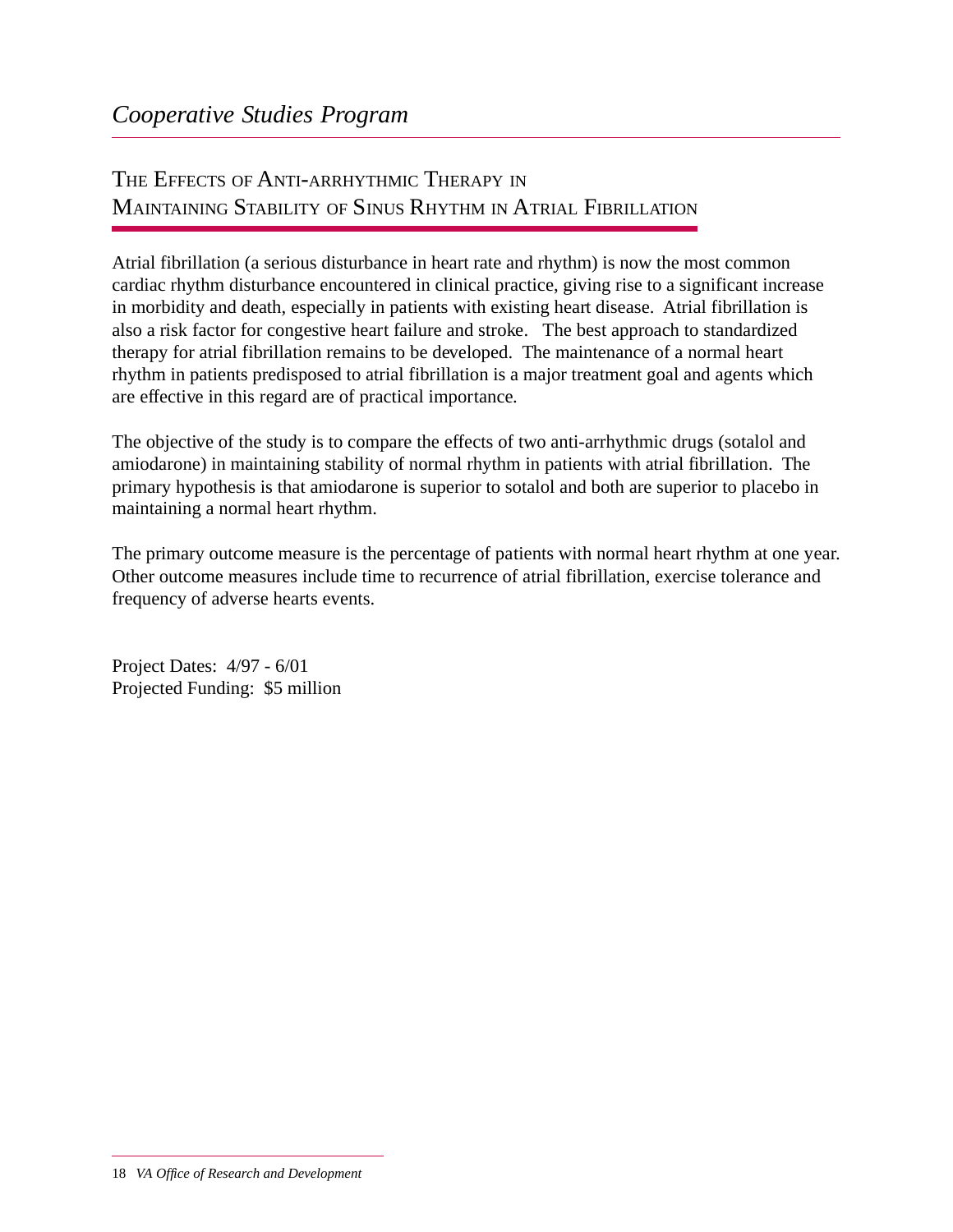### EVALUATION OF A COMPUTER ASSISTED NEUROPSYCHOLOGICAL SCREENING BATTERY

Many neurological conditions can have an effect on the functioning of the brain in different areas such as cognition, memory, vigilance, and motor skills. Measurement of these functions can be of critical importance in the diagnosis of different neurological disorders and in determinations of their severity. This study will evaluate a brief computerized battery of tests for patients referred for neuropsychological testing. This test battery can be an important adjunct in evaluating patients for the effects of exposure to neurotoxic environmental pollutants, such as in Persian Gulf veterans.

Project Dates: 4/97 - 4/00 Project Funding: \$2.6 million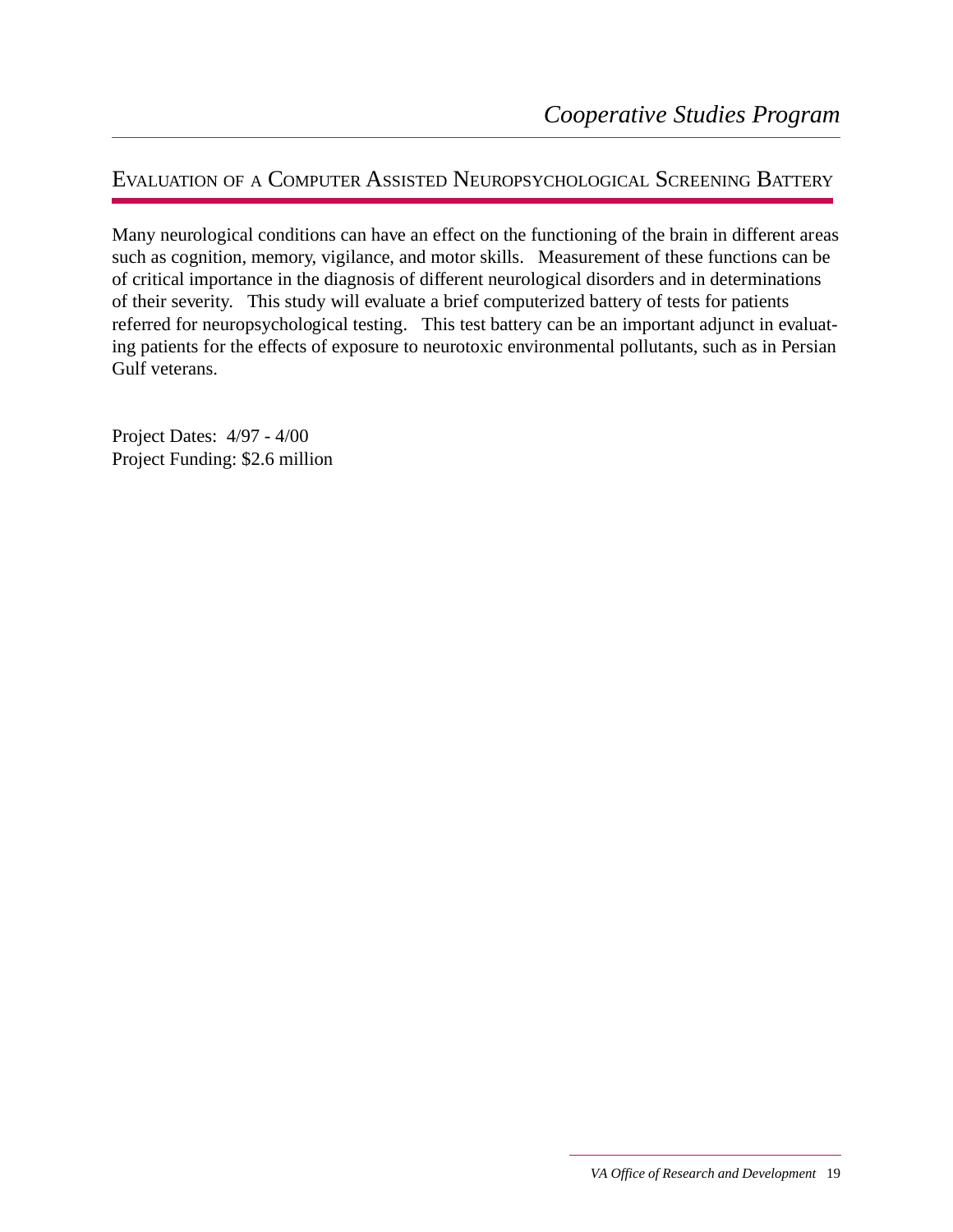## VARICELLA VACCINE FOR PREVENTION OF HERPES ZOSTER AND ITS COMPLICATIONS

Herpes zoster (HZ or shingles) is a localized disease characterized by a painful skin eruption that is generally limited to sensory nerve fibers in the skin. The incidence and severity of HZ increase with increasing age, and complications occur in almost one-half of older individuals. The most frequent complication of HZ is prolonged and disabling pain which occurs in 25-50 percent of patients over the age of 60 years.

The primary objective of the proposed study is to determine whether immunization with live attenuated varicella (chickenpox) vaccine (OKA/MERCK strain) can reduce the incidence and/or severity of herpes zoster and its complications in persons 60 years of age and older. Among the secondary objectives of the study are assessment of the effect of the vaccine on the quality of life of individuals who develop HZ, and on the incidence and severity of chronic pain. The study should also provide information on the natural history of HZ in terms of impact of the disease and its complications on older persons and provide additional data on vaccine safety.

Patients will be randomized to vaccine or placebo and followed monthly through a telephonelinked computer system. Duration of patient intake is planned for 18 months with minimum patient follow-up of 36 months. The study will recruit 27,000 subjects.

If the varicella vaccine reduces the incidence and severity of herpes zoster in the elderly, a vaccination program would be a cost-effective and safe means of reducing the potentially severe impact of herpes zoster and its complications on the quality of life of older veterans.

Project Dates: 9/97 - 3/02 Projected Cost of Study: \$13.8 M Projected VA Funding: \$6.9 M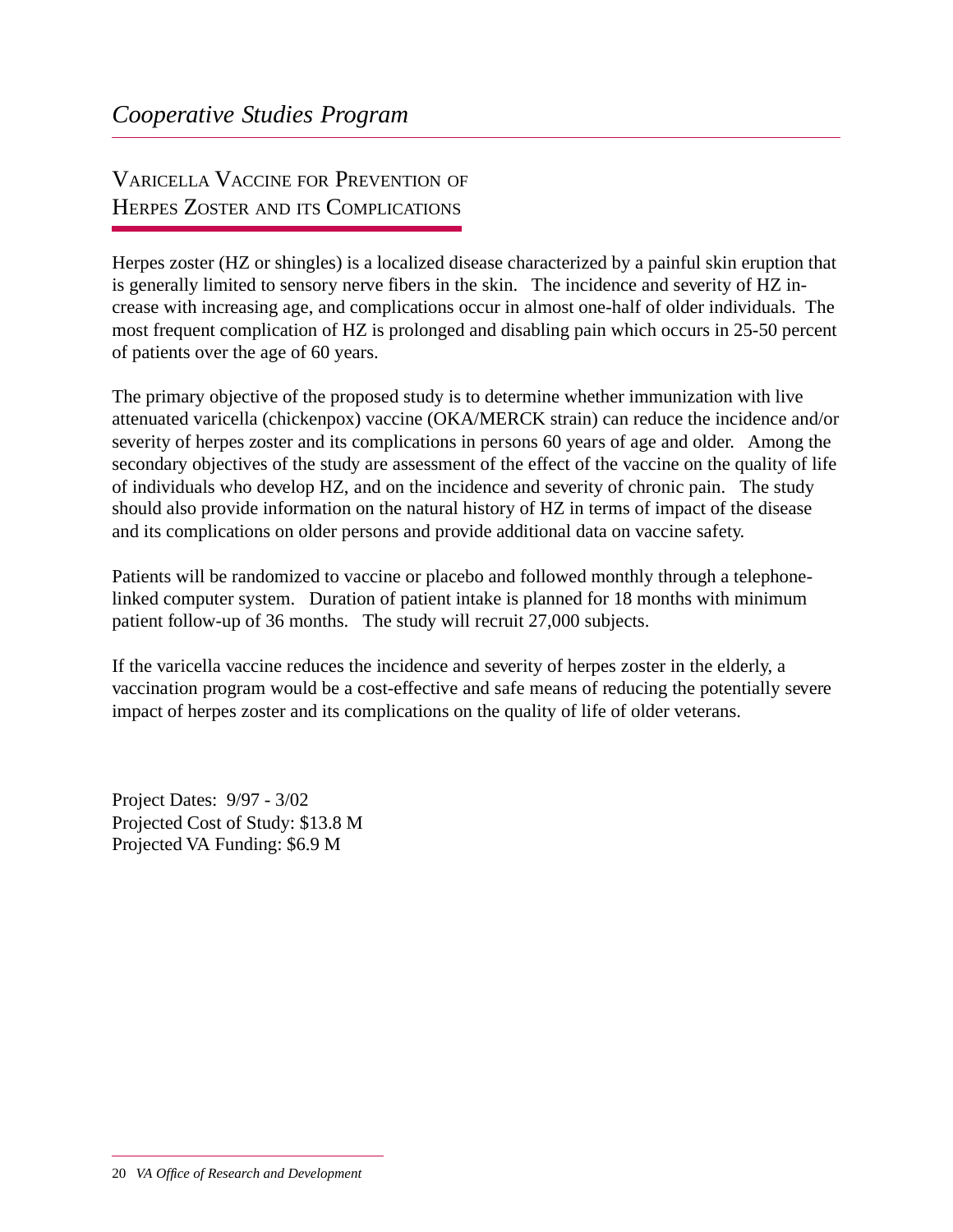## SPECIALIZED MEDICATION VS. ANGIOPLASTY IN ASSESSING REINFARCTION AND MORTALITY (SMART)

During the last 15 years, percutaneous transluminal coronary angioplasty (PTCA, or balloon angioplasty) has become a widely-used, safe and effective procedure for the management of coronary heart disease patients with symptomatic myocardial ischemia (oxygen insufficiency). However, PTCA is being used increasingly for routine, prophylactic management of coronary artery abnormalities in heart disease patients — rather than for symptom relief of chest pain where outcomes-derived research has not yet demonstrated a conclusive benefit of reduced death or recurrent heart attack in such patients.

The objective of this trial is to prospectively assess both "hard" outcomes (death; recurrent nonfatal heart attack ; persistent chest pain necessitating coronary artery bypass surgery) and other health care outcomes (quality of life, cost-effectiveness and cost-utility measures) during longterm (3-5 year) follow-up after randomization to PTCA + intensive medical therapy vs. intensive medical therapy alone in "non-high-risk" heart disease patients.

Angioplasty costs the national health care system billions of dollars annually. Therefore, prospectively assessing its current use by employing a randomized, controlled, clinical trial of existing PTCA indications vs. contemporary, intensive medical therapy seems long-overdue. Until the outcome of this study can be established conclusively, it would appear that the use of PTCA will remain largely unrestricted and costly to the health care system.

Project Dates: 7/98 - 7/04 Projected Cost of Study: \$23 M Projected VA Funding: \$9 M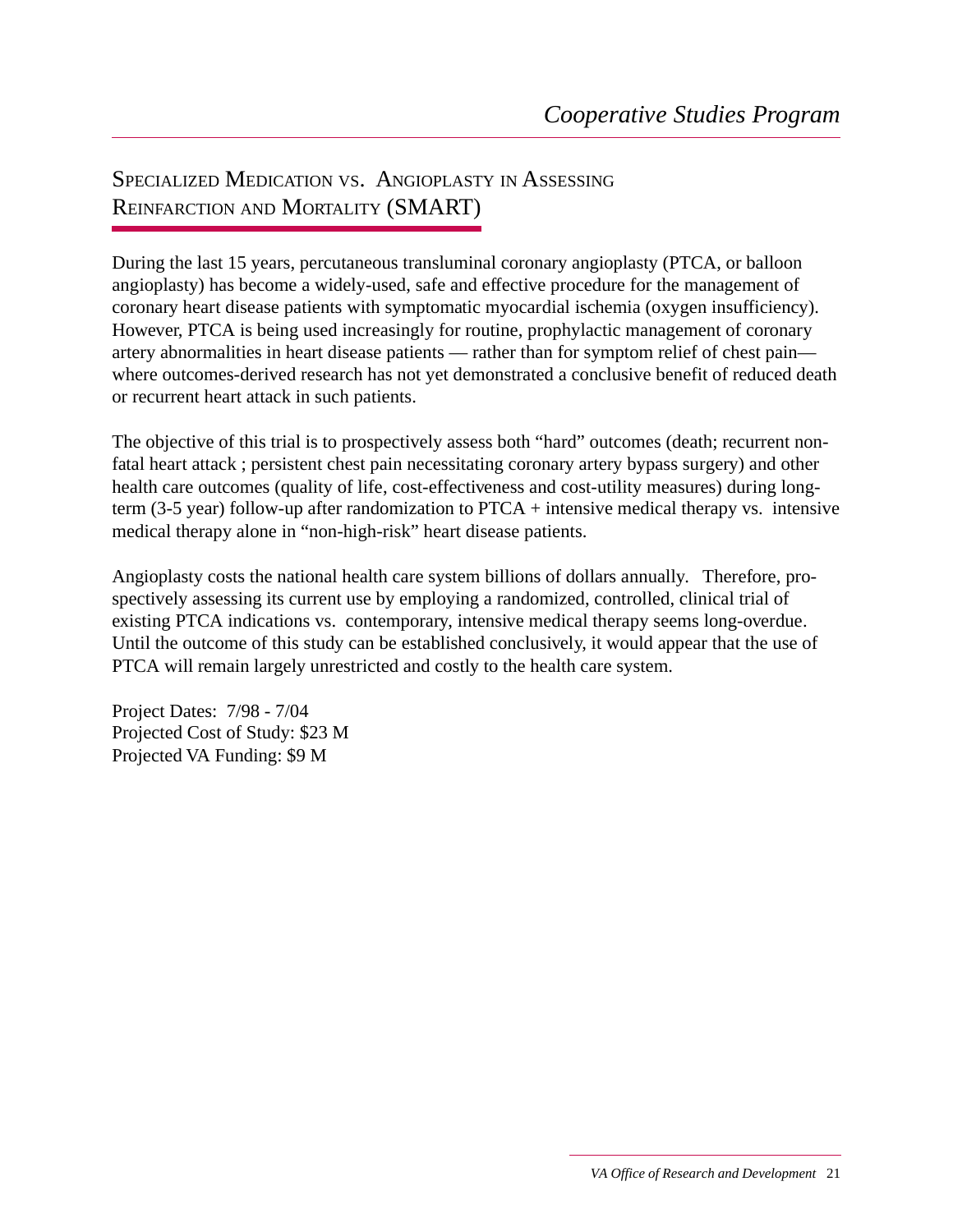## FOLLOW-UP STUDY ON PATIENTS WHO RECEIVED MEDICAL AND SURGICAL THERAPIES FOR GASTROESOPHAGEAL REFLUX DISEASE

The most crucial and controversial issue concerning the proper role of anti-reflux surgery in the treatment of gastroesophageal reflux disease (heartburn) relates to the duration of the beneficial effects of surgery on chronic severe heartburn. The "Prospective Randomized Trial of Medical and Surgical Therapies for Gastroesophageal Reflux Disease" concluded that, after one year, anti-reflux surgery was more effective than medical therapy in improving the symptoms and endoscopic signs of chronic severe heartburn. However, relatively few reports deal with the long-term results of the operation. Since medical treatment of chronic severe heartburn requires daily dosing with costly anti-secretory medicines over a lifetime, anti-reflux surgery would be less expensive provided the results of surgery are long lasting.

The purpose of this study is to assess the current reflux, or heartburn, status of the 248 patients who participated in the previous trial. For all willing patients, the follow-up study would include heartburn symptoms, the severity of esophagitis, and 24-hour esophageal acid monitoring to document the duration of acid reflux. The study will be conducted at the same eight centers that originally participated in the trial.

Project Dates: 5/97 - 5/98 Projected Funding: \$450,000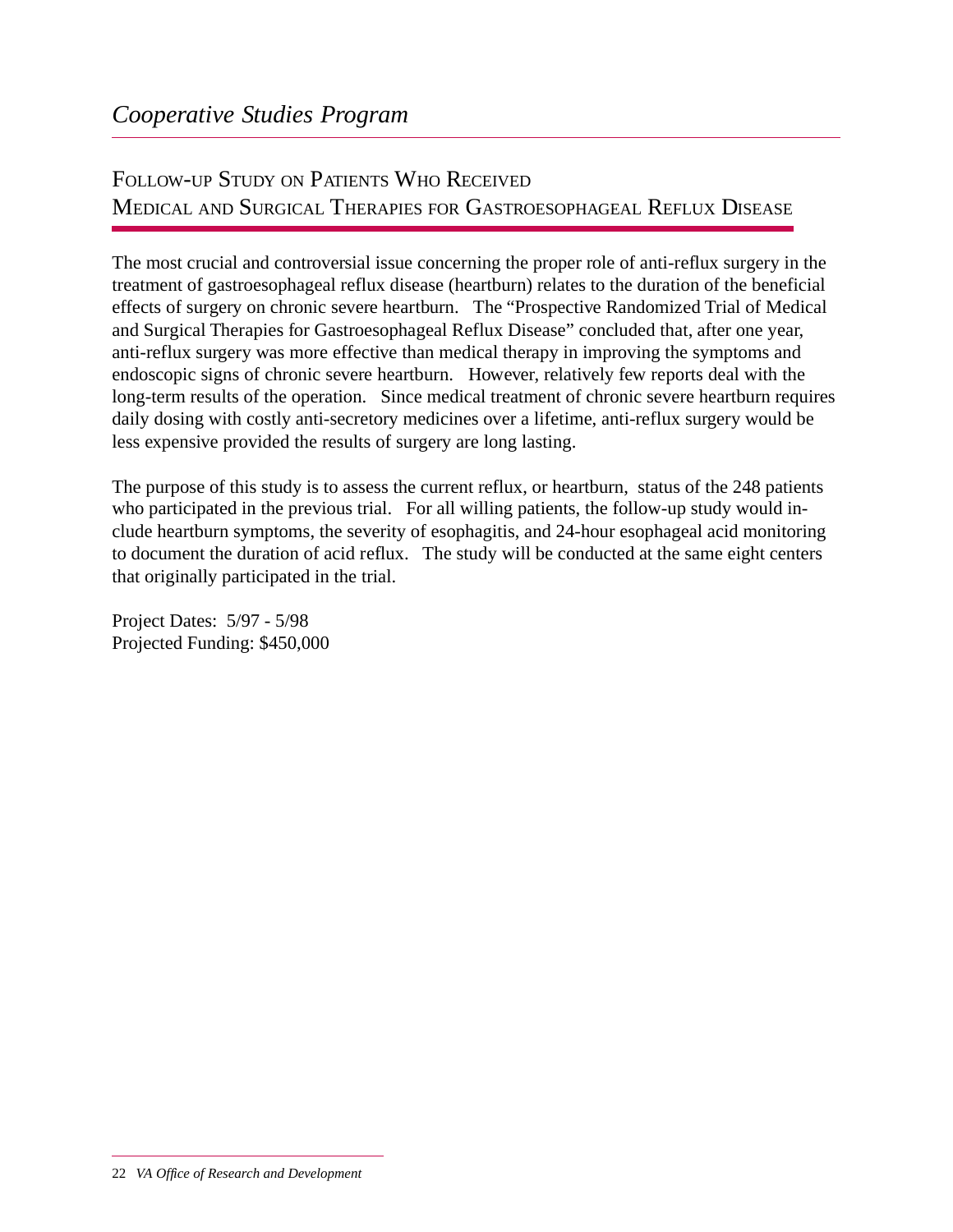THE CORONARY ARTERY REVASCULARIZATION PROPHYLAXIS TRIAL (CARP TRIAL)

Cardiovascular disease accounts for 1 million deaths/year and is the leading cause of death among Americans. Studies have shown that in patients scheduled for elective vascular surgery, the frequency of coronary artery disease exceeds 50%. It is not surprising therefore, that the leading cause of complications is "post-operative cardiac morbidity" (defined as the occurrence of heart attacks, unstable angina, congestive heart failure, arrhythmia, and cardiac death). This study is designed to answer the question: Should prophylactic coronary artery revascularizaton (surgical restoration of blood flow to the heart) be performed prior to elective vascular surgery?

The primary objective is to determine whether prophylactic coronary artery surgery in high risk patients scheduled for elective vascular surgery reduces death and cardiovascular morbidity in the 3-month post-operative period and the 2 year follow-up period. Secondary objectives include comparison of quality of life and cost effectiveness.

The study will include patients requiring elective vascular surgery who are considered to be at risk for coronary artery disease. Those individuals with significant coronary artery disease which is amenable to revascularization will be considered for inclusion in the study. Patients will be randomized to either coronary artery surgery or intensive medical treatment prior to the elective vascular surgery.

A one-year pilot study to assess the feasibility of the study will begin in June 1997. Five participating centers will be selected, with the goal of recruiting a total of 60 patients during the pilot year.

Project Dates: 5/97 - 9/98 Projected Funding: \$460,000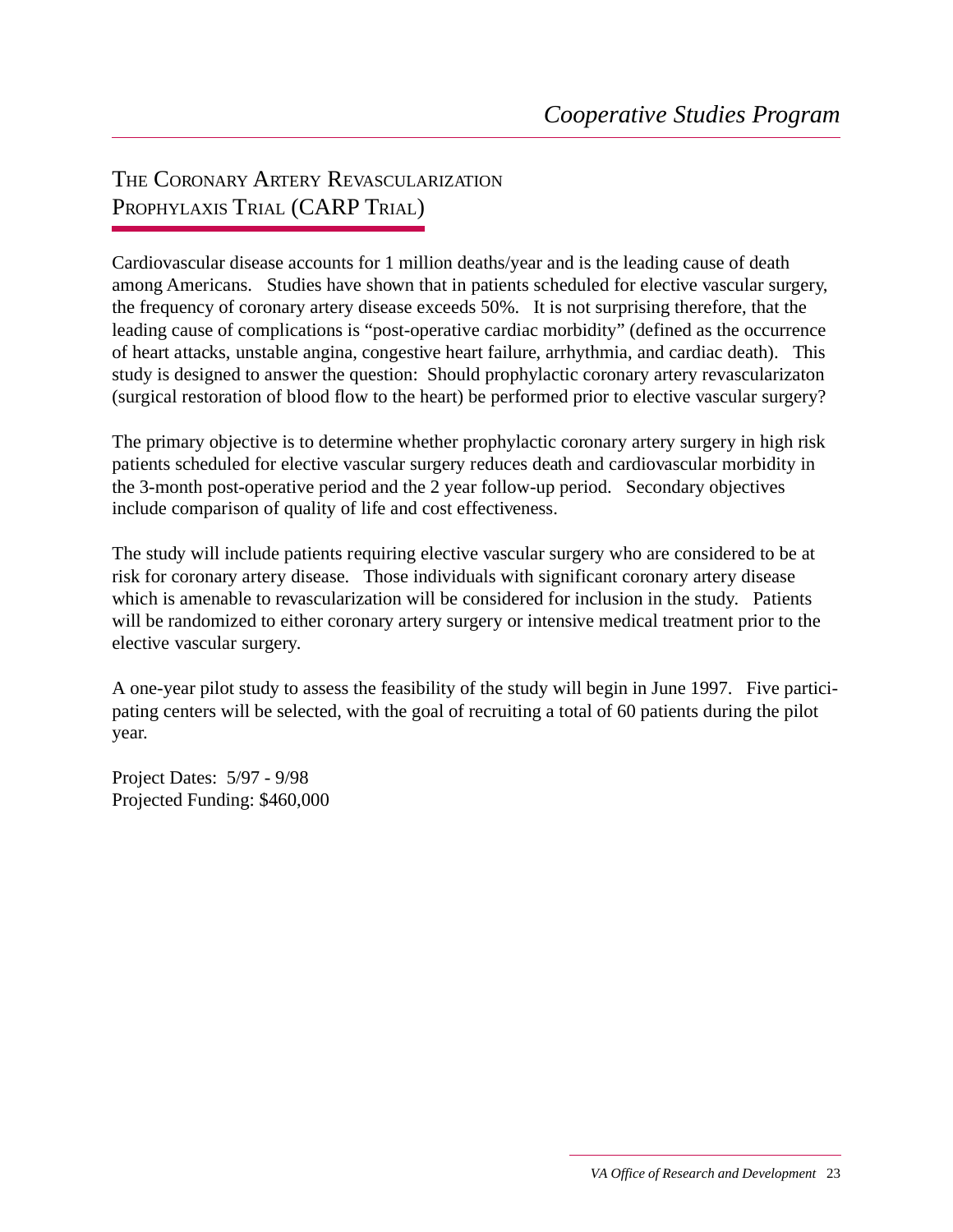#### *Initiatives Under Review*

## 18-F-FLURODEOXYGLUCOSE (FDG) POSITRON EMISSION TOMOGRAPHY (PET) IMAGING IN THE MANAGEMENT OF PATIENTS WITH SOLITARY LUNG NODULES

Accurate non-invasive identification of cancerous lung tumors should expedite the removal of potentially surgically curable cancerous lesions and minimize the number of benign masses and surgically incurable lung cancers for which chest surgery is done. This study will evaluate the utility of FDG-PET in differentiating benign from cancerous processes in patients with solitary lung nodules. The hypothesis is that FDG-PET will be more accurate than chest x-ray and CAT scan in differentiating benign from cancerous lung nodules and that FDG-PET will be useful as a noninvasive technique for accurate differentiation of benign and cancerous lung nodules.

### RANDOMIZED CLINICAL TRIAL OF SURGICAL HERNIA REPAIR

The American College of Surgeons is interested in developing a long-term collaboration with the Department of Veterans Affairs and Northwestern University to conduct multi-center clinical trials to evaluate new, emerging surgical technologies. The first trial being proposed is in surgical hernia repair.

An estimated 500,000 groin hernia repairs are performed annually in the U.S. and as many as 800,000 Americans have groin hernias potentially in need of surgical repair. Preliminary studies indicate that laparascopic hernia repair, compared to more invasive open surgical repair, reduces post-operative pain and permits the patient to return to work or everyday activities earlier, but the laparascopic surgical approach is more expensive.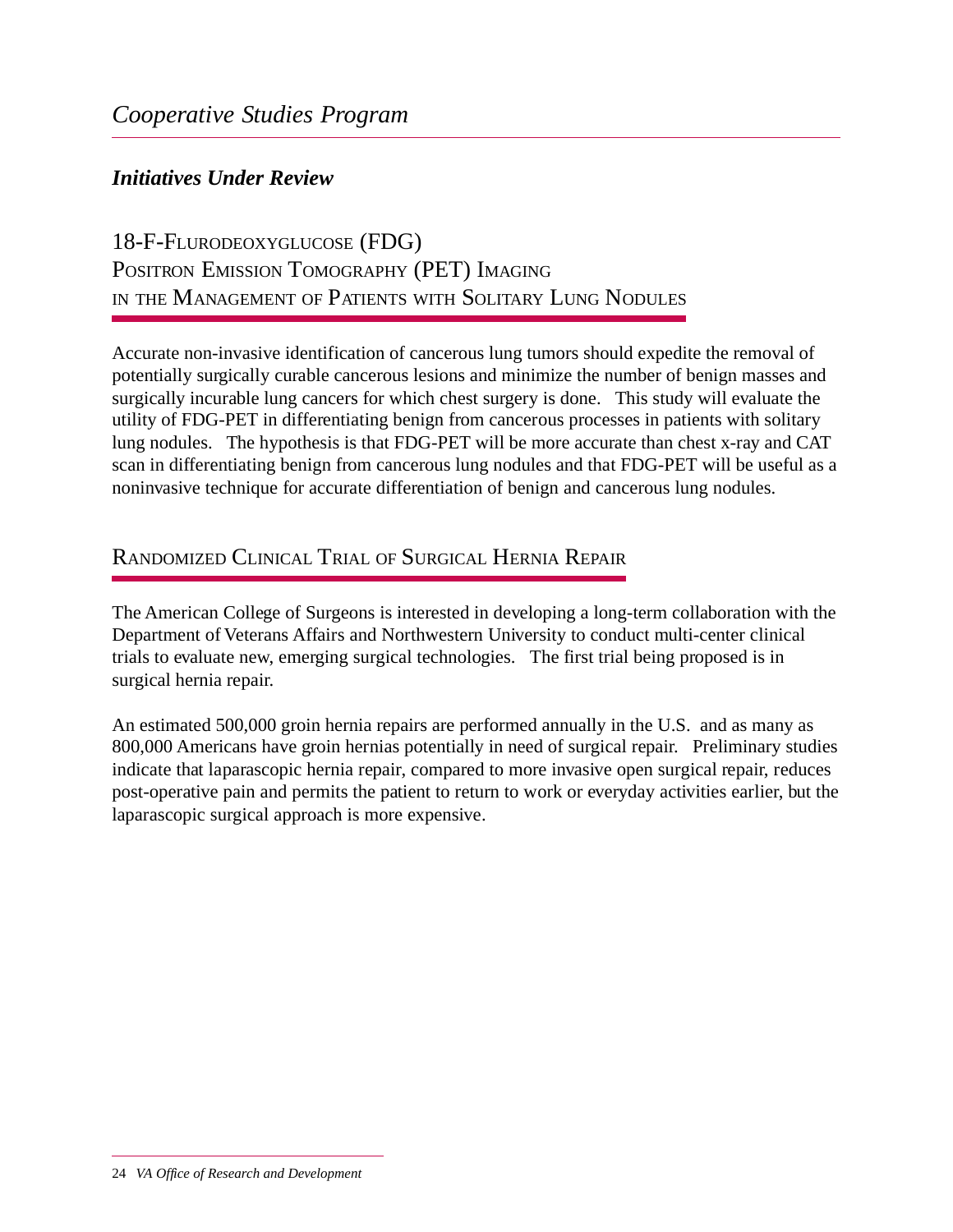### ANTI-THROMBOTIC AGENTS FOR PREVENTION OF HEMODIALYSIS ACCESS THROMBOSIS

Maintenance of vascular (blood vessel) access has been termed the "Achilles heel" of hemodialysis of kidney patients. The thrombosis (blood clotting) of hemodialysis grafts is a major cause of morbidity and hospitalization in hemodialysis patients. A recent review of the Medicare hemodialysis database indicated that access related stays represented 17% of all hospitalizations for hemodialysis patients. The total cost of placement and maintenance of vascular access for hemodialysis is estimated to be \$500 million annually. Patients dialyzing in the VHA comprise more than 3300 of the 120,000 patients on hemodialysis in the United States. The morbidity related to vascular access in the VA population also represents a significant burden for the patients and the VA system. Effective therapy to decrease the rate of blood clotting would have significant impact on VA patient morbidity, as well as reducing the current expense of more than \$12 million annually for maintenance of vascular access.

The primary objective of this study is to determine whether the combination of aspirin 325 mg daily and ticlopidine 250 mg bid is more effective than placebo in the prevention of clotting of hemodialysis access grafts. Secondary objectives are 1) performance of a cost analysis of access maintenance in the two groups, particularly the cost related to the repair of access clotting, and 2) a comparison of the clotting recurrence rates between the two groups. The period of subject enrollment will be six months and the follow-up period will be 24 months on therapy, for a total study duration of 30 months.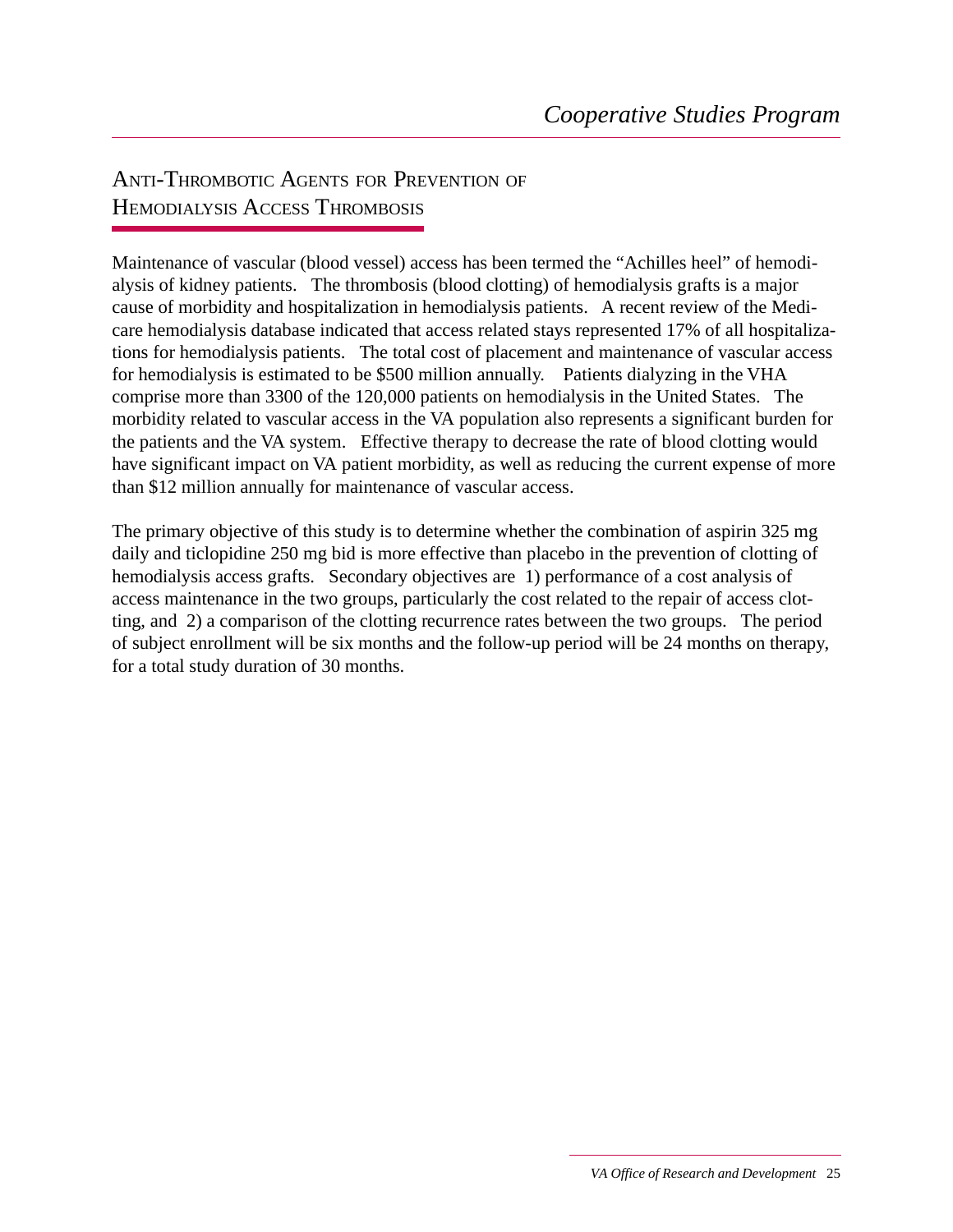#### *Initiatives in Planning*

### HORMONE REPLACEMENT THERAPY WITH DAILY PROGESTERONE: SAFETY, EFFICACY AND SIDE EFFECTS

Estrogen replacement therapy is effective treatment for hot flashes, insomnia and urogenital symptoms associated with menopause. Studies have also shown that estrogen replacement therapy reduces the risk of post-menopausal bone loss, osteoporotic fractures and coronary artery disease. Unfortunately, estrogen therapy alone causes side effects including irregular vaginal bleeding and increased risk of uterine cancer. Progestins added to estrogen prevent the development of cancer.

Micronized progesterone may be the preferred progestin for hormone replacement therapy because it is the natural ovarian hormone. It may have the "best" effects on cardiac risk factors and is likely to have the least side effects. The objective of the study is to compare the safety, efficacy and acceptability of medroxyprogesterone acetate, the current standard program used for combined continuous therapy, to micronized oral progesterone. The major endpoints are efficacy, safety and patient acceptability.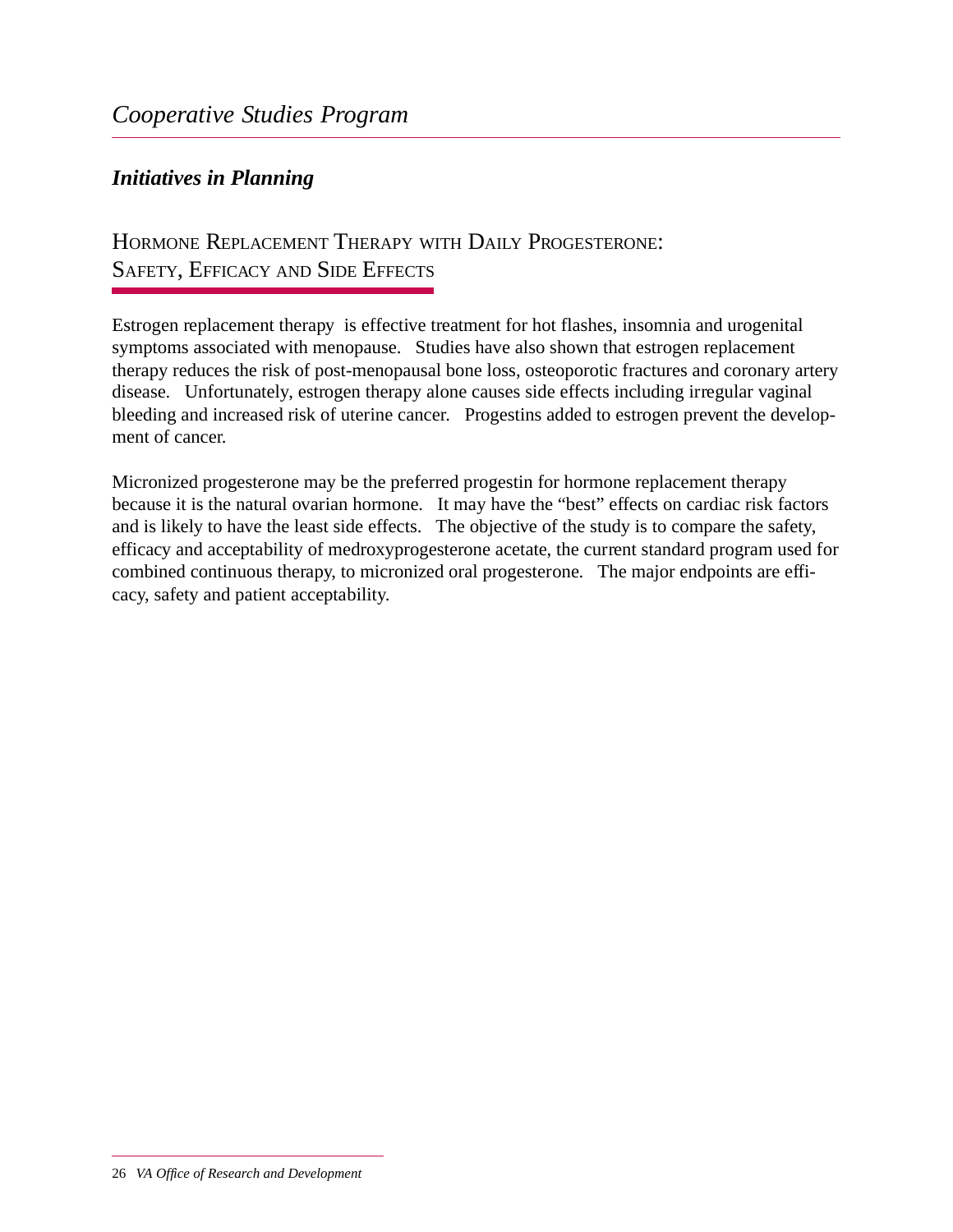#### PROPHYLAXIS OF MEDICAL PATIENTS FOR THROMBOEMBOLISM

Pulmonary embolism (blood clot to the lungs) accounts for 15% of hospital deaths making it the most common preventable cause of hospital deaths. The data on heparin (an anti-blood clotting agent) prophylaxis for medical patients is inconclusive. Although frequently recommended, heparin prophylaxis is seldom used in practice

This study is proposed to determine if heparin will significantly reduce 90-day death rates in inpatient medical patients age 60 and above. Death among patients one year post-administration will be a secondary endpoint. The treatment group will receive daily administration of low molecular weight heparin throughout hospitalization.

We hypothesize that a 10% reduction in death rates would be attained, which is a very substantial benefit considering the low cost of heparin prophylaxis. Applied to eligible medical inpatients, this mortality reduction translates to 3,000 potential deaths averted each year in patients treated in VA medical centers. Findings generalized to the U.S. population could mean that 60,000 deaths could be averted annually. Conversely, if the study demonstrates that heparin is not an effective prophylaxis, the practice of not embarking on this type of treatment regimen could save \$9 to \$22 million per year.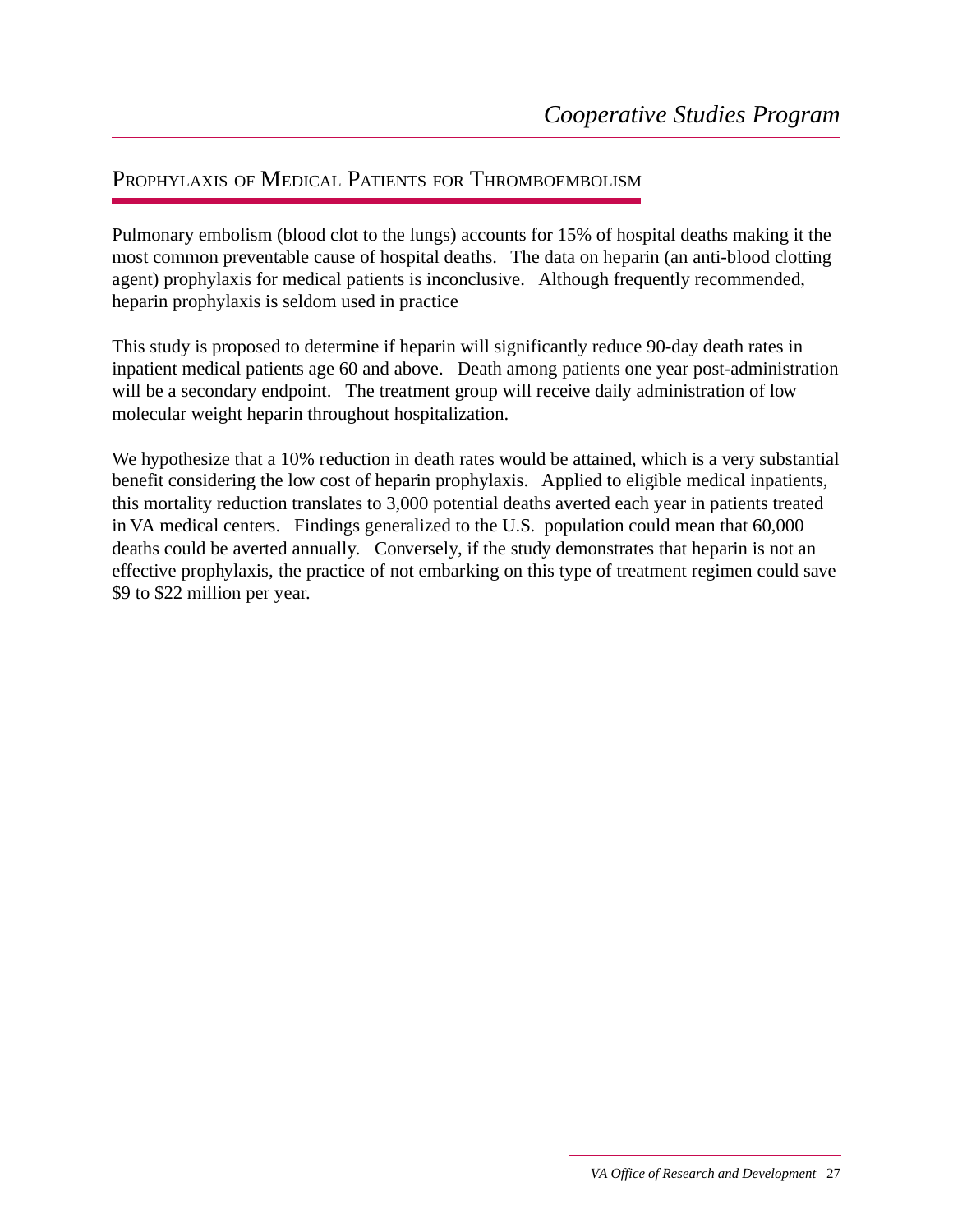## COST EFFECTIVENESS OF A TELEMEDICINE DIABETIC RETINOPATHY MANAGEMENT SYSTEM

Diabetes afflicts 4.9% of the American population, yet treatment of diabetes and its complications consumes a disproportionate 16% of the nation's health care resources.

This study seeks to improve access and quality of care, optimize treatment outcomes, and ultimately reduce costs for managing diabetic retinopathy (deterioration of vision), one of the most costly complications of diabetes in both human and economic terms. Clinical care guidelines for the prevention and management of diabetic retinopathy are well established, but access to appropriate care may be difficult. The study plans to examine the impacts of a telemedicinedriven disease management system for early detection, diagnosis, and treatment of diabetic retinopathy in VA patients.

This study will establish the "Telemedical Diabetic Retinopathy Management System" (TDRMS) at a number of VA Medical Centers. A prototype TDRMS was developed and previously tested on a small scale in a non-veteran population. With this system, patients will be screened for diabetic retinopathy during the same clinic visit for general diabetic care. Technicians at each site will take diagnostic images of the patients' eyes. These images, along with other clinical and demographic information, will be sent to a central "reading center" for interpretation.

The study will examine the effectiveness and costs of this system which systematically and routinely screens all diabetic patients for visual complications. Issues such as diagnostic accuracy, patient satisfaction and quality of life, and health outcomes will be addressed.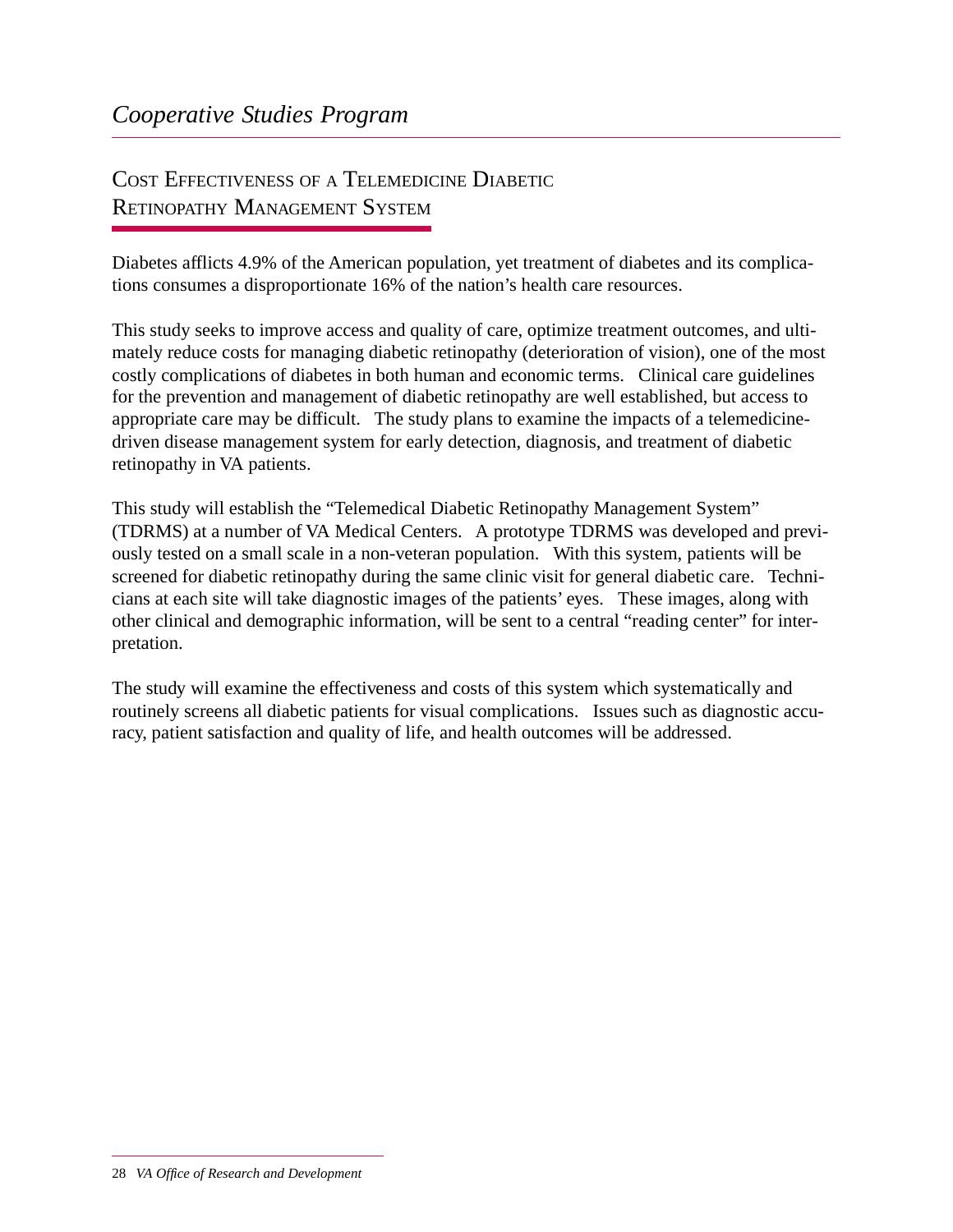## EFFECT OF TREATMENT OF CENTRAL SLEEP APNEA-HYPOPNEA SYNDROME ON SURVIVAL OF PATIENTS WITH OPTIMALLY TREATED STABLE HEART FAILURE

Heart failure and sleep apnea (intermittent cessation of breathing during sleep) are two very frequent disorders in the VA patient population. Even though patients with heart failure can be treated successfully, their death rate is still unacceptably high. The cause of this mortality is not entirely clear, but sleep disordered breathing may play an important role. Sleep apnea is a frequent complication of heart failure, and episodes of sleep apnea are associated with many adverse effects which may increase death rate in patients with heart failure.

While this study is in the early stages of planning, it is intended to be a multi-center clinical trial investigating the treatment of sleep apnea with either oxygen or theophylline. The primary endpoints will be death and/or number of hospitalizations. Other objectives will include assessing the effect of treatment on patients' quality of life, and examining the risk factors associated with central sleep apnea syndrome.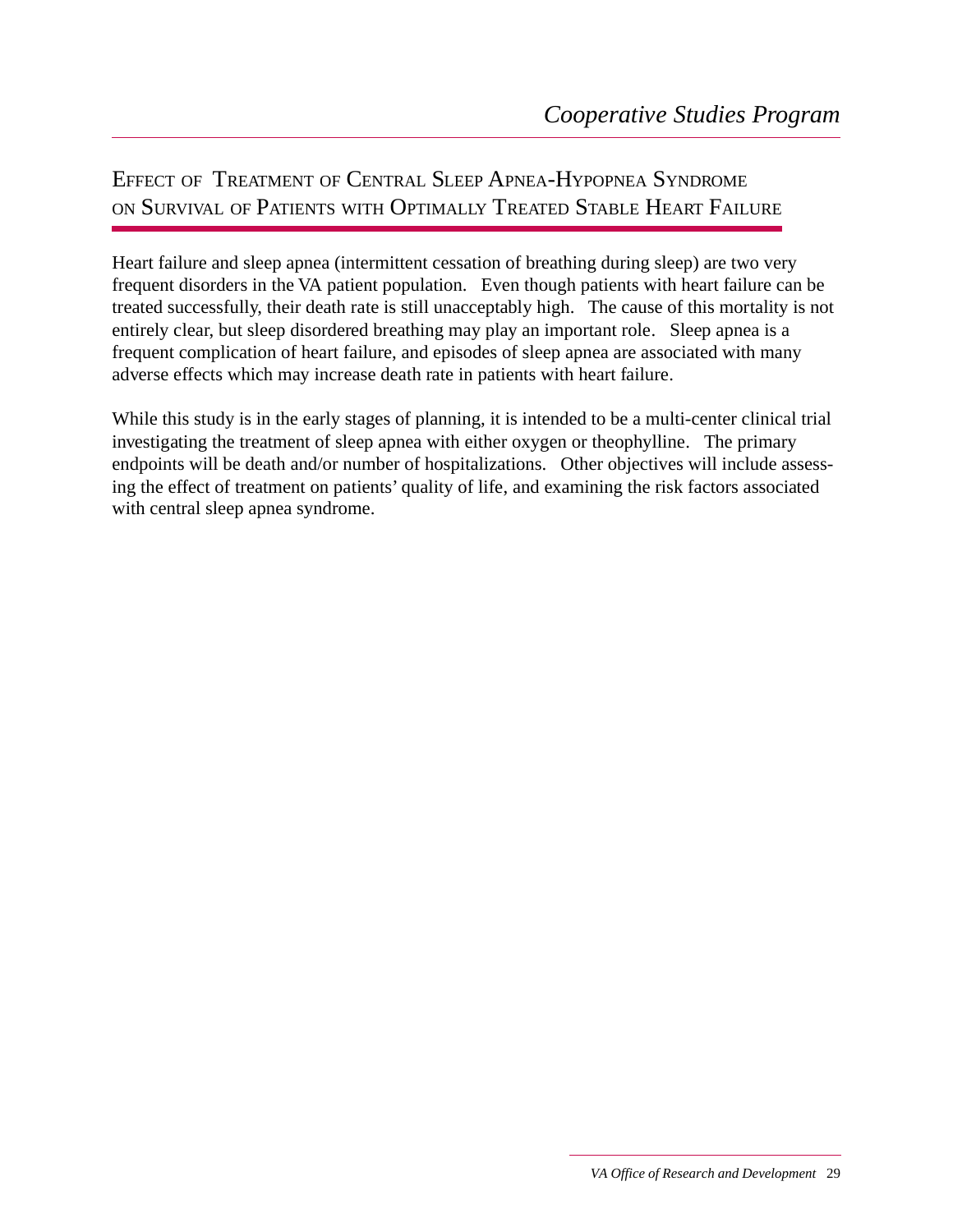#### *New Initiatives*

### JOINT VA/JUVENILE DIABETES FOUNDATION (JDF) DIABETES RESEARCH CENTERS

In 1995 VA and JDF entered into an agreement to jointly fund up to six Diabetes Research Centers. The purpose of these centers is to focus VA research efforts in problems of both Type I and Type II diabetes especially where a bridge between the two forms exists, such as in the clinical complications of diabetes. These centers are intended to span the breadth of problems in diabetes from the basic understanding of pathogenesis to treatment of complications, and to include both fundamental and applied research components. Applications for these centers were reviewed in Fall, 1996 and three centers were awarded to Iowa City VAMC, San Diego VAMC, and Nashville VAMC.

The Iowa City Diabetes Research Center will focus on mechanisms by which vascular function is affected by diabetes mellitus. This research will provide important information that could lead to better treatment and prevention of vascular disease secondary to diabetes. The San Diego Diabetes Research Center will investigate the underlying mechanisms of insulin resistance in Type II diabetes. Insulin resistance is thought to be the primary metabolic disorder leading to destruction of pancreatic cells that produce insulin, leading to Type II diabetes. Better understanding of these mechanisms could improve prevention and treatment of Type II diabetes. The Nashville Diabetes Research Center will employ basic and applied research approaches to study the adverse side effects often associated with intensive treatment of diabetes. Such side effects include hypoglycemia (low blood sugar) and obesity. By better understanding the mechanisms of these side effects, long-term health outcomes and quality of life of persons with diabetes may be improved.

The ultimate goal of the VA/JDF program is to fund a total of six Centers. Consequently, a new solicitation for the remaining three centers is being prepared with an expected release in the second quarter of FY'97.

|      | VA 11 | $+$ JDF          | $=$ Total                       |
|------|-------|------------------|---------------------------------|
| 1997 |       |                  | $$1.0 M + $500K = $1.5$ million |
| 1998 |       | $$1.5 M + $1.5M$ | $=$ \$3 million                 |
| 1999 |       | $$1.5 M + $1.5M$ | $=$ \$3 million                 |
| 2000 |       | $$1.5 M + $1.5M$ | $=$ \$3 million                 |
| 2001 |       | $$1.5 M + $1.5M$ | $=$ \$3 million                 |

Estimated Funds Required: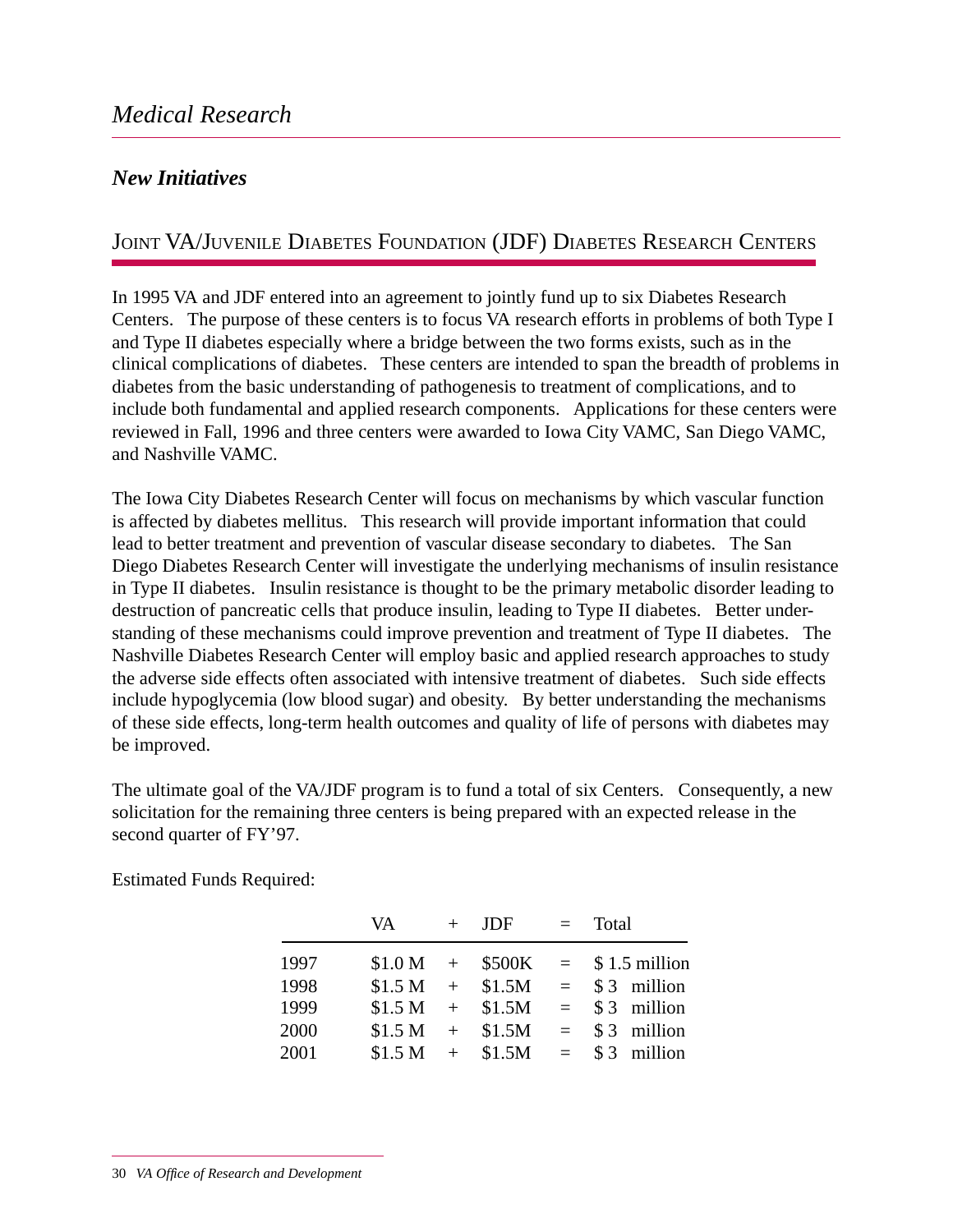## ENVIRONMENTAL HAZARDS RESEARCH CENTER FOR REPRODUCTIVE AND DEVELOPMENTAL OUTCOMES

In past years veterans from different wars and conflicts have raised concerns for the health of their offspring, which may have been affected by military service of a parent. Such concerns have been expressed by World War II veterans with respect to ionizing radiation; Vietnam veterans with respect to herbicides; and Persian Gulf veterans with respect to a variety of potential environmental hazards. Consequently, in 1996 the VA Office of Research and Development solicited proposals for a new Environmental Hazards Research Center for Reproductive and Developmental Outcomes. The proposed Center is a consortium involving investigators from VA and other government and non-government agencies such as universities, state agencies, and other agencies of the federal government.

In October 1996 proposals were reviewed for scientific merit by an *ad hoc* committee of nationally and internationally recognized experts on the reproductive and developmental effects of exposure to environmental and occupational hazards. The Louisville VAMC in collaboration with the University of Louisville was selected for funding effective January 1, 1997. This center joins a complement of three other centers focusing more generally on environmental hazards. These centers are located at Boston VAMC, East Orange VAMC, and Portland VAMC.

| <b>Estimated Funds Required:</b> | 1997 \$350 K |
|----------------------------------|--------------|
|                                  | 1998 \$300 K |
|                                  | 1999 \$300 K |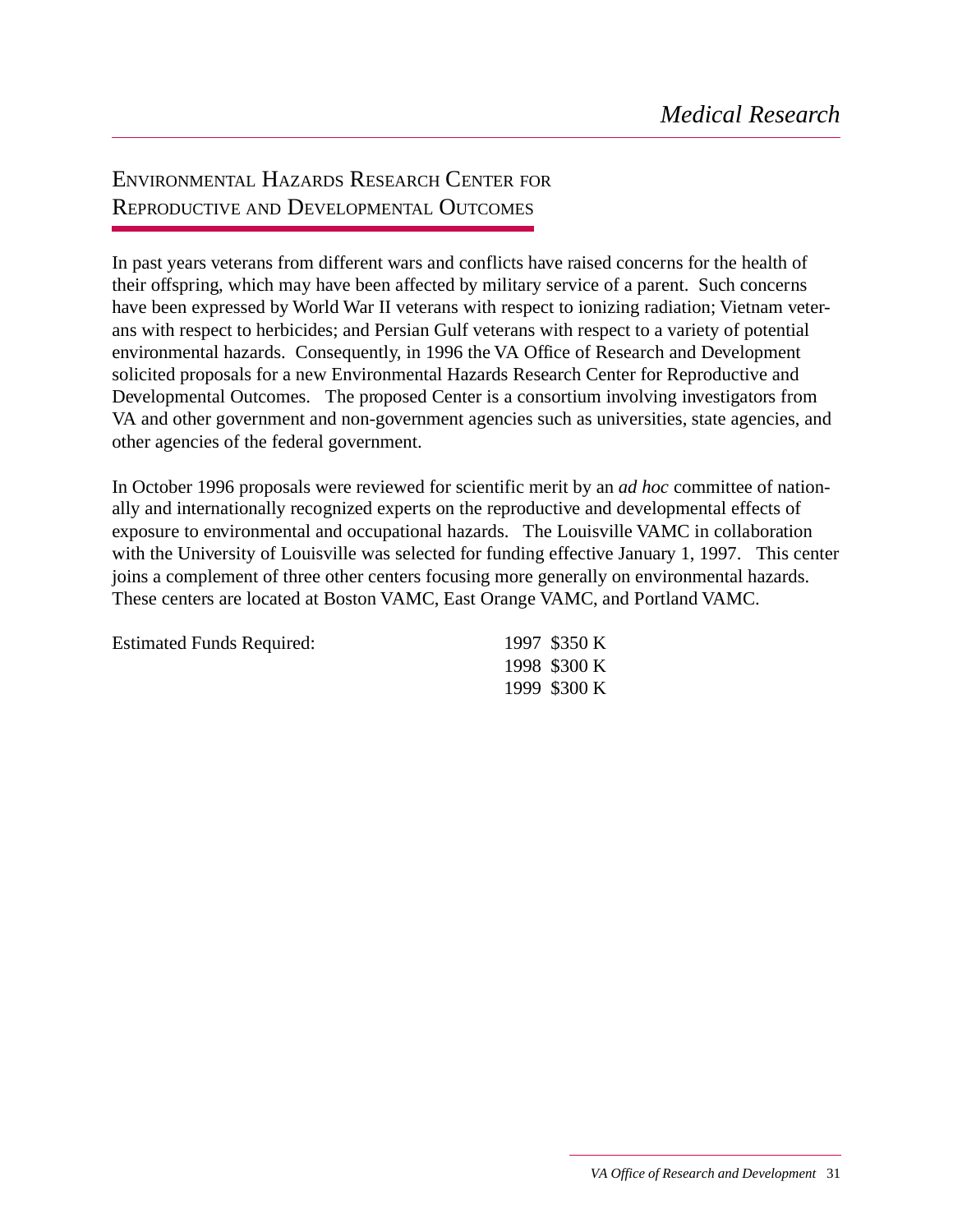#### MECHANISMS OF EMERGING PATHOGENS - VA/DOD COLLABORATIVE RESEARCH

Emerging pathogens are microorganisms (bacteria, viruses, protozoa, and fungi) that cause disease in humans, and for which the frequency of infection in humans has increased within the past two decades, or threatens to do so in the near future. Emerging infectious diseases are of vital importance to the military and to VA since many military personnel are exposed to infectious agents while serving in foreign countries. These individuals return to the United States while on active duty or as veterans. In addition, many veterans are susceptible to emerging pathogens because of age, hospitalization for acute illnesses, or predisposition due to chronic medical conditions.

This initiative is designed to address: (1) various ways newly discovered microorganisms become infectious to humans; (2) ways well-established infectious agents change to cause more serious disease, such as by development of antibiotic resistance; (3) effects of climate, ecological, and population changes on spread of infectious agents; and (4) ways in which infectious agents infect individuals with a suppressed immune system.

Estimated Funds Required:

| 1998 | \$2.5 <sub>M</sub> |
|------|--------------------|
| 1998 | \$2.1M             |
| 1999 | \$2.5 <sub>M</sub> |
| 2000 | \$2.5 <sub>M</sub> |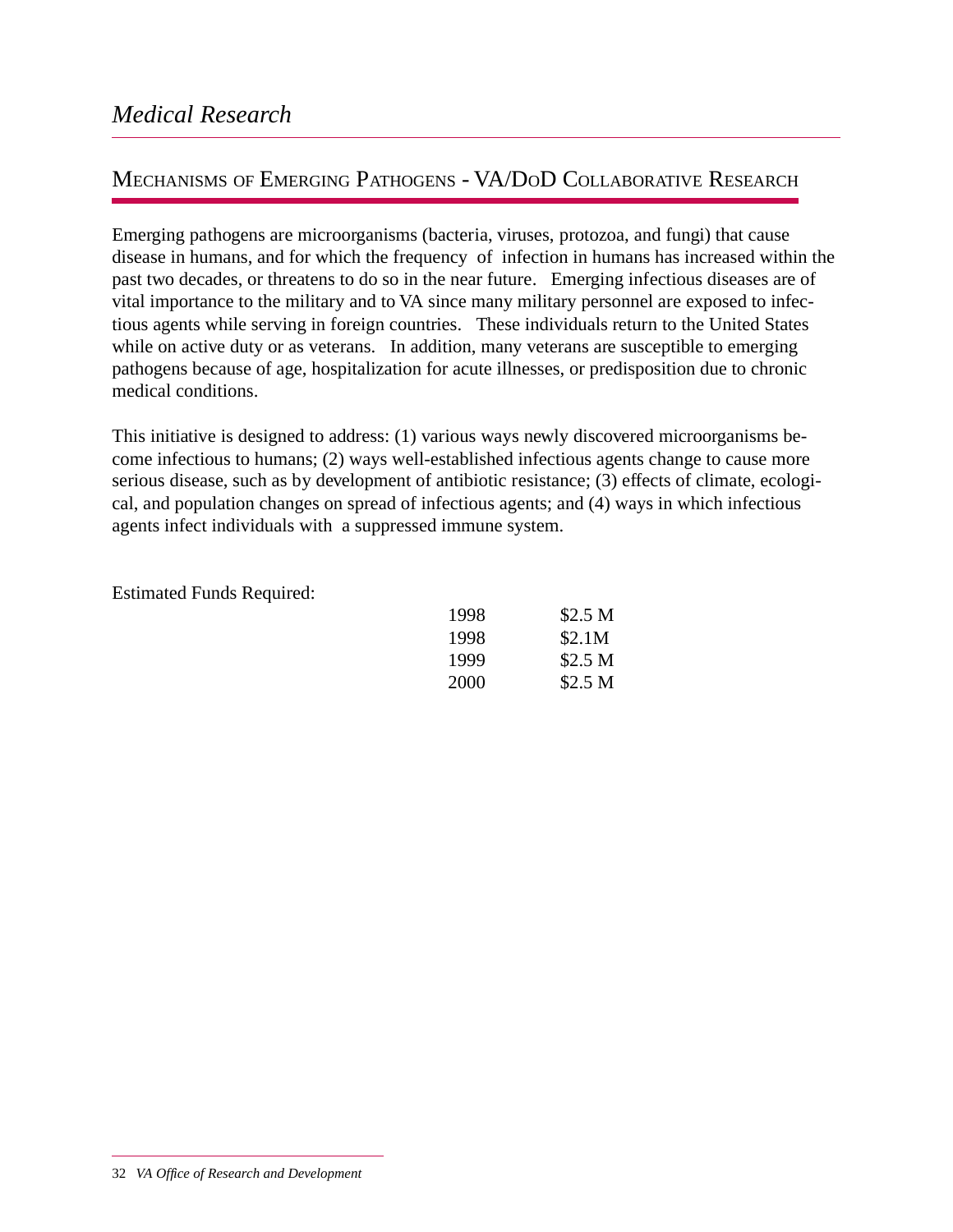### COMBAT CASUALTY AND WOUND REPAIR - VA/DOD COLLABORATIVE RESEARCH

Optimizing recovery from combat related injuries and surgical procedures is of vital interest to the military and to the VHA. This initiative will address research on tissue repair during shortterm, intermediate, and long-term recovery from combat injury or surgery. Topics of interest included: (1) cell biology of tissue and organ responses to injury; (2) causes of shock following injury, 3) immediate and delayed effects of frostbite and non-freezing cold injury; (4) cell biology of normal tissue repair following a surgical incision; and (5) causes of abnormal healing of a wounds or surgical incisions.

Estimated Funds Required:

| 1998 | \$2.4 <sub>M</sub> |
|------|--------------------|
| 1999 | \$2.4 <sub>M</sub> |
| 2000 | \$2.4 M            |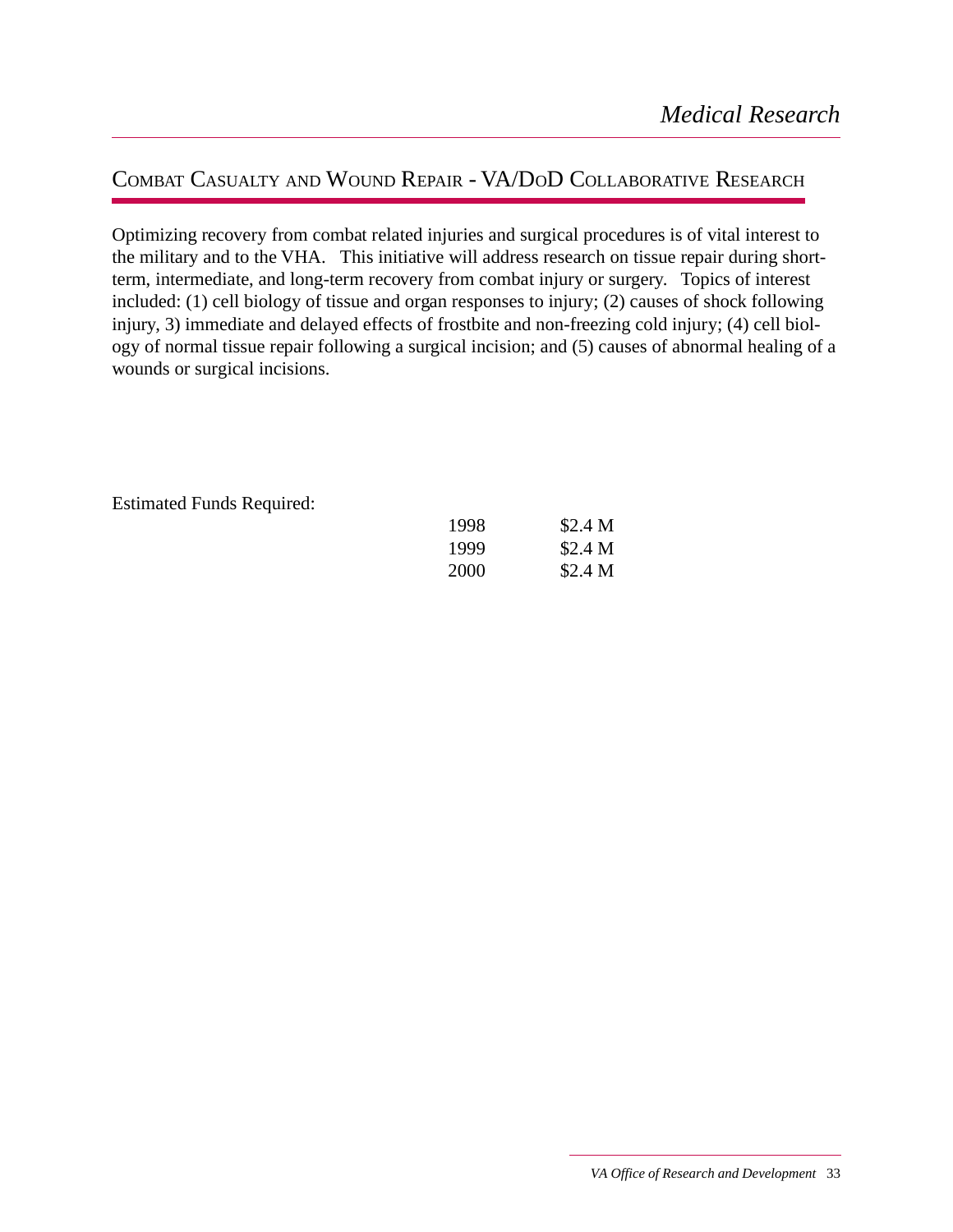#### MEDICAL RESEARCH REPLACEMENT EQUIPMENT

A Request for Proposals for Medical Research Replacement Equipment will be released in January 1997. Funding in the amount of \$1.5 million has been committed for fiscal year 1997. The purpose of the proposal is to modernize and upgrade research laboratory equipment. This will allow research laboratories to stay current with the latest technology and ensure that VA research is state-of-the-art.

Estimated Funds Required: 1997 \$1.5 M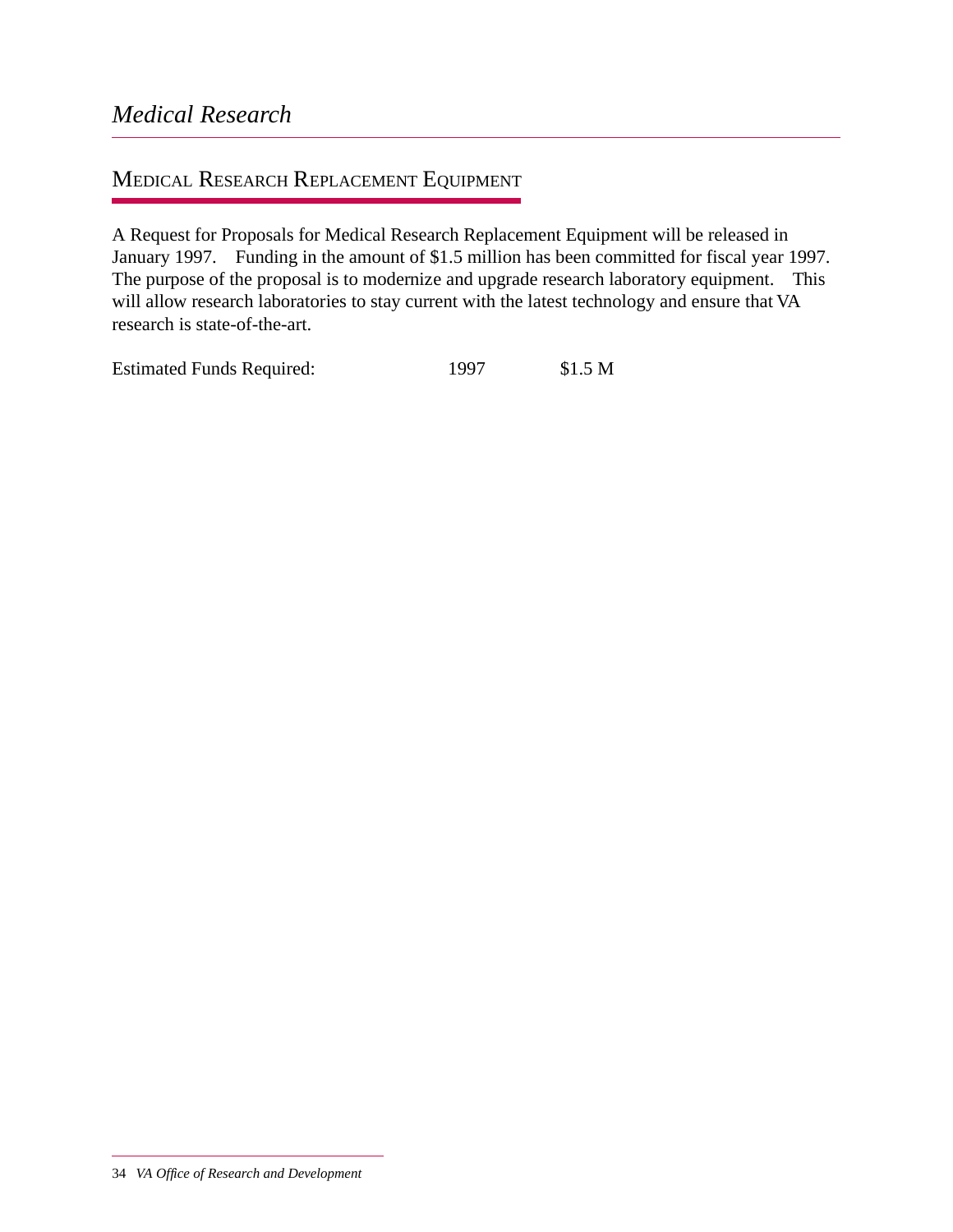#### *Planned Initiatives*

### PROSTATE DISEASE INCLUDING PROSTATE CANCER

The VA and DoD have agreed to sponsor research initiatives on Prostate Disease and Cancer. The initiative will address the cell biology, diagnostic developments, and treatment of benign prostate disease and prostate cancer. A joint VA and DoD oversight committee will be appointed to determine the content of the proposals.

Estimated Funds Required:

| 1998 | \$1.5 <sub>M</sub> |
|------|--------------------|
| 1999 | \$1.5 <sub>M</sub> |
| 2000 | \$1.5 <sub>M</sub> |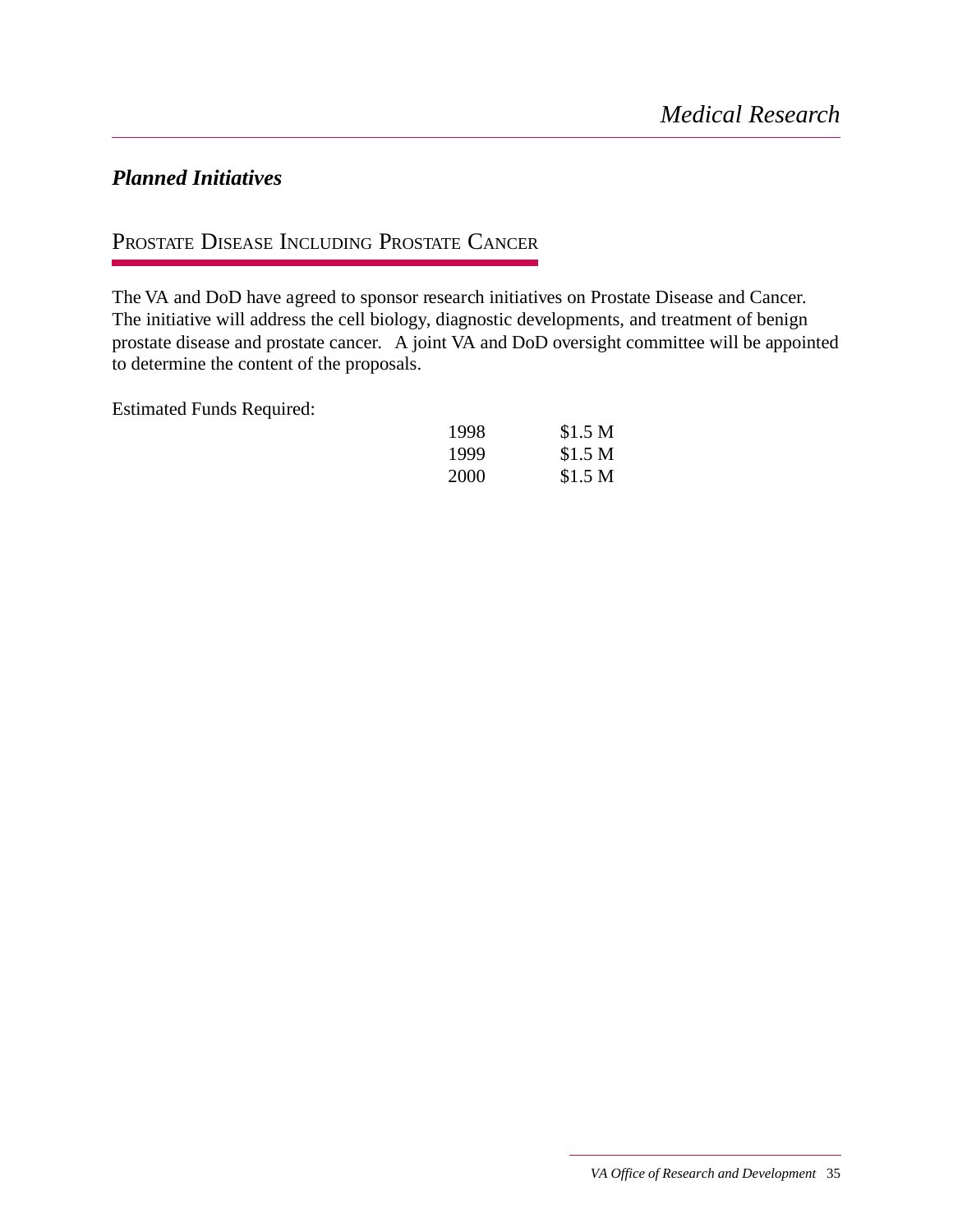### STRESS RELATED DISEASES INCLUDING PTSD

The VA and DoD have agreed to sponsor research initiatives on Stress Related Diseases including Post Traumatic Stress Disorder (PTSD). This initiative will include studies on the biology of PTSD and other stress related diseases, and the biological effects of stress on Persian Gulf Veterans. A joint VA and DoD oversight committee will be appointed to determine the detailed content of the initiatives.

Estimated Funds Required:

| 1998 | \$1.5 <sub>M</sub> |
|------|--------------------|
| 1999 | \$1.5 <sub>M</sub> |
| 2000 | \$1.5 <sub>M</sub> |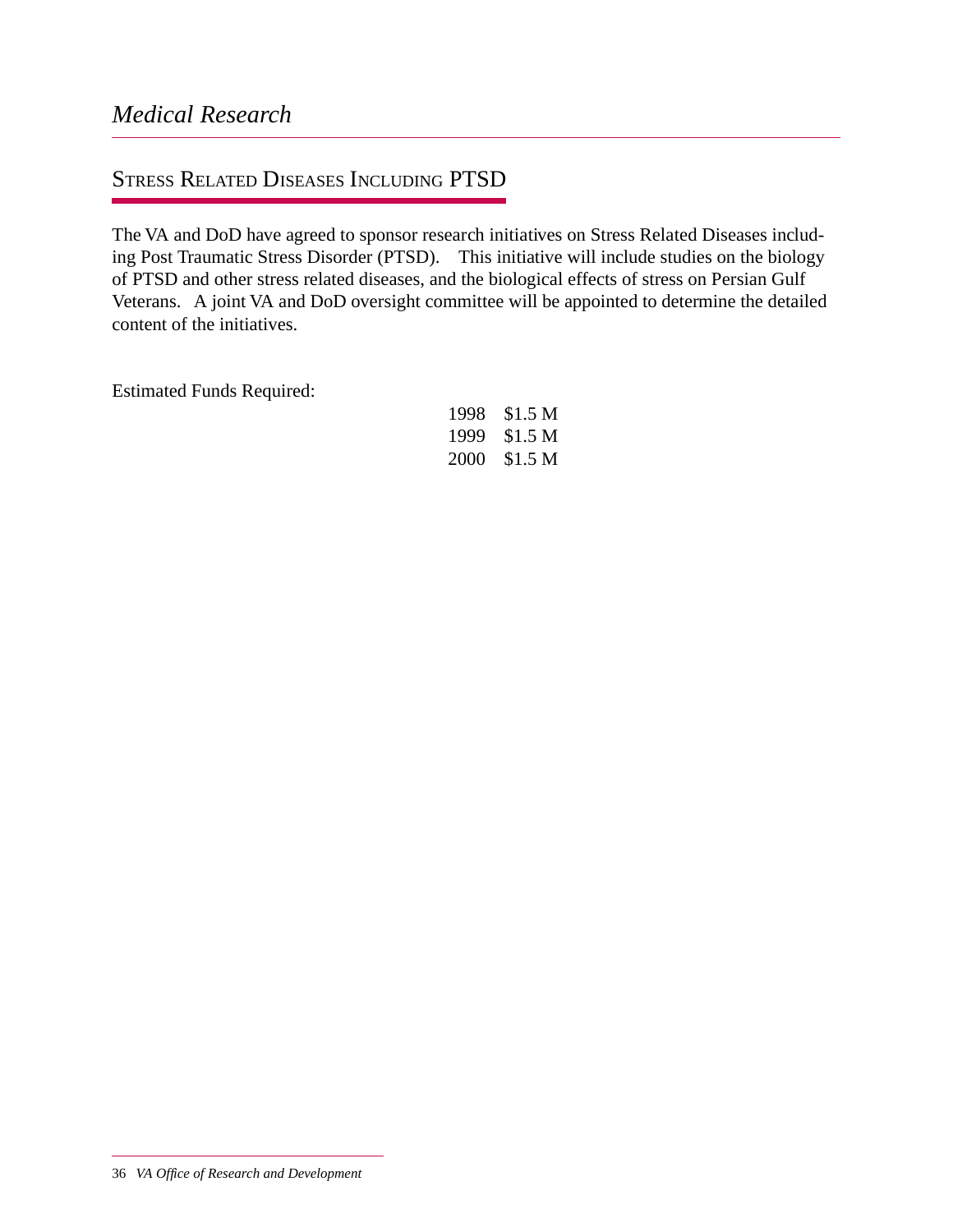#### NEUROFIBROMATOSIS

Neurofibromatosis type 1 is an autosomal dominant genetic disorder with widespread effects on many systems of the body. The hallmark of the disorder is occurrence of benign tumors along peripheral nerves. The VA and DoD have agreed to sponsor research initiatives on Neurofibromatosis. The initiative will address the cell biology and molecular biology of Neurofibromatosis, including the genes which control development of tumors of the nervous system. A joint VA and DoD oversight committee will be appointed to determine the detailed content of the initiatives.

Estimated Funds Required: 1998 \$650 K

1999 \$650 K 2000 \$650 K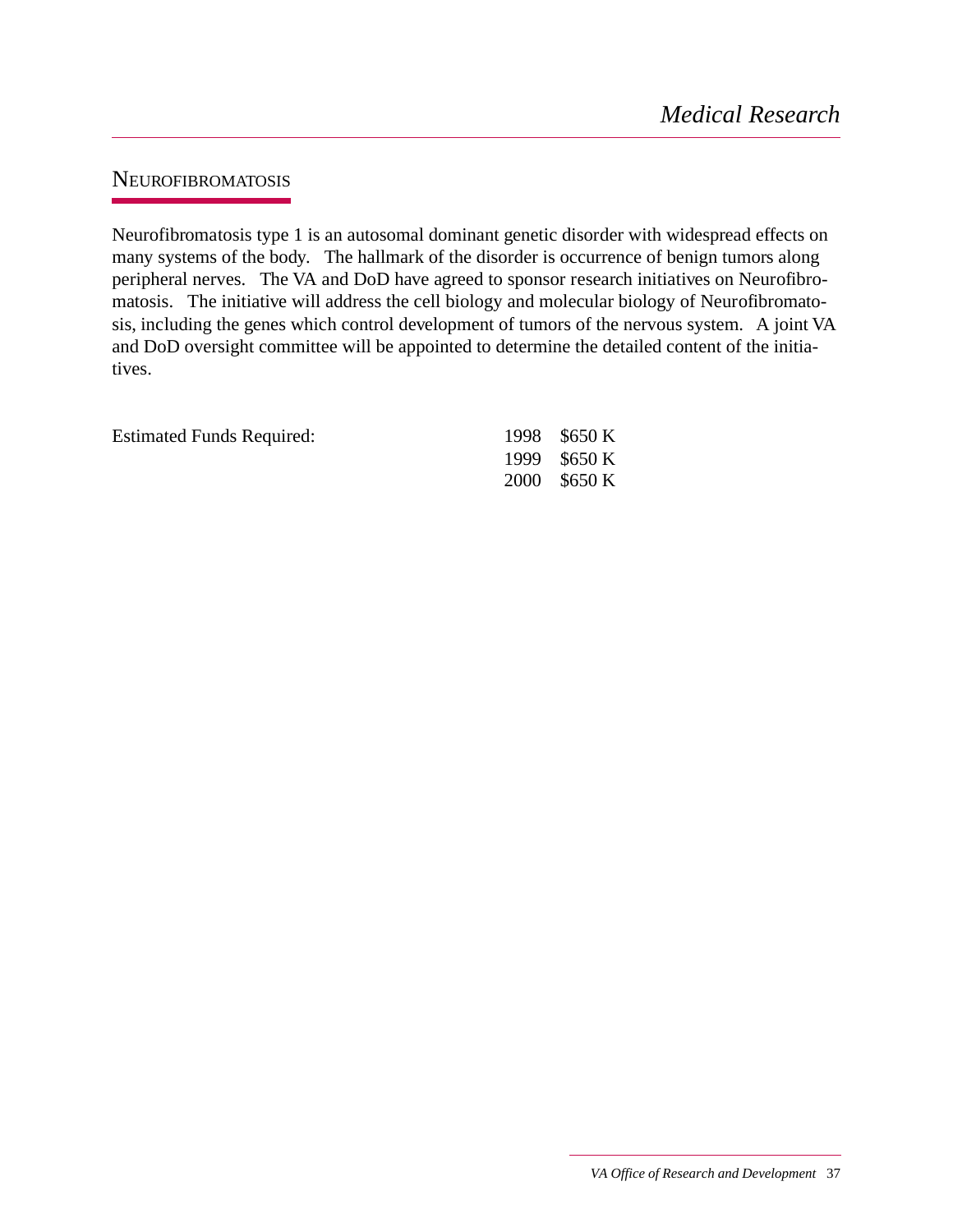#### MEDICAL RESEARCH FUNDS EXPENDED IN DESIGNATED RESEARCH AREAS

For the Fall 1996 cycle of Merit Review, 143 of 627 proposals (22.8%) have been selected for funding at a cost of \$14,985,700 for the first year and \$55,972,200 for the term of the awards. Analysis of topic areas indicates that 119 out of 143 funded proposals (83.2%) are in Designated Research Areas (DRAs), recommended by the Research Realignment Advisory Committee. In terms of cost, funded DRA projects represent 81.4% of the total cost for the Fall 96 review cycle. The funding breakdown by DRA categories is listed below in Table 1.

#### **Table 1**

#### **FALL 1996 MEDICAL RESEARCH MERIT REVIEW funding breakdown by Designated Research Area (DRA)**

| Designated Research Area           | Number of<br>Projects | <b>Total Funding</b> |
|------------------------------------|-----------------------|----------------------|
| Aging                              |                       |                      |
|                                    | 7                     | \$2,284,200          |
| Cancer                             | 22                    | \$8,127,700          |
| Cardiovascular                     | 17                    | \$6,671,000          |
| <b>Chronic Infectious Diseases</b> | 12                    | \$4,359,700          |
| CNS Injury                         | 5                     | \$2,314,900          |
| Degenerative Diseases of           |                       |                      |
| Bones and Joints                   | 12                    | \$5,196,700          |
| Dementia                           | 9                     | \$3,245,400          |
| <b>Diabetes</b>                    | 9                     | \$3,726,000          |
| Psychoses                          | 9                     | \$3,640,700          |
| Sensory                            | 3                     | \$1,361,300          |
| <b>Substance Abuse</b>             | 14                    | \$4,646,700          |
| Other                              | 24                    | \$10,397,900         |
| <b>Total</b>                       | 143                   | \$55,972,200         |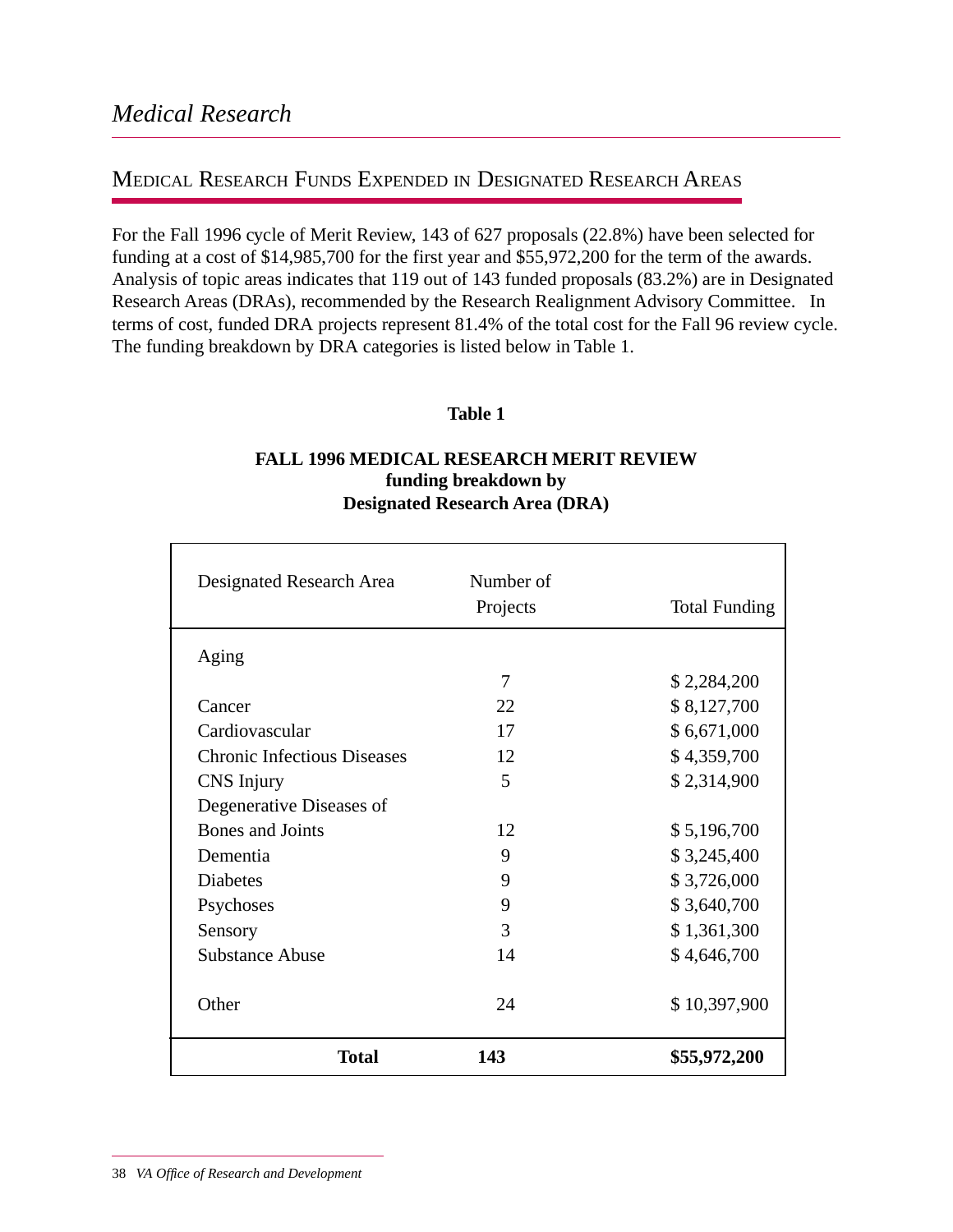*Scientific initiatives in Rehabilitation Research and Development include investigator-initiated projects, centers of excellence, technology transfer, and information dissemination. New and planned initiatives focus on rehabilitation and disability management aspects of amputation, spinal cord injury, vision impairment, hearing loss, communication disorders, and other performance impairments.*

#### *New Initiatives*

#### RESEARCH CAREER DEVELOPMENT

A request for applications (RFA) was developed in December of 1996 to establish a formal experience-based mentoring path for doctoral level rehabilitation professionals interested in establishing and enhancing research skills and methodology. Awards will be offered in support of two separate levels of investigator experience. Clinicians with a desire to develop independent research skills will be funded for up to three years. More advanced clinician researchers who are not yet fully independent investigators will be funded, also for up to three years, with the expectation that they will be fully independent research investigators at the end of the appointment. Applications will be considered from the following professions: Rehabilitation Engineering, Physical Therapy, Occupational Therapy, Rehabilitation Nursing, Prosthetics, Orthotics, Physiatry, Orthopaedics Surgery, Psychiatric Rehabilitation, Audiology, Speech Pathology, Optometry, Ophthalmology, Recreational Therapy, Social Work, Architectural and Environmental Designs, and Psychology. Deadline for applications is May 1, 1997. In congruence with other services within the Office of R&D, a biannual review and funding cycle will be established with application deadlines on May 1 and November 1 of each year.

| <b>Estimated Funds Required through FY01:</b> | 1998 \$450 K        |
|-----------------------------------------------|---------------------|
|                                               | 1999 \$900 K        |
|                                               | $2000 \quad $1.0 M$ |
|                                               | 2001 \$1.5 M        |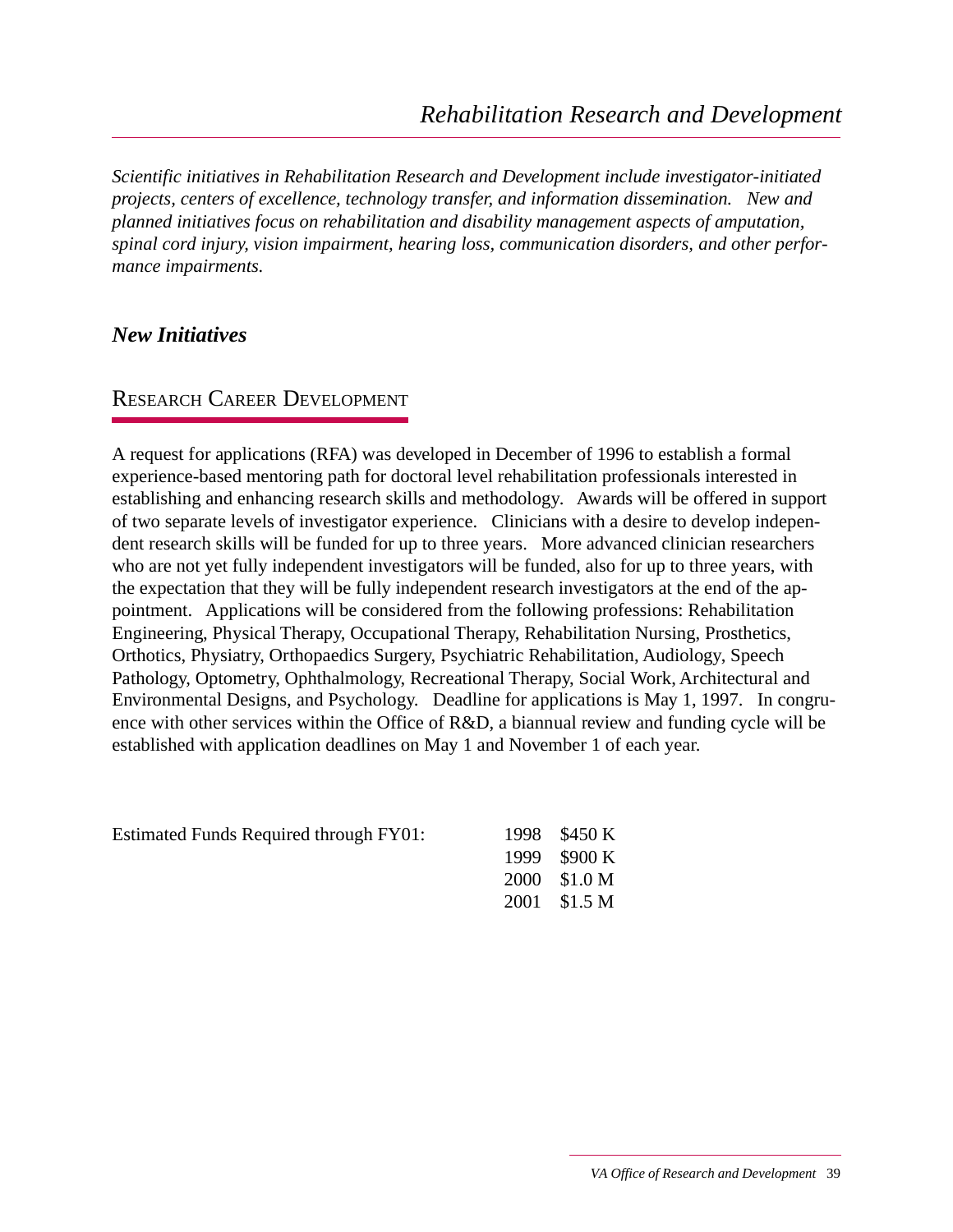### "INNER HARBOR" ROUNDTABLE CONFERENCES

A caucus of rehabilitation consumers, providers and administrators gathered in Baltimore on September, 1996 to chart new research directions in support of Rehabilitation Outcomes and Health Services Delivery. Discipline specific and interdisciplinary disability-focused scientific roundtables will be convened on a quarterly basis in Baltimore, site of Rehabilitation Research and Development offices, to promote sharing of scientific data, to foster discussion among researchers and clinicians, and to set directions in designated high priority research areas in RR&D. This will be a cost effective way to generate veteran relevant investigator initiated research proposals.

| Estimated Funds Required through FY01: | 1997 \$60 K  |
|----------------------------------------|--------------|
|                                        | 1998 \$120 K |
|                                        | 1999 \$120 K |
|                                        | 2000 \$120 K |
|                                        | 2001 \$120 K |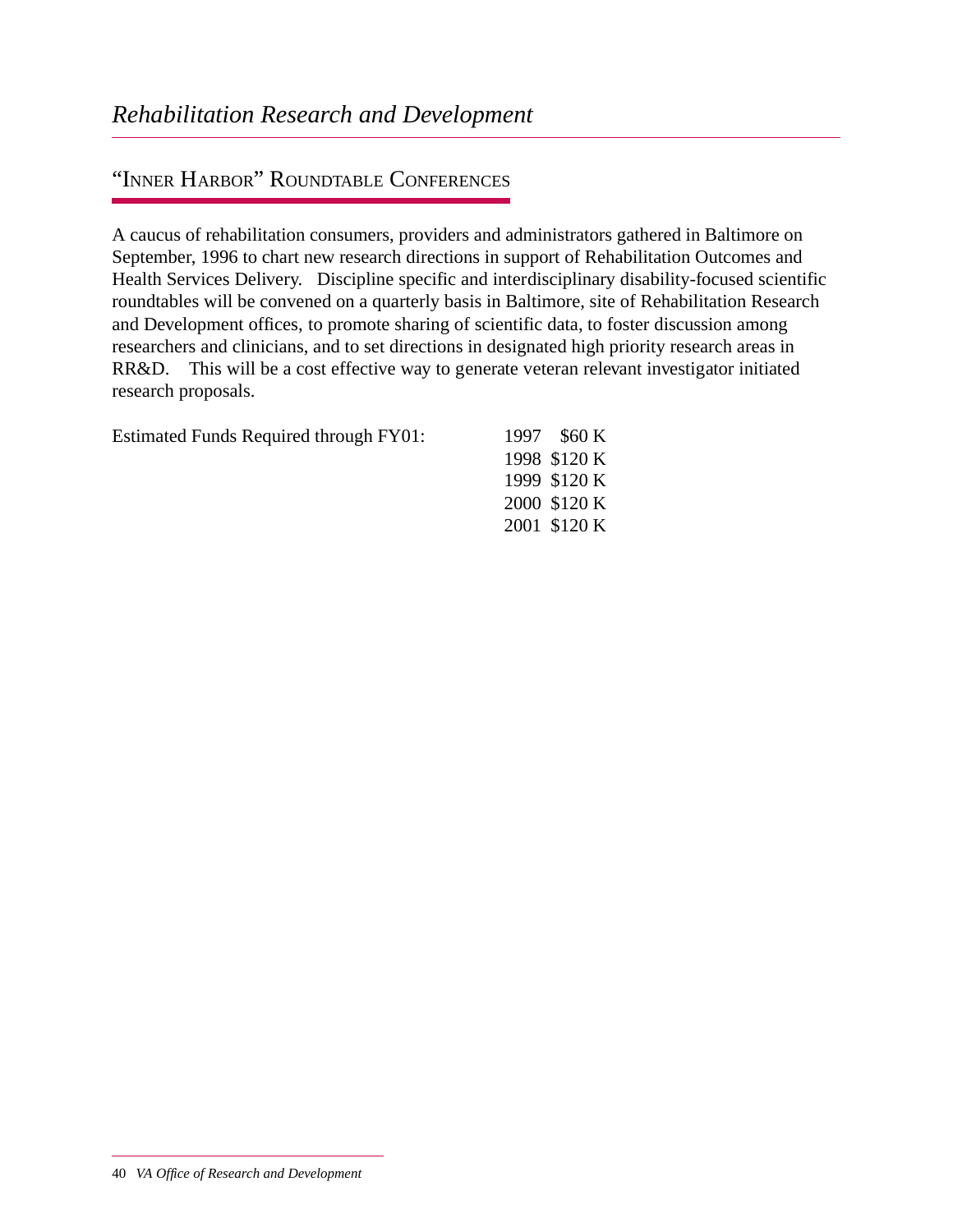### CLINICAL MONOGRAPHS

Annual monographs focused on areas of high interest to veterans will be published to provide better information dissemination of research findings and how they relate to consumers and their care providers,. In August of 1996, Physical Fitness: A Guide for Individuals with Spinal Cord Injury was issued in conjunction with the 1996 Paralympics. Demand for this publication resulted in two reprintings of 5,000 each in addition to the initial 25,000 printed. A monograph focused on clinical issues for veterans with hearing impairments is being compiled and will be distributed in 1997.

| <b>Estimated Funds Required through FY01:</b> | 1997 - \$25 K  |
|-----------------------------------------------|----------------|
|                                               | 1998 - \$25 K  |
|                                               | 1999 - \$25 K  |
|                                               | $2000 - $25K$  |
|                                               | $2001 - $25$ K |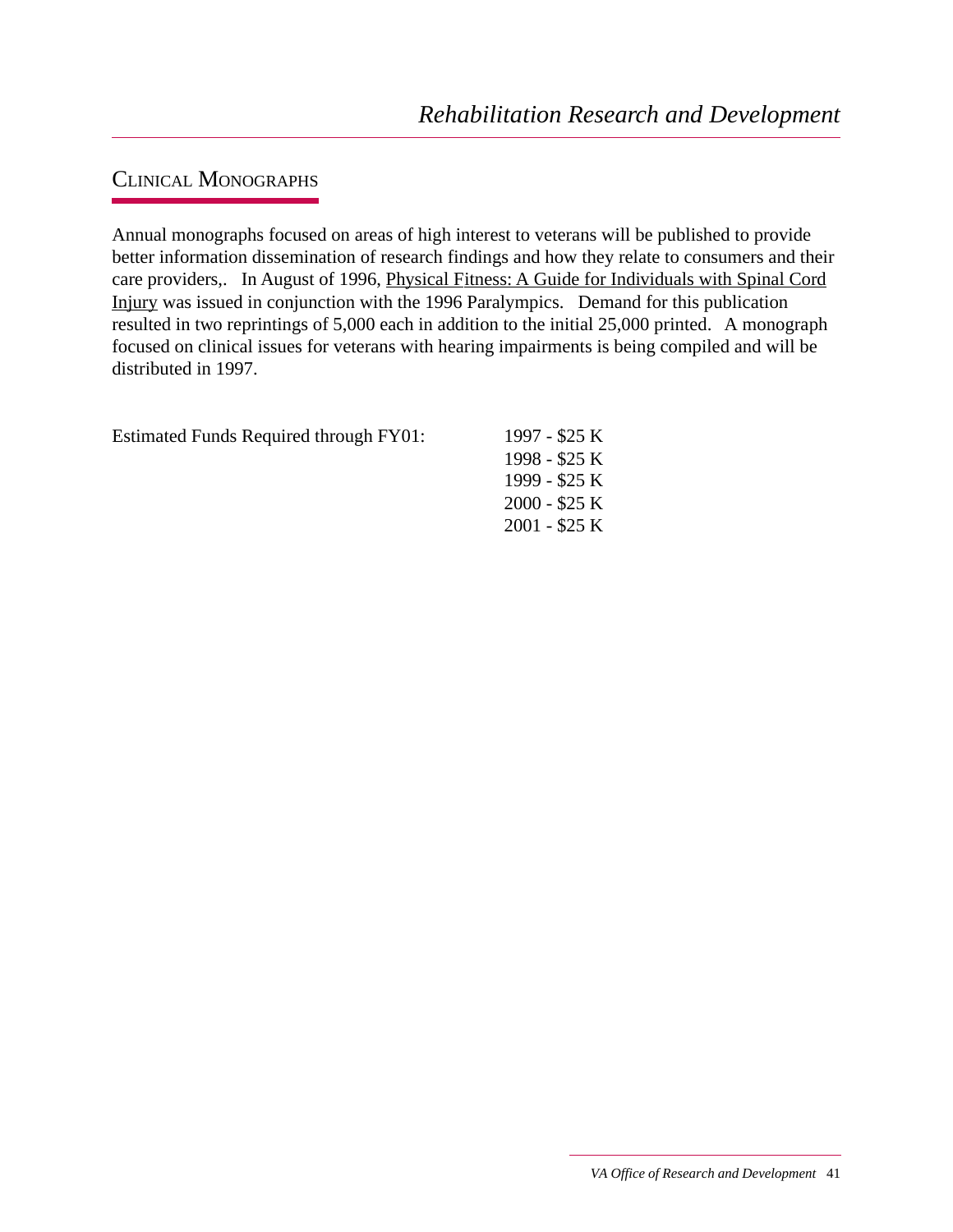#### *Planned Initiatives*

## CAREER DEVELOPMENT "REQUEST FOR PROPOSALS" FOR PRE-DOCTORAL CANDIDATES

Opportunities exist to take advantage of strong rehabilitation degree granting programs at VA affiliated universities by supporting pre-doctoral candidates for research career mentoring awards. This program will be patterned on the design of the existing health services research pre-doctoral programs. An emphasis will be placed on creating new opportunities at an early educational level for such rehabilitation professions as Clinical Rehabilitation Engineering.

| <b>Estimated Funds Required through FY01:</b> | 1998 \$150 K |
|-----------------------------------------------|--------------|
|                                               | 1999 \$300 K |
|                                               | 2000 \$500 K |
|                                               | 2001 \$500 K |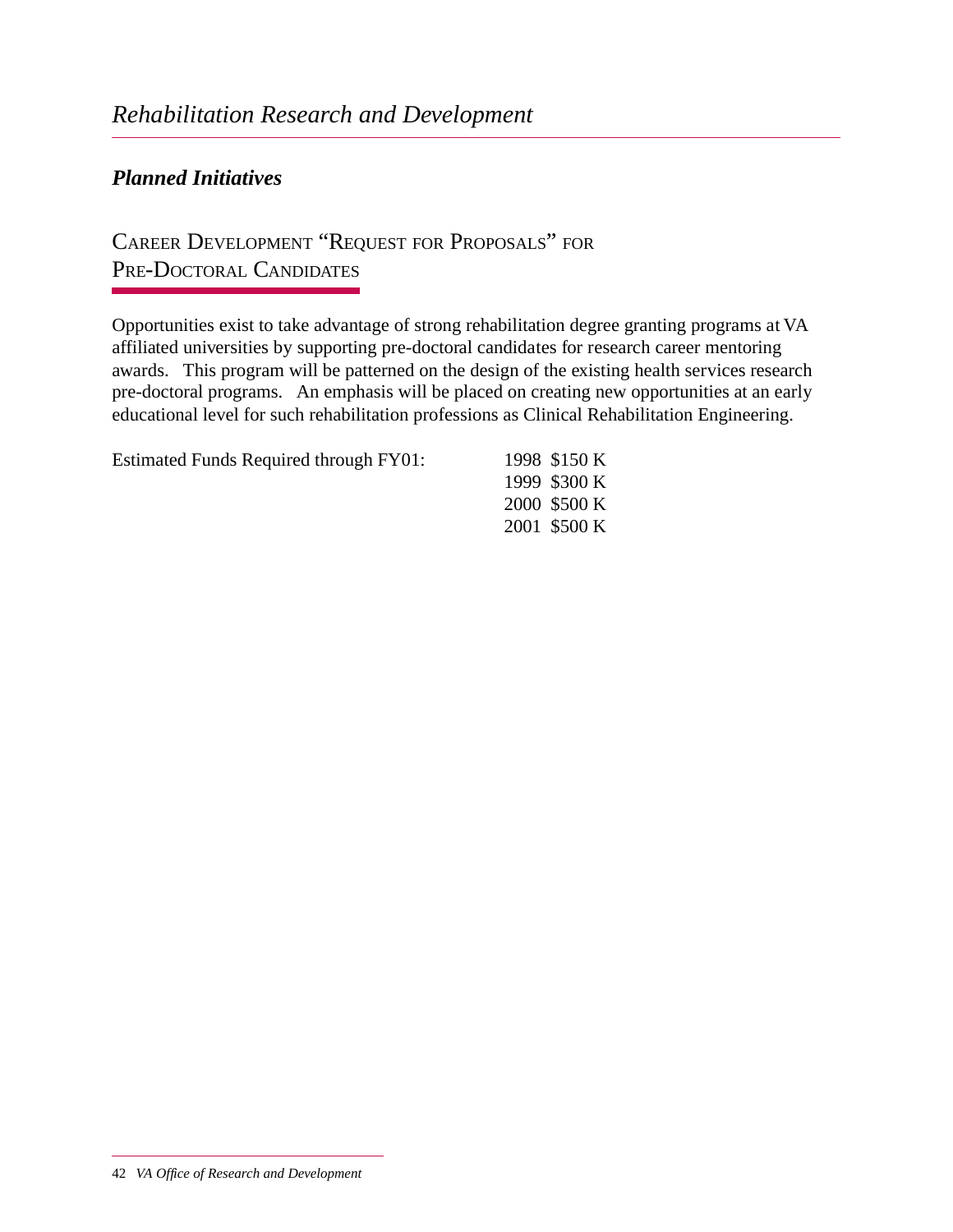### REHABILITATION OUTCOMES AND SERVICE DELIVERY R&D

During FY 1997, the Office of Research and Development plans another RFA to initiate a set of research projects focused on the outcomes of rehabilitation services provided by VHA. The scope of this announcement will be broad, encompassing rehabilitation for physical disabilities due to traumatic accidents and injuries as well as stroke, falls, and degenerative musculoskeletal or neurologic diseases. The rehabilitative services to be studied will include those designed to restore or compensate for lost ambulation, speech, vision, and other functions that affect independent living and quality of life. These studies will involve the perspectives and expertise of a wide range of health care providers, including physicians, nurses, physical and occupational therapists, speech therapists, and others. This initiative represents a collaboration between VHA's Rehabilitation Research and Development Service and Health Services Research and Development Service.

| <b>Estimated Funds Required through FY01:</b> |  |  |  |
|-----------------------------------------------|--|--|--|
|-----------------------------------------------|--|--|--|

1998 - \$330 K 1999 - \$990 K 2000 - \$1.1 M 2001 - \$1.1 M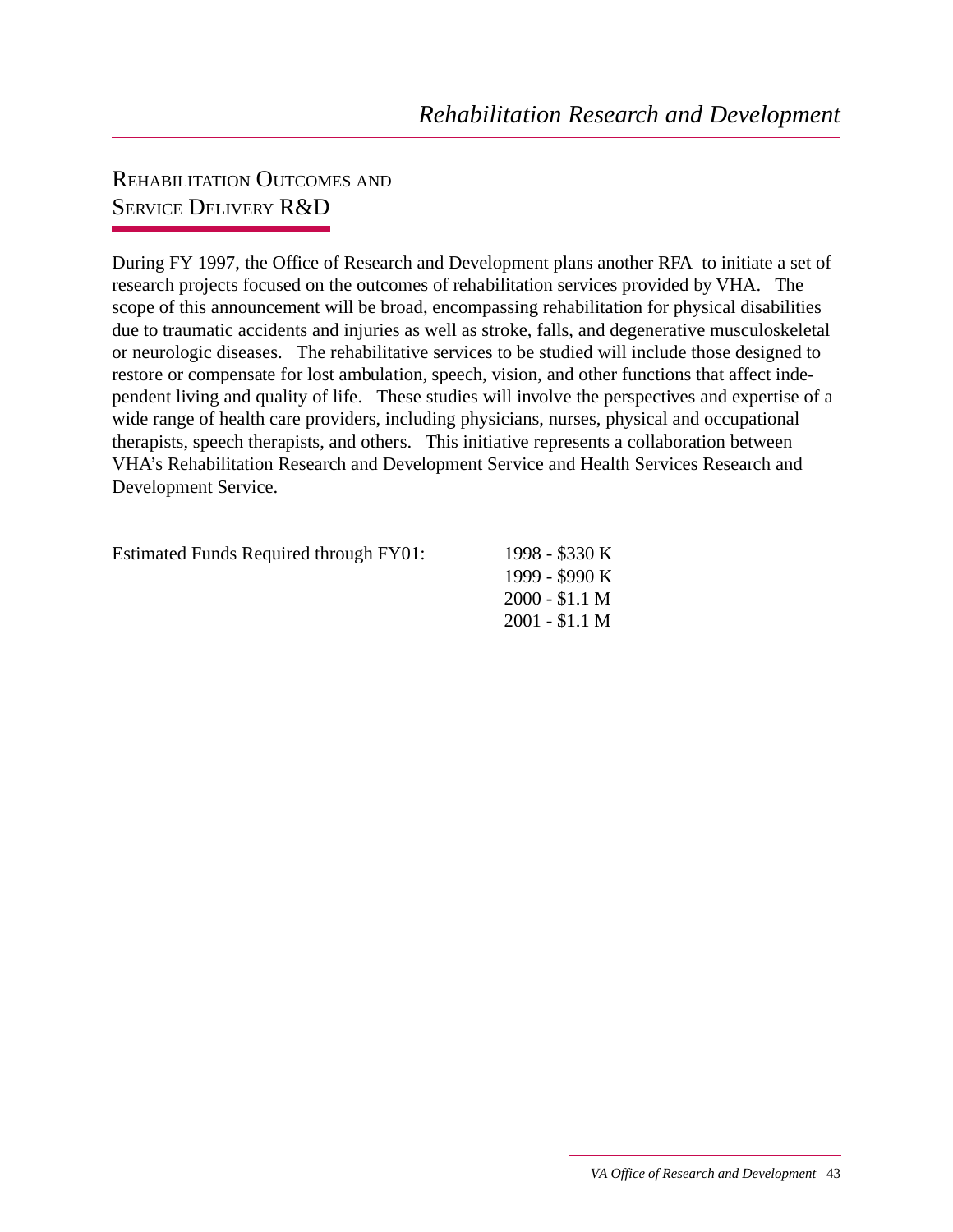#### REHABILITATION RESEARCH AND DEVELOPMENT CENTERS OF EXCELLENCE

A request for new and renewal applications for Rehabilitation Research & Development Centers of Excellence will be issued in the second quarter of FY 1997. The scope of this announcement will be broad, encompassing rehabilitation for physical disabilities due to traumatic accidents and injuries as well as stroke, falls, and degenerative musculoskeletal or neurologic diseases. The rehabilitative services to be studied will include those designed to restore or compensate for lost ambulation, speech, vision, and other functions that affect independent living and quality of life. These studies will involve the perspectives and expertise of a wide range of health care providers, including physicians, nurses, physical and occupational therapists, speech therapists, and others. New foci will include vision and other sensory impairment; prosthetics and amputation management; spinal cord injury; traumatic and other brain injury; rehabilitative health service delivery; and impact and consequences of aging with a disability. This initiative represents a collaboration between VA's Rehabilitation Research and Development Service and Health Services Research and Development Service.

Currently funded Centers were site visited in the fall of 1996 and will incorporate the review team's recommendations into their research plans for FY 1997. Through more aggressive leveraging of core funds, RR&D expects to be in a position to fund a total of six focused Centers of Excellence.

| <b>Estimated Funds Required through FY01:</b> | 1998 \$3.75 M |
|-----------------------------------------------|---------------|
|                                               | 1999 \$4.5 M  |
|                                               | 2000 \$4.5 M  |
|                                               | 2001 \$4.5 M  |
|                                               |               |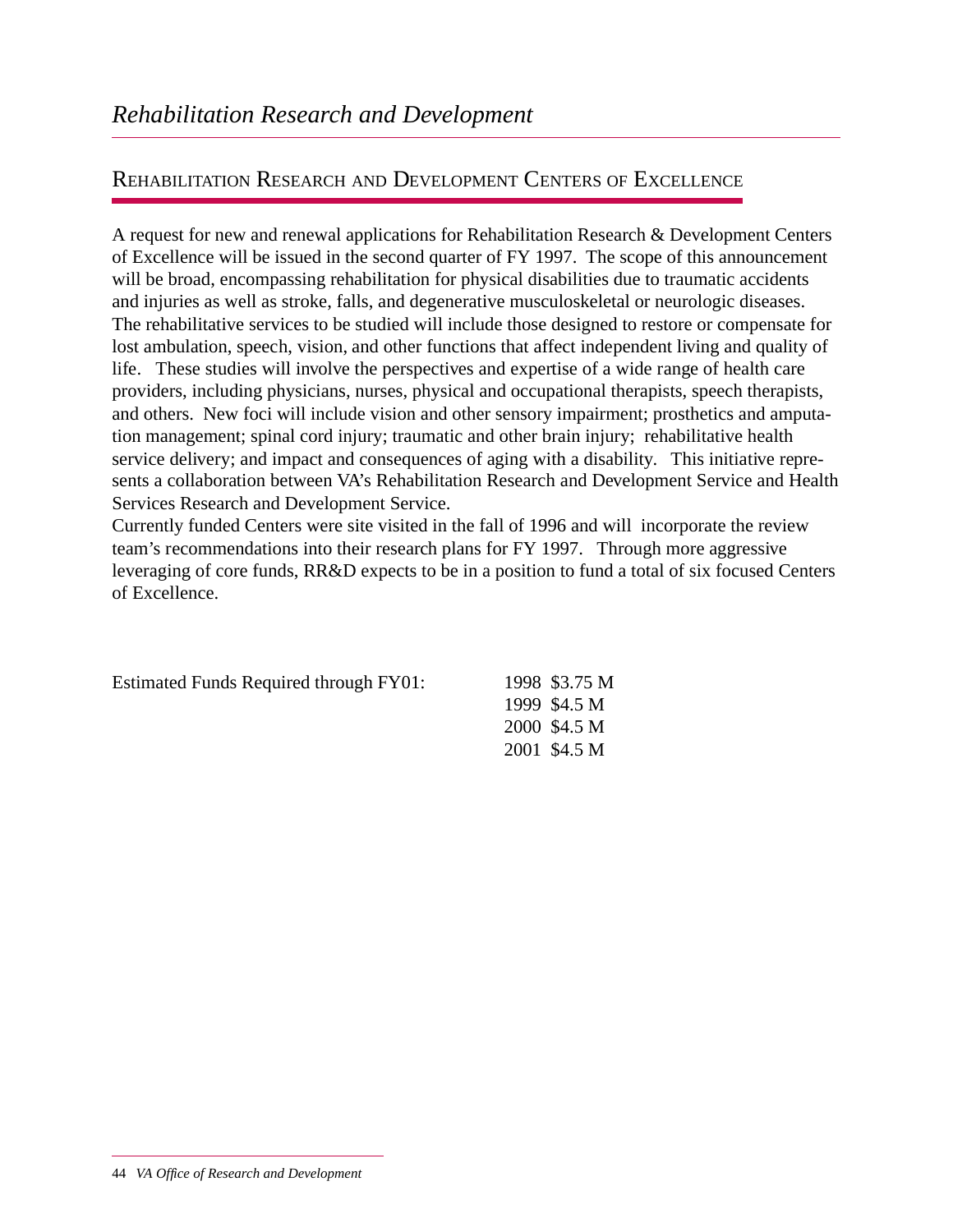### VISN ORIENTED DEMONSTRATION PROJECTS

A unique challenge for Veterans Integrated Service Network's (VISN) is providing comprehensive, quality service to the many special populations of veterans with disabilities. Rehabilitation Research & Development proposes to support rigorous evaluation of demonstration projects designed to pilot ideas for improving team approaches to disability management. For example, management of diabetes often requires preventive interventions coupled with therapeutic and rehabilitative measures best administered by a collaborating team of interdisciplinary professionals. In a demonstration pilot, efficiencies and benefits of team care can be evaluated for costeffectiveness. So too, with multiple sensory impairments a combined application of therapeutic approaches might be proven effective, or not, when administered by an interdisciplinary team of speech, hearing, and vision therapists.

Estimated Funds Required through FY01: 1997 \$100 K

1998 \$500 K 1999 \$500 K 2000 \$500 K 2001 \$500 K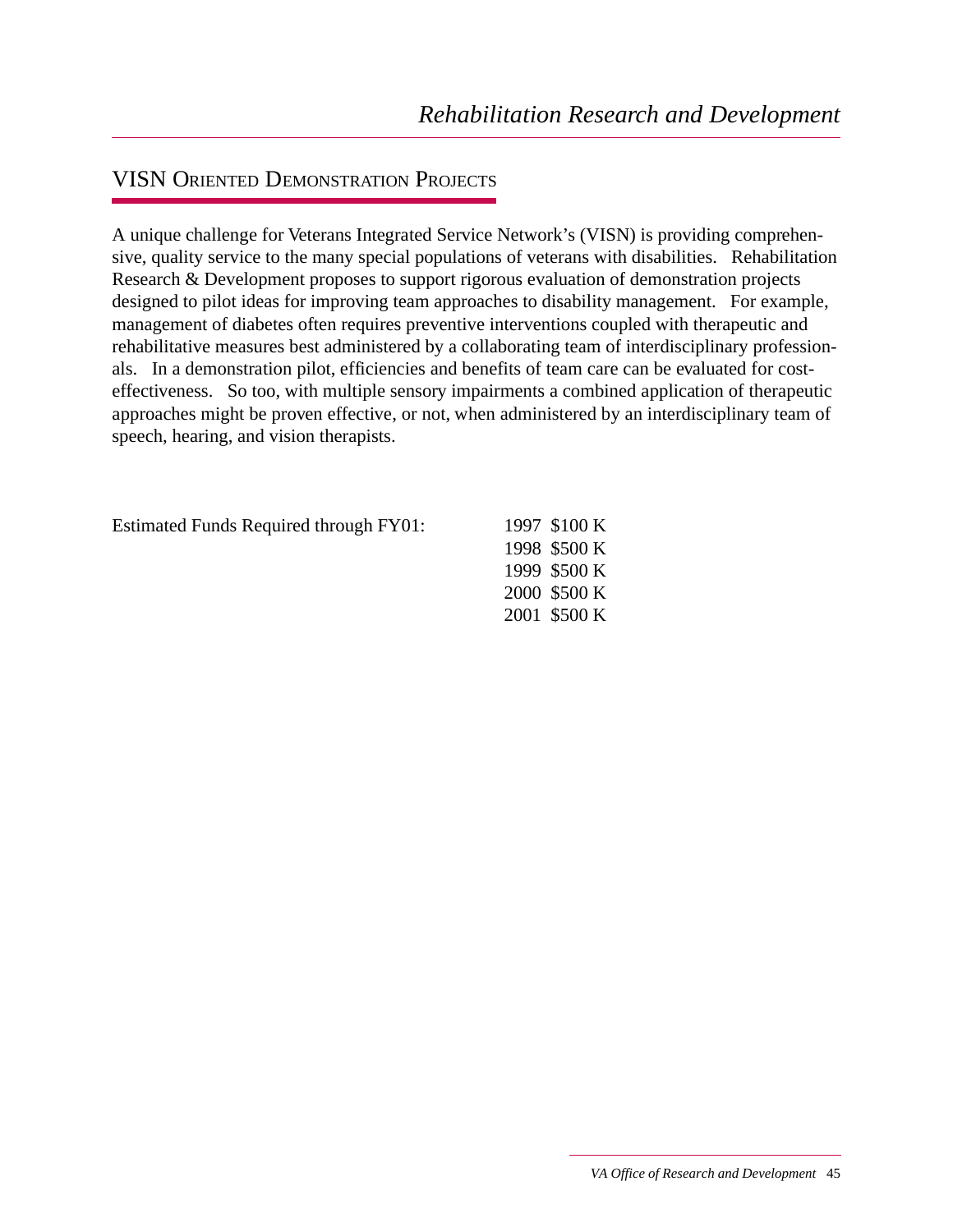Rehabilitation Research and Development Projects Approved for Funding in 1996

The Rehabilitation Research and Development Service supports and monitors a VA system wide program of peer reviewed research in area of relevance to veterans with disabilities. All of the investigator-initiated research projects (100%) supported by the Rehabilitation Research Service are in Designated Research Areas. In 1996, 41 projects were approved through a national scientific merit review process. The following breakdown is by review panel.

| <b>Review Panel</b>                          | Number of<br><b>Projects</b> | 1st Year<br><b>Funding</b> | <b>Total</b><br><b>Funding</b> |
|----------------------------------------------|------------------------------|----------------------------|--------------------------------|
| Prosthetics/Amputation/<br>Orthotics         | 9                            | \$1,100,000                | \$3,300,000                    |
| Spinal Cord Injury                           | 18                           | 1,700,000                  | 6,600,000                      |
| Communication, Cognitive<br>and Sensory Aids | 6                            | 800,000                    | 2,000,000                      |
| Aging                                        | 4                            | 500,000                    | 1,600,000                      |
| TOTAL:                                       | 37                           | \$4,100,000                | \$13,500,000                   |